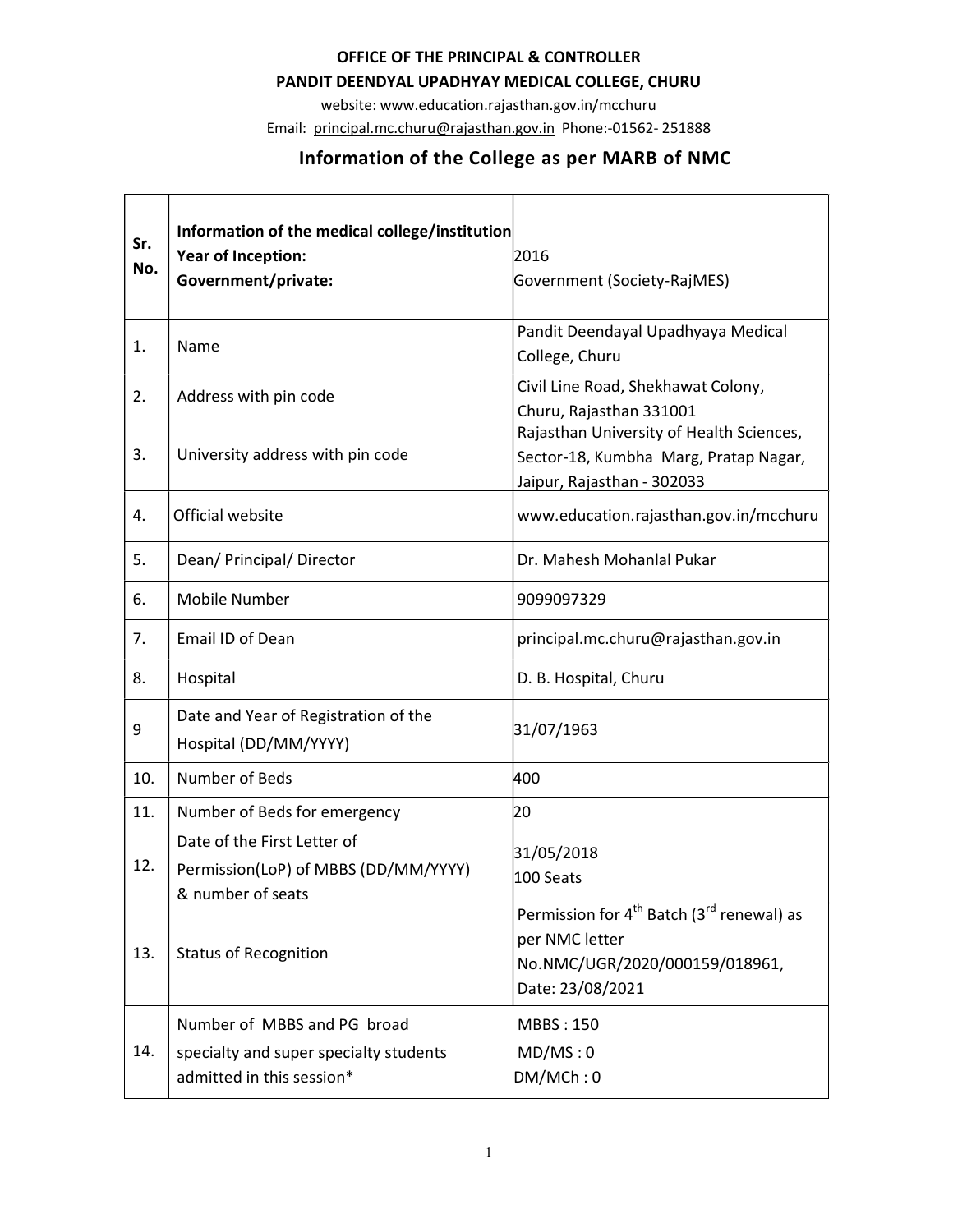|     |                                                                 | 2021-23402                                   |
|-----|-----------------------------------------------------------------|----------------------------------------------|
| 15. | Inpatients registered and admitted<br>(01.01.2021-31.12.2021)** | 2020-31016                                   |
|     |                                                                 | 2019-36764                                   |
|     | Outpatients registered                                          | 2021-303540                                  |
| 16. | $(01.01.2021 - 31.12.2021)$ **                                  | 2020-455415                                  |
|     |                                                                 | 2019-609500                                  |
|     | Number of Deaths reported to the                                | 2021-646                                     |
| 17. |                                                                 | 2020-228                                     |
|     | Municipality/village register                                   | 2019-226                                     |
|     | Address and pin code of the                                     | Municipal Council (Nagar Parishad), Churu    |
| 18. | Corporation/village where the Death                             | City, Rajasthan - 331001                     |
|     | records are reported                                            |                                              |
|     | Website link/email ID/hyperlink of                              |                                              |
| 19. | the corporation in case Death Records                           | https://pehchan.raj.nic.in                   |
|     | are reported                                                    |                                              |
|     |                                                                 | 2021 - 5926                                  |
| 20. | Number of Births reported                                       | 2020 - 6273                                  |
|     |                                                                 | 2019 - 6825                                  |
|     | Address and pin code of the                                     | Municipal Council (Nagar Parishad), Churu    |
| 21. | Corporation/village where the Birth                             | City, Rajasthan - 331001                     |
|     | records are reported                                            |                                              |
|     | Website link/ email ID/ hyperlink of                            |                                              |
| 22. | the corporation in case Birth Records                           | https://pehchan.raj.nic.in                   |
|     | are reported                                                    |                                              |
| 23. | Number of Rooms in Men's Hostel and                             | Room - 118                                   |
|     | students accommodated                                           | Students -166                                |
| 24. | Total Number of Rooms in Women's                                | Room - 71                                    |
|     | Hostel and students accommodated                                | Students -127                                |
| 25. | Name of the Grievance Redressal                                 | Dr. R.P. Acharya                             |
|     | Officer (PIO & CPIO):                                           |                                              |
|     | Address with Pin code                                           | PDUMC Churu, Civil Line Road,                |
| 26. |                                                                 | Shekhawat Colony, Churu, Rajasthan<br>331001 |
|     | <b>Telephone Number</b>                                         | 9214982589                                   |
| 27. | Email Id                                                        | drrpacharya@rediffmail.com                   |
|     |                                                                 | $2021 - 15$                                  |
|     |                                                                 |                                              |
| 28. | Grievances reported                                             | $2020 - 18$                                  |
|     |                                                                 | $2019 - 16$                                  |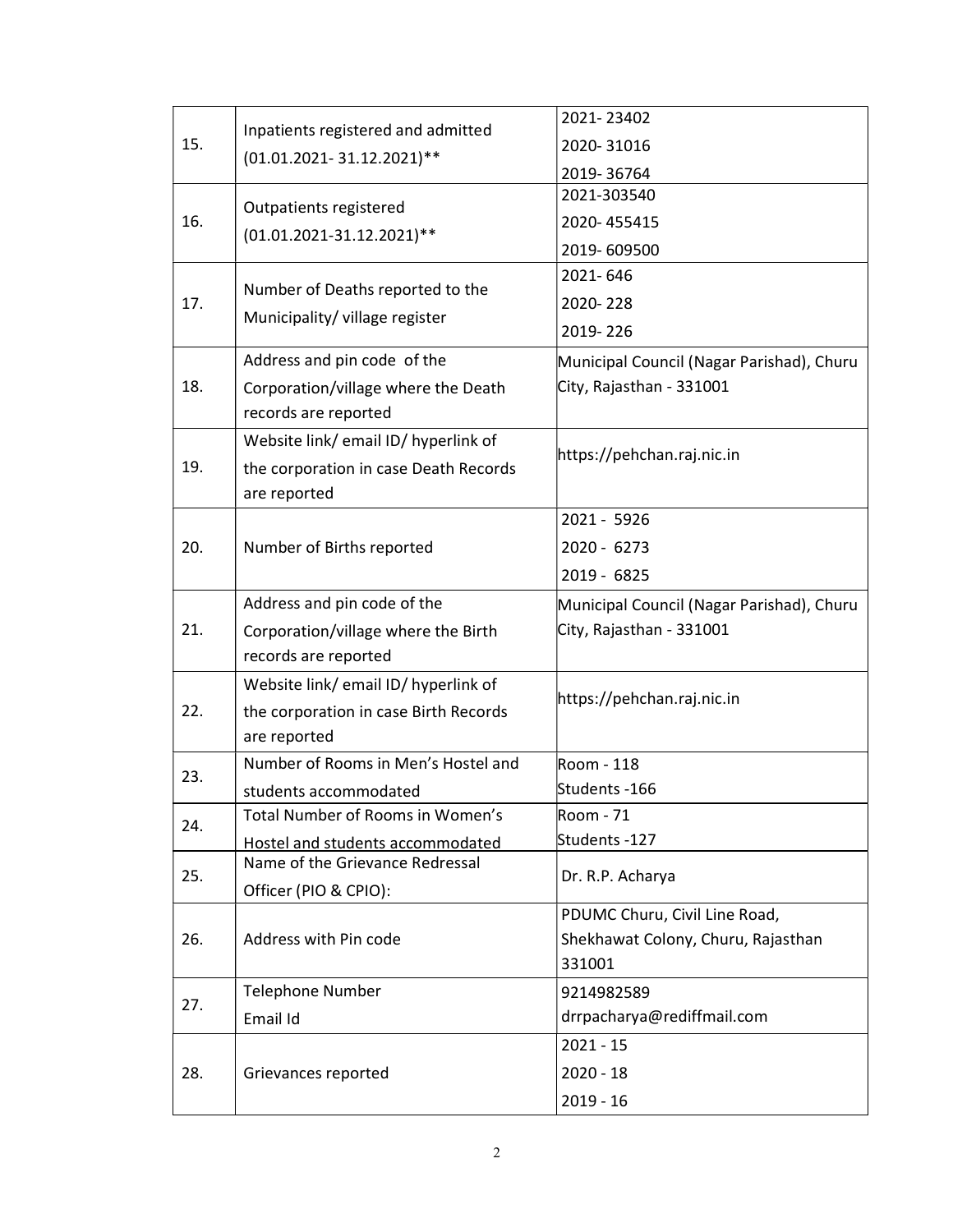## 29. Details of Post- Graduation Courses offered

| Post-              | Year of                       | Number of Students               | Number of                                      |
|--------------------|-------------------------------|----------------------------------|------------------------------------------------|
| Graduate<br>Course | Commencement of<br>the Course | Currently pursuing the<br>Course | Students admitted<br>in the current<br>session |
| <b>NA</b>          | <b>NA</b>                     | <b>NA</b>                        | <b>NA</b>                                      |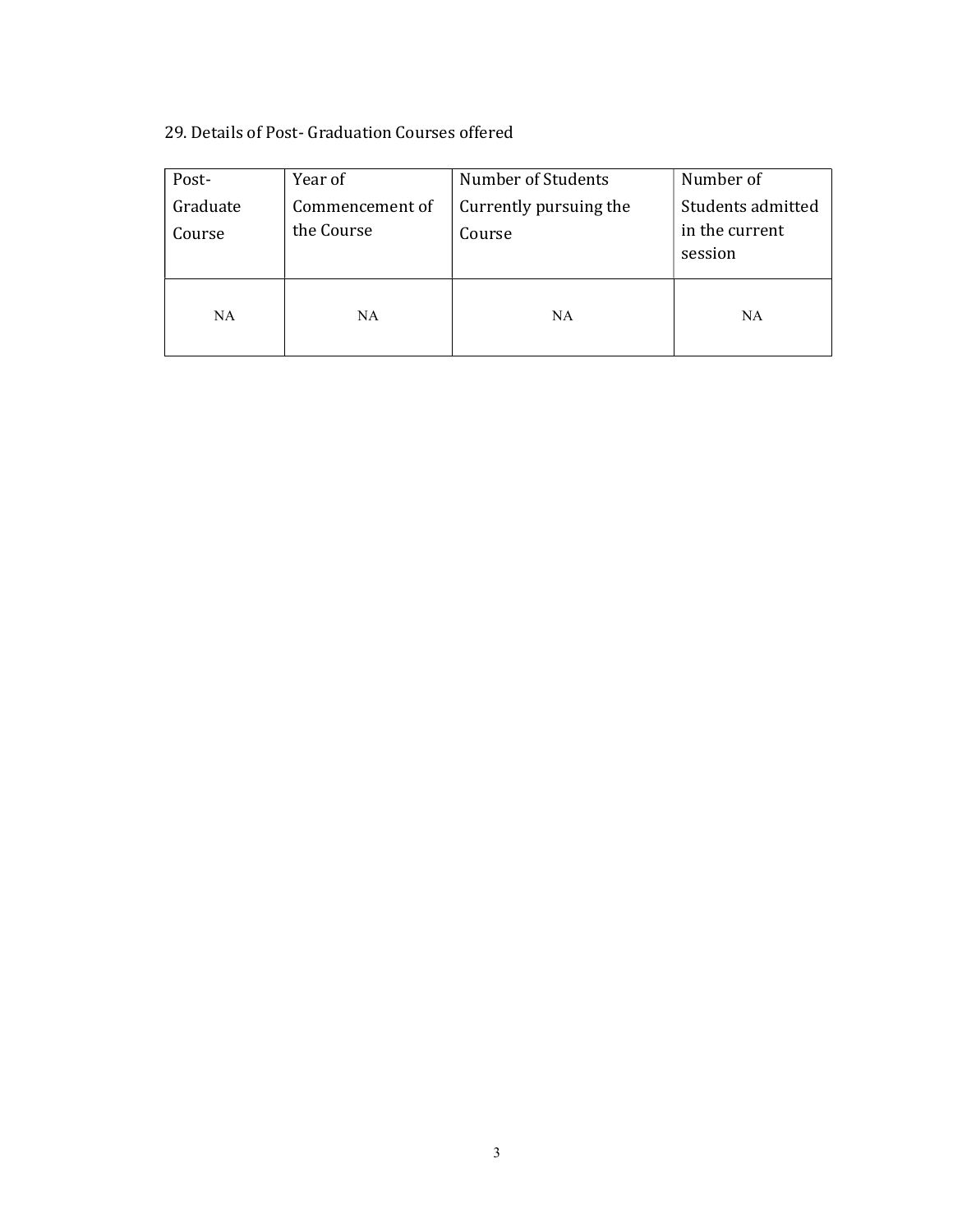| 30. Department wise list of Faculty Members |                                                                     |                                                             |                                                                                       |                                    |                                        |                                                            |                                           |                                    |                                                                                        |  |  |
|---------------------------------------------|---------------------------------------------------------------------|-------------------------------------------------------------|---------------------------------------------------------------------------------------|------------------------------------|----------------------------------------|------------------------------------------------------------|-------------------------------------------|------------------------------------|----------------------------------------------------------------------------------------|--|--|
| <b>Department</b>                           | Name of the<br>faculty<br><b>Qualification IMR</b><br><b>Number</b> | Current<br><b>Designation &amp;</b><br>Date of<br>promotion | <b>Nature of</b><br>employment<br>Regular/<br>permanent or<br>contract/outsour<br>ced |                                    | Details of Service in the Last 5 years | <b>Number of lectures</b><br>taken/year. Topics<br>covered |                                           |                                    |                                                                                        |  |  |
|                                             |                                                                     |                                                             |                                                                                       | 2021                               | 2020                                   | 2019                                                       | 2018                                      | 2017                               |                                                                                        |  |  |
|                                             |                                                                     |                                                             |                                                                                       | 1                                  | $\overline{2}$                         | 3                                                          | 4                                         | 5                                  |                                                                                        |  |  |
| Anatomy                                     | Mrs. Ritu<br><b>MSc Anatomy</b>                                     | Tutor                                                       | Regular                                                                               | <b>SD</b><br><b>PDUMC</b><br>CHURU | SD<br><b>PDUMC</b><br><b>CHURU</b>     | <b>SD</b><br><b>PDUMC</b><br><b>CHURU</b>                  | <b>SD</b><br><b>PDUMC</b><br><b>CHURU</b> | SD<br><b>PDUMC</b><br><b>CHURU</b> | 36 lectures<br>Topics from:<br>Gross anatomy<br>Histology<br>Osteology<br>Neuroanatomy |  |  |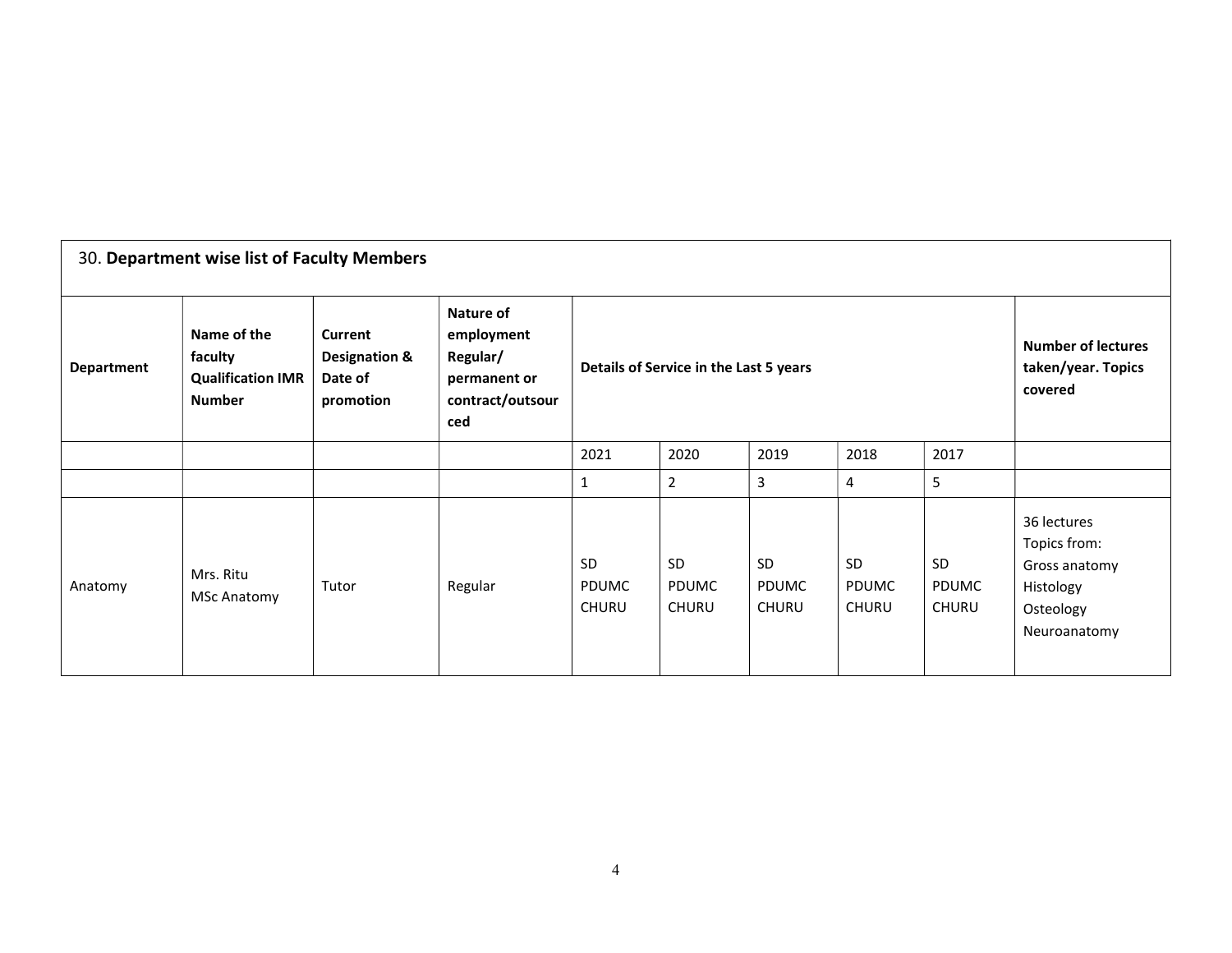| Anatomy      | Dr. Jay Prakash<br>Yadav<br>BDS, MSc<br>Anatomy<br><b>IDC: A0354</b>   | Tutor        | Regular    | SD<br>PDUMC<br>CHURU | SD<br><b>PDUMC</b><br>CHURU        | SD<br><b>PDUMC</b><br>CHURU | SD<br>PDUMC<br>CHURU        | $\mathbb{L}$                 | 34 lectures<br>Topics from:<br>Gross anatomy<br>Histology<br>Osteology                                   |
|--------------|------------------------------------------------------------------------|--------------|------------|----------------------|------------------------------------|-----------------------------|-----------------------------|------------------------------|----------------------------------------------------------------------------------------------------------|
| Anatomy      | Dr. Ruchika Saran<br><b>MBBS</b><br>RMC-49774                          | Tutor        | Contract   | SD<br>PDUMC<br>CHURU | SD<br><b>PDUMC</b><br><b>CHURU</b> | $\overline{\phantom{a}}$    | $\overline{\phantom{a}}$    | $\blacksquare$               | 26 lectures<br>Topics from:<br>Gross anatomy<br>Radiology<br>Osteology<br>&<br>04 Practical<br>Pathalogy |
| Biochemistry | Dr. Dileep Singh<br>Nirwan<br><b>MD</b><br>(Biochemistry)<br>RMC-16132 | Asstt. Prof. | Regular    | AP<br>PDUMC<br>CHURU | AP<br>PDUMC<br>CHURU               | SD<br>PDUMC<br>CHURU        | SD<br>PDUMC<br>CHURU        | SD<br>PDUMC<br>CHURU         | 40 Lecture                                                                                               |
| Biochemistry | Dr. Meenakshy<br>Jaipal<br><b>MD</b><br>(Biochemistry)<br>RMC-12835    | Asstt. Prof. | Deputation | AP<br>PDUMC<br>CHURU | AP<br>PDUMC<br>CHURU               | AP<br><b>PDUMC</b><br>CHURU | AP<br><b>PDUMC</b><br>CHURU | AP<br><b>SPMC</b><br>Bikaner | 40 Lecture                                                                                               |
| Biochemistry | Dr. Priyanka Soni<br>M.Sc. (Med.<br>Biochemistry)                      | Tutor        | Regular    | SD<br>PDUMC<br>CHURU | SD<br><b>PDUMC</b><br>CHURU        | SD<br><b>PDUMC</b><br>CHURU | SD<br>PDUMC<br>CHURU        | SD<br><b>JLN MC</b><br>Ajmer | 50 Lecture                                                                                               |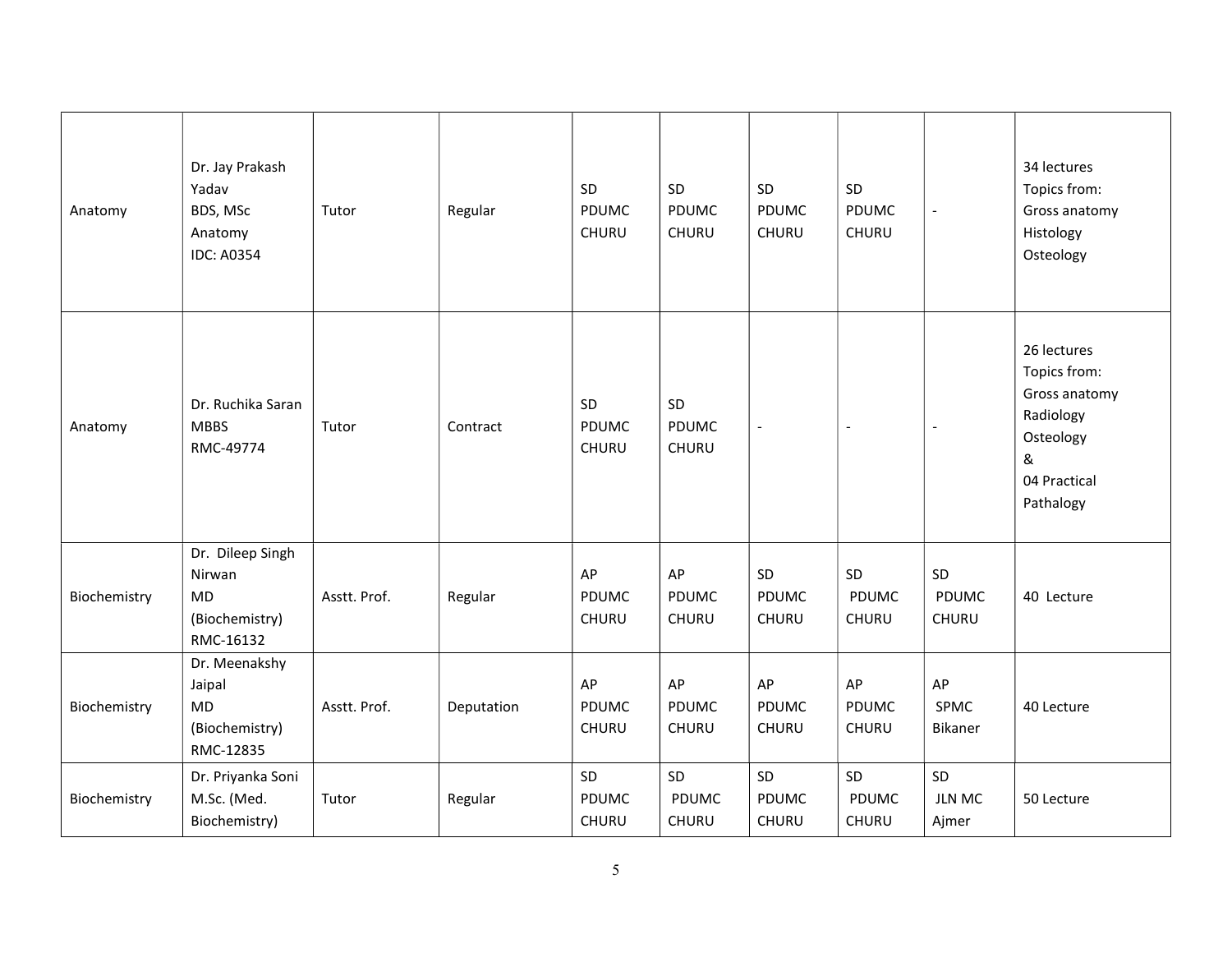| Biochemistry | Mr. Pankaj<br>Sharma<br>M.Sc. (Med.<br>Biochemistry)        | Tutor                   | Contract | SD<br>PDUMC<br>CHURU               | SD<br><b>PDUMC</b><br><b>CHURU</b>        | $\overline{a}$                     | $\overline{\phantom{a}}$           | $\overline{\phantom{a}}$               | 40 Lecture                                                                |
|--------------|-------------------------------------------------------------|-------------------------|----------|------------------------------------|-------------------------------------------|------------------------------------|------------------------------------|----------------------------------------|---------------------------------------------------------------------------|
| Biochemistry | Dr. Mohd.<br>Nadeem<br>M.Sc. (Med.<br>Biochemistry)         | Tutor                   | Contract | SD<br><b>PDUMC</b><br>CHURU        | SD<br><b>PDUMC</b><br>CHURU               |                                    |                                    |                                        | 30 Lecture                                                                |
| Biochemistry | Dr. Hemendra<br>Singh Shekhawat<br><b>MBBS</b><br>RMC-51221 | Tutor                   | Contract | SD<br><b>PDUMC</b><br>CHURU        |                                           |                                    |                                    | $\overline{\phantom{a}}$               | 50 Lecture                                                                |
| Physiology   | Dr. Sharad Jain<br>MBBS, MD<br>MCI-5791                     | Professor<br>20-01-2016 | Regular  | Professor<br>PDUMC<br><b>CHURU</b> | Professor<br><b>PDUMC</b><br><b>CHURU</b> | Professor<br>PDUMC<br><b>CHURU</b> | Professor<br>PDUMC<br><b>CHURU</b> | Professor<br>PDUMC<br><b>CHURU</b>     | 48 Lecture, Various<br>Topic of General and<br><b>Systemic Physiology</b> |
| Physiology   | Dr. Suchitra<br>Deolalikar<br>MBBS, MD<br>PMC-39425         | Assoc. Prof.            | Regular  | Assoc.<br>Prof.<br>PDUMC<br>CHURU  | Assoc.<br>Prof.<br><b>CMC</b><br>Ludhiana | Assoc.<br>Prof.<br>CMC<br>Ludhiana | Assoc.<br>Prof.<br>CMC<br>Ludhiana | Assoc. Prof.<br><b>CMC</b><br>Ludhiana | 35 Lecture,<br>Various topic of<br>general and systemic<br>physiology     |
| Physiology   | Dr. Raju Ram<br>Dudi<br>MBBS, MD<br>MCI-18-27952            | Tutor                   | Regular  | SD<br>PDUMC<br>CHURU               | SD<br><b>PDUMC</b><br><b>CHURU</b>        | SD<br><b>PDUMC</b><br><b>CHURU</b> | SD<br>PDUMC<br>CHURU               | SD<br><b>PDUMC</b><br><b>CHURU</b>     | 38 Lecture,<br>Various topic of<br>general and systemic<br>physiology     |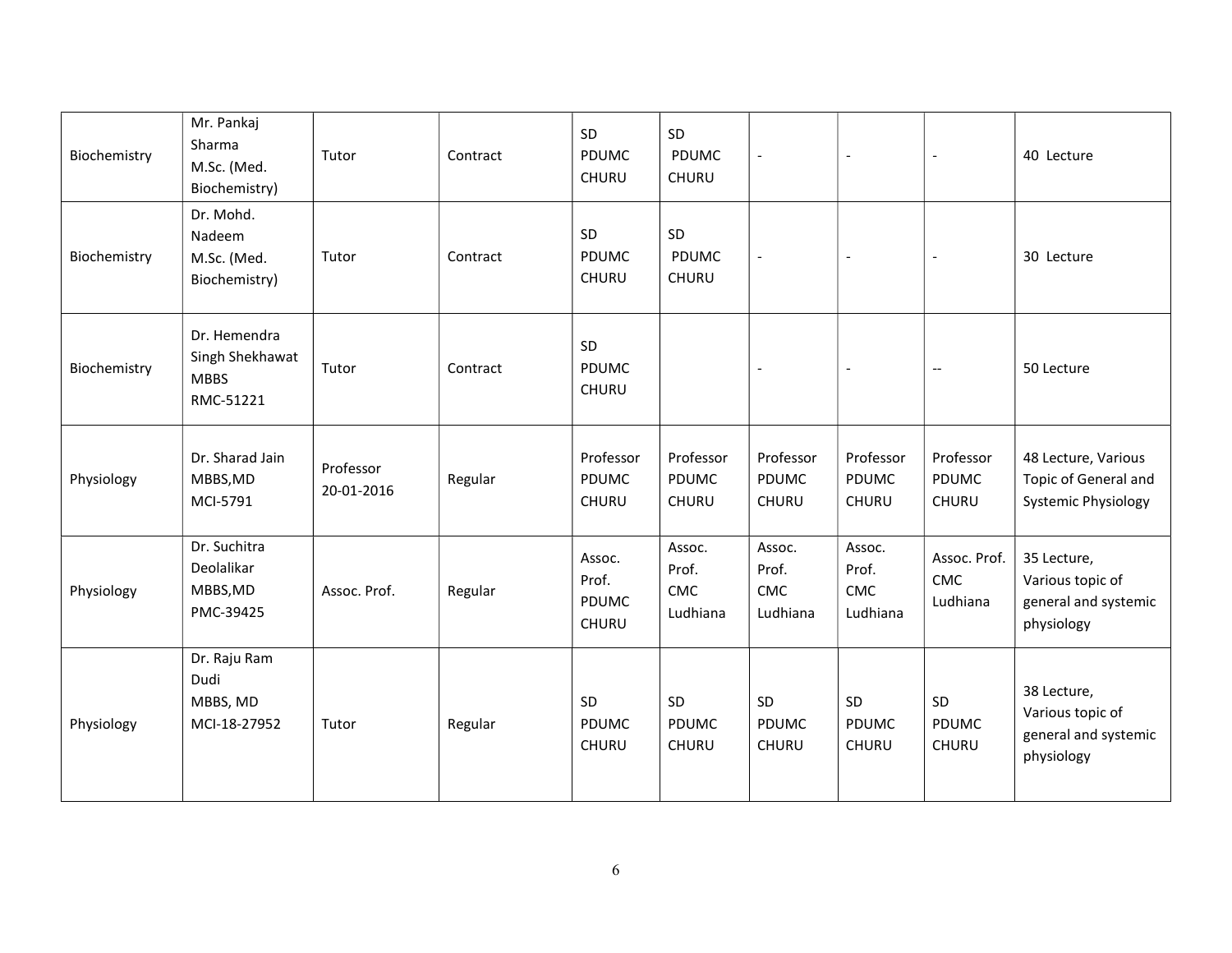| Physiology   | Dr. Kuldeep<br>Bijaraniya<br>BDS, MSc                       | Tutor               | Regular  | SD<br>PDUMC<br><b>CHURU</b>              | SD<br>PDUMC<br><b>CHURU</b>              | SD<br>PDUMC<br><b>CHURU</b>              | SD<br><b>PDUMC</b><br><b>CHURU</b> | SD<br><b>PDUMC</b><br><b>CHURU</b>    | 15 Lecture,<br>Various topic of<br>general and systemic<br>physiology |
|--------------|-------------------------------------------------------------|---------------------|----------|------------------------------------------|------------------------------------------|------------------------------------------|------------------------------------|---------------------------------------|-----------------------------------------------------------------------|
| Physiology   | Dr. Mahendra<br>Saini<br>MBBS, MD<br>RMC-22699              | Tutor               | Contract | SD<br><b>PDUMC</b><br><b>CHURU</b>       | PG<br><b>SNMC</b><br>Jodhpur             | PG<br><b>SNMC</b><br>Jodhpur             | PG<br><b>SNMC</b><br>Jodhpur       | <b>MO</b><br>PHC, DHAN<br><b>DHAN</b> | 9 Lecture,<br>Various topic of<br>general and systemic<br>physiology  |
| Pharmacology | Dr. R.P. Acharya<br>M.Sc. (Med.<br>Pharma)<br>PhD. (Pharma) | Professor &<br>Head | Regular  | Professor<br>PDUMC<br>Churu              | Professor<br>PDUMC<br>Churu              | Professor<br>PDUMC<br>Churu              | Sr. Prof.<br>SPMC<br>Bikaner       | Sr. Prof.<br>SPMC<br>Bikaner          | 42 Lecture                                                            |
| Pharmacology | Dr. V.S. Purohit<br>M.Sc. (Med.<br>Pharma)<br>PhD. (Pharma) | Assoc. Prof.        | Regular  | Associate<br>Professor<br>PDUMC<br>Churu | Associate<br>Professor<br>PDUMC<br>Churu | Associate<br>Professor<br>PDUMC<br>Churu |                                    |                                       | 42 Lecture                                                            |
| Pharmacology | Mrs. Sneha<br><b>Bhataia</b><br>M.Sc. (Med.<br>Pharma)      | Tutor               | Regular  | SD<br>PDUMC<br><b>CHURU</b>              | SD<br>PDUMC<br><b>CHURU</b>              | SD<br>PDUMC<br><b>CHURU</b>              | SD<br>PDUMC<br><b>CHURU</b>        | SD<br>PG RNT MC<br>Udaipur            | 40 Lecture                                                            |
| Pharmacology | Dr. Lokesh<br>Sachdev<br><b>MBBS</b><br>IMR-34601           | Tutor               | Contract | SD<br><b>PDUMC</b><br><b>CHURU</b>       | SD<br><b>PDUMC</b><br><b>CHURU</b>       | $\overline{\phantom{a}}$                 |                                    |                                       | 40 Lecture                                                            |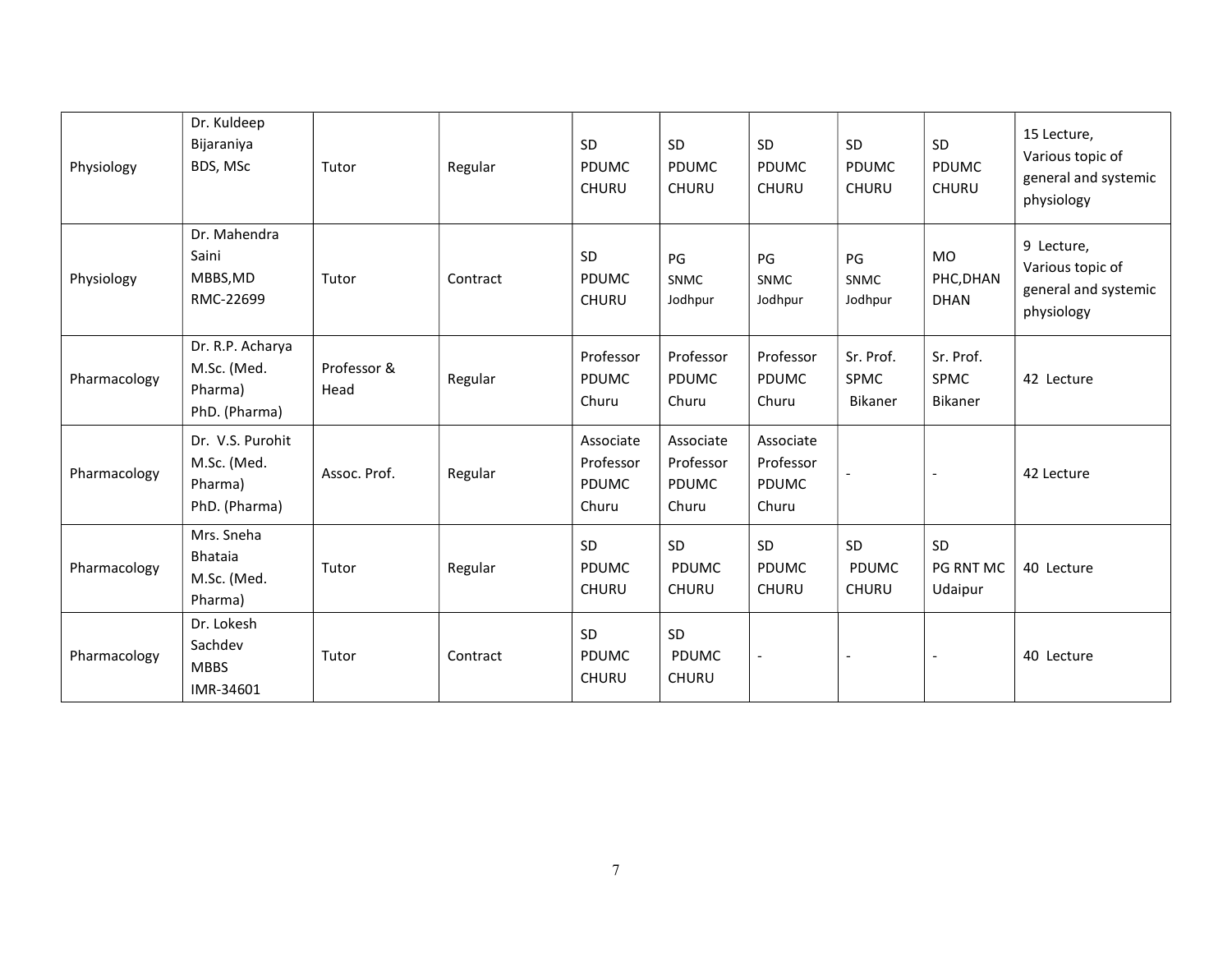| Pathology    | Dr. Poonam<br><b>Burdak</b><br>MBBS, MD,<br>26742,14895 | Assoc. Prof.<br>13.02.2021 | Regular  | ASSO.<br>PRO.<br><b>PDUMC</b><br>Churu, | AP<br><b>PDUMC</b><br>CHURU               | AP<br><b>PDUMC</b><br>CHURU        | AP<br><b>PDUMC</b><br>CHURU        | AP<br><b>SPMC</b><br><b>BIKANER</b> | 33 Lecture, General<br>Pathology, CNS, Bone<br>&Soft tissues, urinary<br>system, female<br>Genital system,<br>Hepatobiliary system. |
|--------------|---------------------------------------------------------|----------------------------|----------|-----------------------------------------|-------------------------------------------|------------------------------------|------------------------------------|-------------------------------------|-------------------------------------------------------------------------------------------------------------------------------------|
| Pathology    | Dr. Surender<br>Singh Chauhan<br>MBBS, MD               | Asstt. Prof.               | Contract | AP<br><b>PDUMC</b><br><b>CHURU</b>      | AP Barmer<br>Medical<br>College           | Retairment<br>from MD<br>Director  |                                    | $\overline{\phantom{a}}$            | 14 Lecture,<br>Pathology Theory                                                                                                     |
| Pathology    | Dr. Sonam Singh<br><b>MBBS</b><br>RMC -39004            | Tutor                      | Regular  | SD<br><b>PDUMC</b><br>CHURU             | <b>SD</b><br><b>PDUMC</b><br><b>CHURU</b> | <b>SD</b><br>PDUMC<br><b>CHURU</b> | SD<br>PDUMC<br><b>CHURU</b>        | $\blacksquare$                      | 24 Lecture,<br>Pathology Practical                                                                                                  |
| Pathology    | Dr. Rashi<br>Pachaury<br>MBBS, MD<br><b>RMC 17578</b>   | Tutor                      | Regular  | SD<br>PDUMC<br>CHURU                    | SD<br>PDUMC<br><b>CHURU</b>               | SD<br>PDUMC<br><b>CHURU</b>        | SD<br>PDUMC<br><b>CHURU</b>        | SR PDUMC<br><b>CHURU</b>            | 19 Lecture,<br>Pathology Theory                                                                                                     |
| Pathology    | Dr. Pritosh Kumar<br>Yadav<br><b>MBBS</b><br>RMC 39730  | Tutor                      | Regular  | SD<br>PDUMC<br>CHURU                    | <b>SD</b><br><b>PDUMC</b><br><b>CHURU</b> | <b>SD</b><br>PDUMC<br><b>CHURU</b> | SD<br><b>PDUMC</b><br><b>CHURU</b> |                                     | 12 Lecture,<br>Pathology, Practical                                                                                                 |
| Pathology    | Dr. Amarchand<br>Prajapat<br><b>MBBS</b><br>RMC-42817   | Tutor                      | Contract | SD<br>PDUMC<br>CHURU                    | <b>JR</b><br><b>EHCC</b><br>Jaipur        | <b>JR</b><br><b>EHCC</b><br>Jaipur | <b>JR</b><br>PDUMC<br><b>CHURU</b> |                                     | 16 Lecture,<br>Pathology Practical                                                                                                  |
| Microbiology | Dr. Savita Singh<br>MBBS, MD<br>RMC-27989               | Asstt. Prof.               | Regular  | AP<br>PDUMC<br>CHURU                    | AP<br>PDUMC<br><b>CHURU</b>               | AP<br>PDUMC<br><b>CHURU</b>        | SR                                 | SR                                  | 20 Classes/year<br>Topic Covered-29                                                                                                 |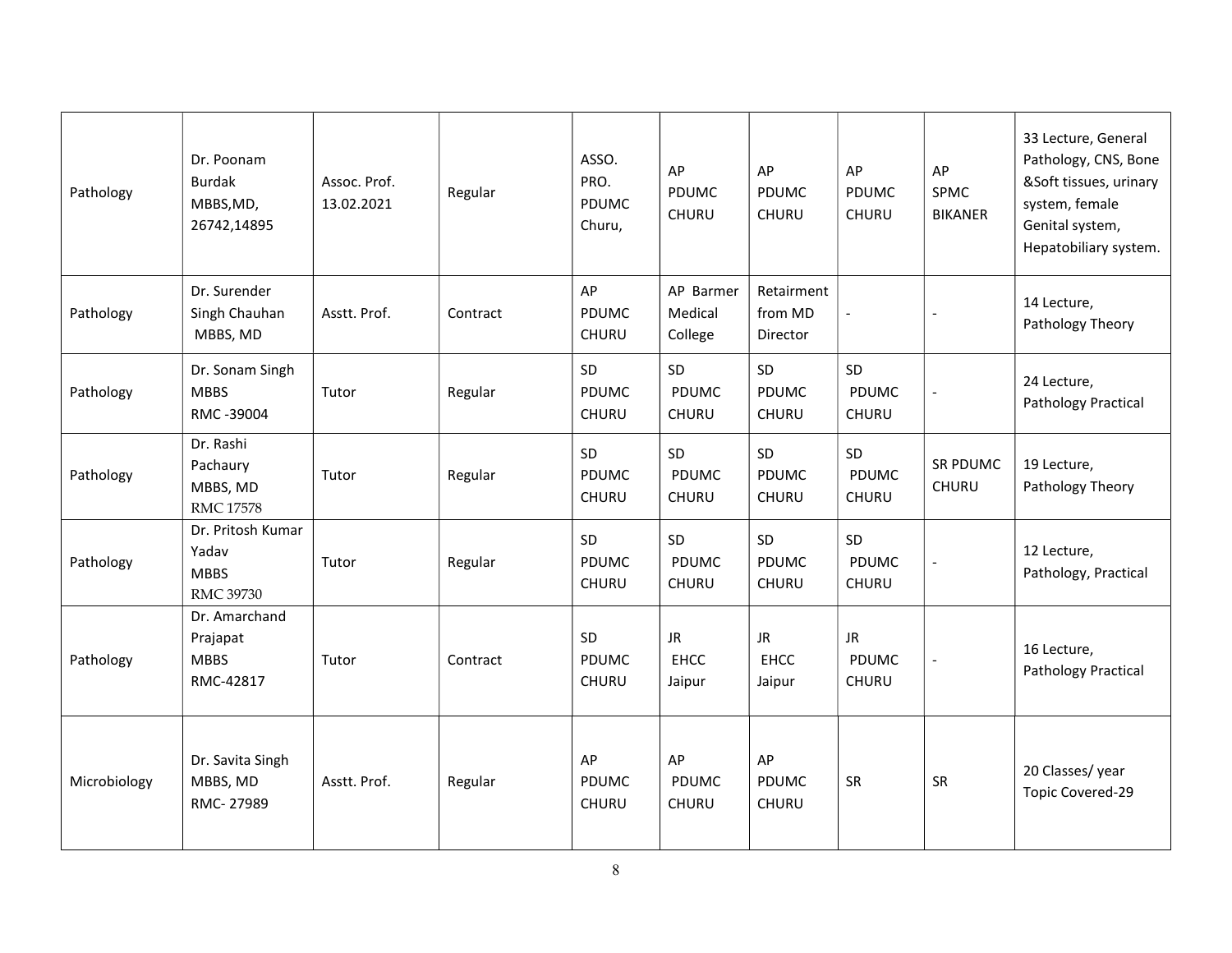| Microbiology         | Sh. Mahesh<br>Kumar<br>M.Sc.<br>Medical<br>Microbiology                       | Tutor        | Regular  | SD<br>PDUMC<br>CHURU | SD<br>PDUMC<br><b>CHURU</b>        | SD<br><b>PDUMC</b><br><b>CHURU</b> | $\blacksquare$               | $\overline{\phantom{a}}$     | 21 Classes/year<br>Topic Covered-31                   |
|----------------------|-------------------------------------------------------------------------------|--------------|----------|----------------------|------------------------------------|------------------------------------|------------------------------|------------------------------|-------------------------------------------------------|
| Microbiology         | Dr. Poonam<br>Kumari<br>RMC-51494                                             | Tutor        | Contract | SD<br>PDUMC<br>CHURU | $\overline{a}$                     | $\overline{a}$                     | $\overline{a}$               |                              | 15 Classes/ year<br>Topic Covered-20                  |
| Microbiology         | Dr. Rahul Acharya<br><b>BDS</b><br>A-3876<br>M.Sc.<br>Medical<br>Microbiology | Tutor        | Regular  | SD<br>PDUMC<br>CHURU | SD<br>PDUMC<br><b>CHURU</b>        | SD<br><b>PDUMC</b><br>CHURU        | $\blacksquare$               | $\overline{\phantom{a}}$     | 25 Classes/ year<br>Topic Covered-32                  |
| Microbiology         | Sujata Chouhan<br>M.Sc.<br>Medical<br>Microbiology                            | Tutor        | Contract | SD<br>PDUMC<br>CHURU | SD<br><b>PDUMC</b><br>CHURU        | $\blacksquare$                     | $\overline{\phantom{a}}$     | $\overline{\phantom{a}}$     | 20 Classes/year<br>Topic Covered-24                   |
| Microbiology         | Dr. Jyoti Joshi<br><b>BDS</b><br>A-1907<br>M.Sc.<br>Medical<br>Microbiology   | Tutor        | Contract | SD<br>PDUMC<br>CHURU | SD<br><b>PDUMC</b><br><b>CHURU</b> |                                    |                              | $\overline{\phantom{a}}$     | 27Classes/year<br>Topic Covered-35                    |
| Forensic<br>Medicine | Dr. Amit<br>Shrivastava<br>MBBS, MD<br>Forensic<br>Medicine<br>RMC-16186      | Asstt. Prof. | Regular  | AP<br>PDUMC<br>CHURU | AP<br><b>PDUMC</b><br><b>CHURU</b> | AP<br><b>PDUMC</b><br><b>CHURU</b> | SR<br><b>SNMC</b><br>Jodhpur | PG<br><b>SNMC</b><br>Jodhpur | 15 Lecture + 5 SDL<br>/year<br><b>Forensic Theory</b> |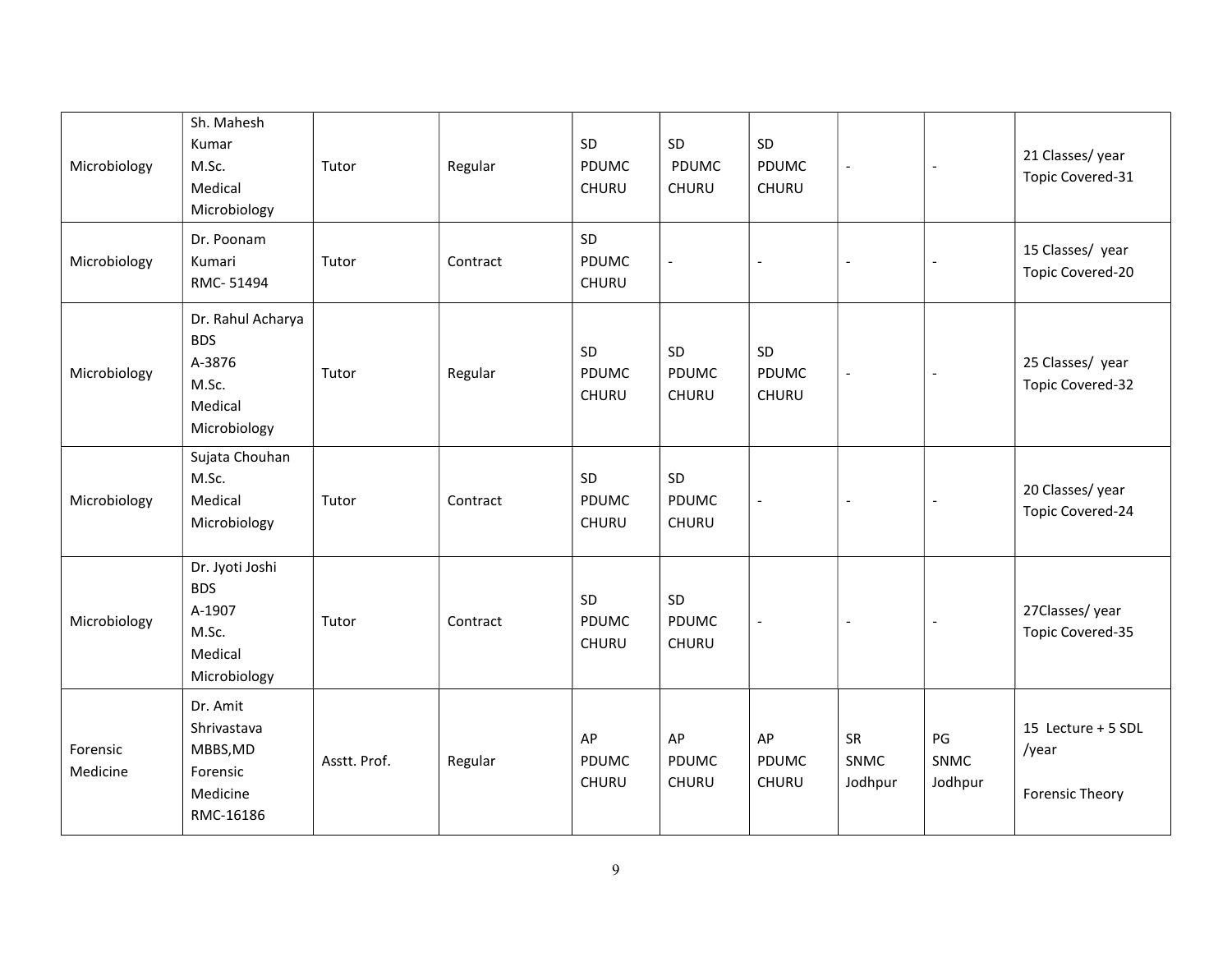| Forensic<br>Medicine  | Dr. Sudhanshu<br>Saran<br><b>MBBS</b><br>RMC-40123                             | Tutor               | Regular | SD (FMT)<br>PDUMC<br>CHURU               | SD (FMT)<br>PDUMC<br><b>CHURU</b>        | SD (FMT)<br><b>PDUMC</b><br><b>CHURU</b> | SD<br>(ANATOM<br>Y)<br>PDUMC<br>CHURU             | <b>MO</b><br><b>KOLAYAT</b><br><b>BIKANER</b>       | 16 PRACTICAL /year<br><b>Forensic PRACTICAL</b>                                                                                                              |
|-----------------------|--------------------------------------------------------------------------------|---------------------|---------|------------------------------------------|------------------------------------------|------------------------------------------|---------------------------------------------------|-----------------------------------------------------|--------------------------------------------------------------------------------------------------------------------------------------------------------------|
| Forensic<br>Medicine  | Dr Ashish Tiwari<br><b>MBBS</b><br>RMC-42427                                   | Tutor               | Regular | SD FMT<br>PDUMC<br>CHURU                 | SD FMT<br>PDUMC<br>CHURU                 | SD FMT<br>PDUMC<br>CHURU                 | <b>SD FMT</b><br><b>PDUMC</b><br>CHURU            |                                                     | 14 PRACTICAL /year<br><b>Forensic PRACTICAL</b>                                                                                                              |
| Community<br>Medicine | Dr. Rajesh Kumar<br>Singh<br><b>MD</b><br>(COMMUNITY<br>MEDICINE)<br>DMC-54740 | Professor &<br>Head | Regular | Professor<br>PDUMC<br>Churu              | Professor<br>PDUMC<br>Churu              | Professor<br><b>PDUMC</b><br>Churu       | Associate<br>Professor,<br><b>GMC</b><br>Haldwani | Associate<br>Professor,<br><b>GMC</b><br>Haldwani   | 24 (Health-6, Epid-10<br>,Commo-3, Non.<br>Comm-3, Nutrition-<br>,Enviro-1,Socio-<br>,Demo or family pl-<br>, MCH-1, Biostat,<br>Genetic, Feedback)          |
| Community<br>Medicine | Dr. Kavita<br>Choudhary<br><b>MD</b><br>(COMMUNITY<br>MEDICINE)<br>RMC-18250   | Asstt. Prof.        | Regular | Assistant<br>Professor<br>PDUMC<br>Churu | Assistant<br>Professor<br>PDUMC<br>Churu | Assistant<br>Professor<br>PDUMC<br>Churu | Assistant<br>Professor<br><b>PDUMC</b><br>Churu   | Medical<br>Officer<br>DBH Churu                     | 50 (Health-9, Epid-10<br>, Commo-9, Non.<br>Comm-5, Nutrition-<br>3, Enviro-9, Socio-<br>1, Demo or family pl-<br>,MCH-4, Biostat-,<br>Genetic-, Feedback-1) |
| Community<br>Medicine | Dr. Uttam Kumar<br><b>MD</b><br>(COMMUNITY<br>MEDICINE)<br>BCMR-39029          | Asstt. Prof.        | Regular | Assistant<br>Professor<br>PDUMC<br>Churu | Assistant<br>Professor<br>PDUMC<br>Churu | Assistant<br>Professor<br>PDUMC<br>Churu | Assistant<br>Professor<br>& SD<br>PDUMC<br>Churu  | Assistant<br>Professor<br><b>JNUIMSRC</b><br>Jaipur | 47 (Health-9, Epid-7<br>,Commo-9, Non.<br>Comm-3, Nutrition-<br>2, Enviro-7, Socio-<br>1, Demo or family pl-<br>1, MCH-4, Biostat-1,                         |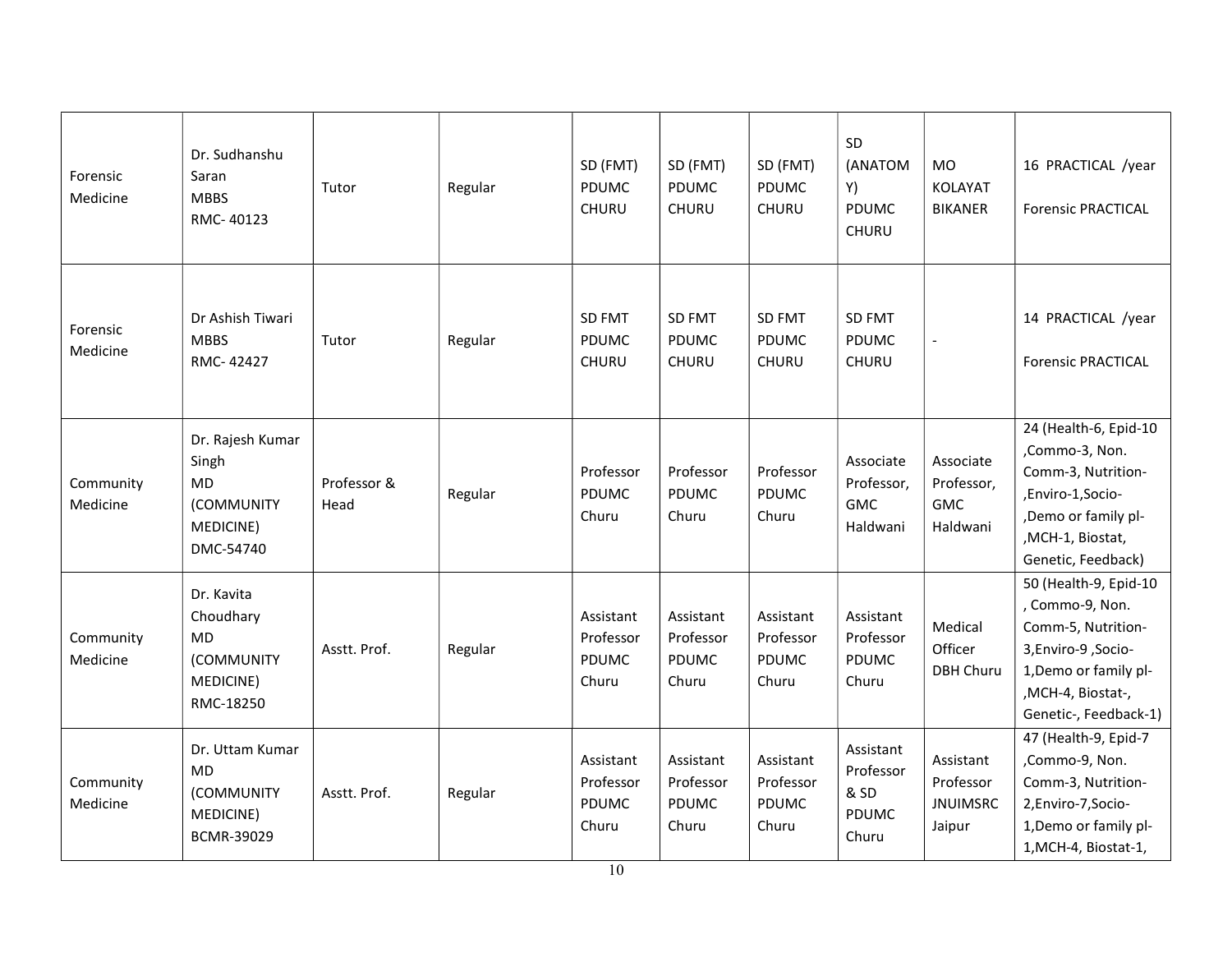|                       |                                                                             |                               |          |                                          |                                                 |                                |                                |                               | Genetic-2, Feedback-<br>1)                                                                                                                                   |
|-----------------------|-----------------------------------------------------------------------------|-------------------------------|----------|------------------------------------------|-------------------------------------------------|--------------------------------|--------------------------------|-------------------------------|--------------------------------------------------------------------------------------------------------------------------------------------------------------|
| Community<br>Medicine | Dr. Poornima<br>Sharma<br><b>MD</b><br>(COMMUNITY<br>MEDICINE)<br>RMC-17875 | Asst. Prof.<br>Epidemiologist | Regular  | Assistant<br>Professor<br>PDUMC<br>Churu | Assistant<br>Professor<br><b>PDUMC</b><br>Churu | Tutor<br><b>RUHS</b><br>Jaipur | Tutor<br><b>RUHS</b><br>Jaipur | Tutor-PG<br>RNT MC<br>Udaipur | 45 (Health-4, Epid-10<br>, Commo-9, Non.<br>Comm-5, Nutrition-<br>4,Enviro-6,Socio-<br>1, Demo or family pl-<br>2, MCH-2, Biostat-,<br>Genetic-2, Feedback-) |
| Community<br>Medicine | Mr. Ashish<br>M.Sc. (Statistics)                                            | Tutor-Cum-<br>Statistician    | Contract | SD<br>PDUMC<br><b>CHURU</b>              | SD<br>PDUMC<br><b>CHURU</b>                     | $\overline{\phantom{a}}$       | $\overline{\phantom{a}}$       | $\overline{\phantom{a}}$      | 8 (Biostatistics)                                                                                                                                            |
| Community<br>Medicine | Dr. Upasana<br>Choudhary<br><b>MBBS</b><br>RMC-39071                        | Tutor                         | Regular  | SD<br><b>PDUMC</b><br><b>CHURU</b>       | SD<br>PDUMC<br><b>CHURU</b>                     | SD<br>PDUMC<br>CHURU           | $\overline{\phantom{a}}$       | $\overline{\phantom{a}}$      | 13(Health-2, Epid-,<br>Commo-3, Non.<br>Comm-1, Nutrition-<br>2, Enviro-1, Socio-<br>1, Demo or family pl-<br>3, MCH-, Biostat-,<br>Genetic-, Feedback)      |
| Community<br>Medicine | Dr. Vivek Soni<br><b>MBBS</b><br>RMC-45026                                  | Tutor                         | Contract | SD<br>PDUMC<br>CHURU                     | $\blacksquare$                                  |                                |                                |                               | 12 (Health-1, Epid-2<br>,Commo-, Non.<br>Comm-4, Nutrition-<br>-Socio, Enviro-3,<br>2, Demo or family pl-<br>,MCH-, Biostat-,<br>Genetic-, Feedback-)        |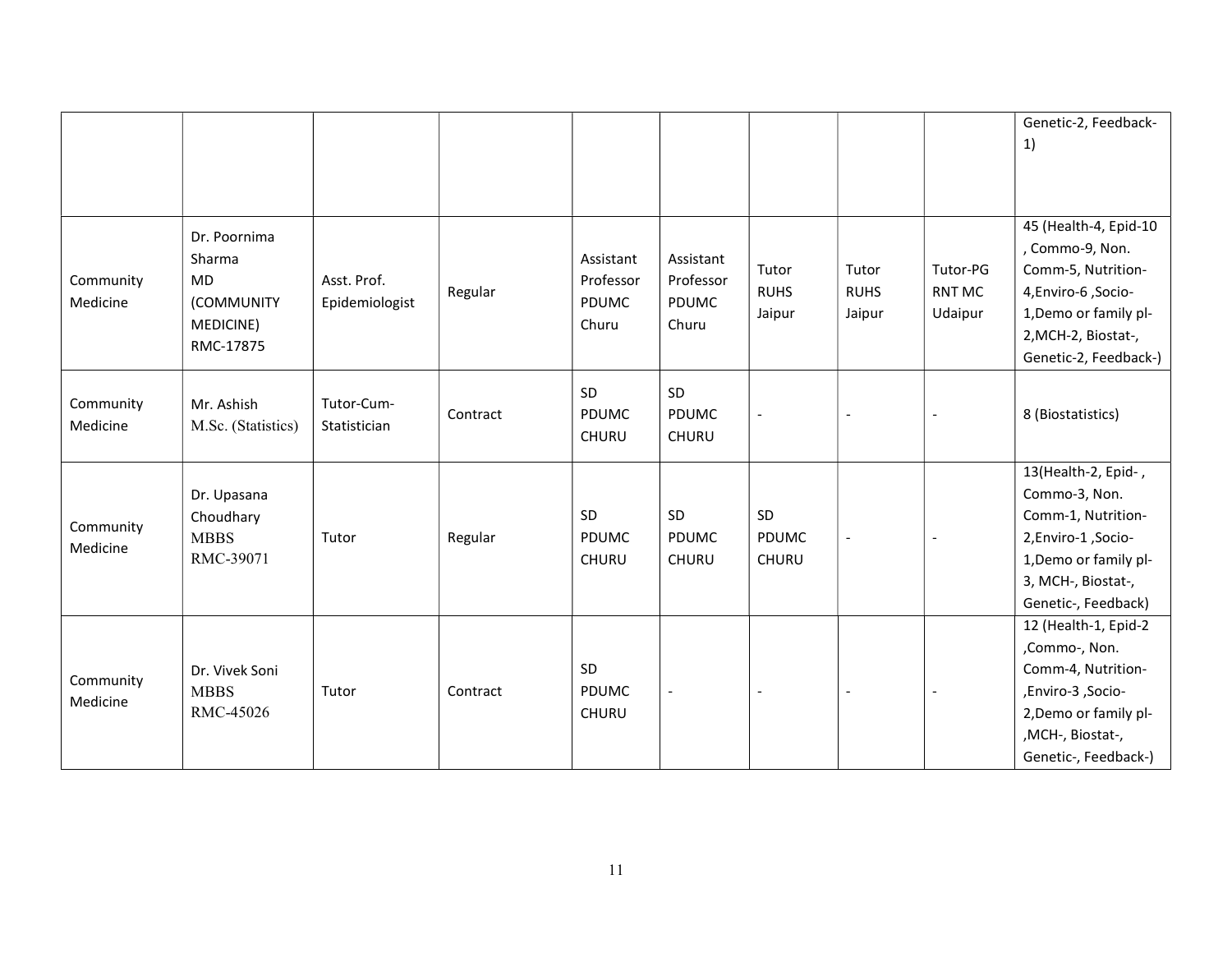| General<br>Medicine | Dr. Hanuman<br>Parsad Jaipal<br>MBBS, MD<br>RMC-9224 | Professor    | Regular     | PRO.<br>PDUMC<br>Churu        | ASSO. PRO.<br><b>PDUMC</b><br>Churu | ASSO. PRO.<br>PDUMC<br>Churu   | ASSO.<br>PRO.<br>PDUMC<br>Churu                                               | ASSO. PRO.<br>PDUMC<br>Churu                  | 12 Lecture<br><b>Ward Practical</b><br>Classes |
|---------------------|------------------------------------------------------|--------------|-------------|-------------------------------|-------------------------------------|--------------------------------|-------------------------------------------------------------------------------|-----------------------------------------------|------------------------------------------------|
| General<br>Medicine | Dr. F.H. Gauri<br>MBBS, MD<br>RMC-11157              | Professor    | Equivalence | PRO.<br>PDUMC<br>Churu,       | PRO.<br>PDUMC<br>Churu,             | PRO.<br><b>PDUMC</b><br>Churu, | Joined<br>PDUMC,<br>Churu as<br>Assoc.<br>Prof.17/02<br>/2018 to<br>till date | SS<br><b>PDUMC</b><br>Churu                   |                                                |
| General<br>Medicine | Dr. Deepak<br>Kumar<br>MBBS, MD<br>RMC-015560        | Asstt. Prof. | Regular     | AP<br>PDUMC<br>CHURU          | AP<br><b>PDUMC</b><br>Churu         | AP<br>PDUMC<br><b>CHURU</b>    | AP<br>PDUMC<br>Churu                                                          | AP<br><b>PDUMC</b><br>Churu                   | 10 Lecture<br><b>Ward Practical</b><br>Classes |
| General<br>Medicine | Dr. Mohd. Arif<br>MBBS, MD<br>RMC-15030              | Asstt. Prof. | Regular     | AP<br>PDUMC<br>CHURU          | AP<br>PDUMC<br>Churu                | AP<br>PDUMC<br>CHURU           | AP<br>PDUMC<br>Churu                                                          | AP<br><b>PDUMC</b><br>Churu                   | 10 Lecture<br><b>Ward Practical</b><br>Classes |
| General<br>Medicine | Dr. Ajeet Kumar<br>Gadhwal<br>MBBS, MD<br>RMC-32616  | Asstt. Prof. | Regular     | AP<br>PDUMC<br>CHURU          | AP<br>PDUMC<br>Churu                | AP<br>PDUMC<br>CHURU           | AP<br>PDUMC<br>Churu                                                          | AP<br><b>PDUMC</b><br>Churu                   | 10 Lecture<br><b>Ward Practical</b><br>Classes |
| Paediatrics         | Dr. Ikram Hussain<br>MBBS, MD<br>RMC-4786            | Professor    | Equivalence | PRO.<br><b>PDUMC</b><br>Churu | PRO.<br><b>PDUMC</b><br>Churu       | PRO.<br><b>PDUMC</b><br>Churu  | PRO.<br><b>PDUMC</b><br>Churu                                                 | Senior<br>Specialist<br><b>PDUMC</b><br>Churu | 08 Lecture                                     |
| Paediatrics         | Dr. Khurshida<br>Bano<br>MBBS, MD<br>RMC-13839       | Asstt. Prof. | Regular     | AP<br>PDUMC<br>Churu          | AP<br><b>PDUMC</b><br>Churu         |                                |                                                                               |                                               |                                                |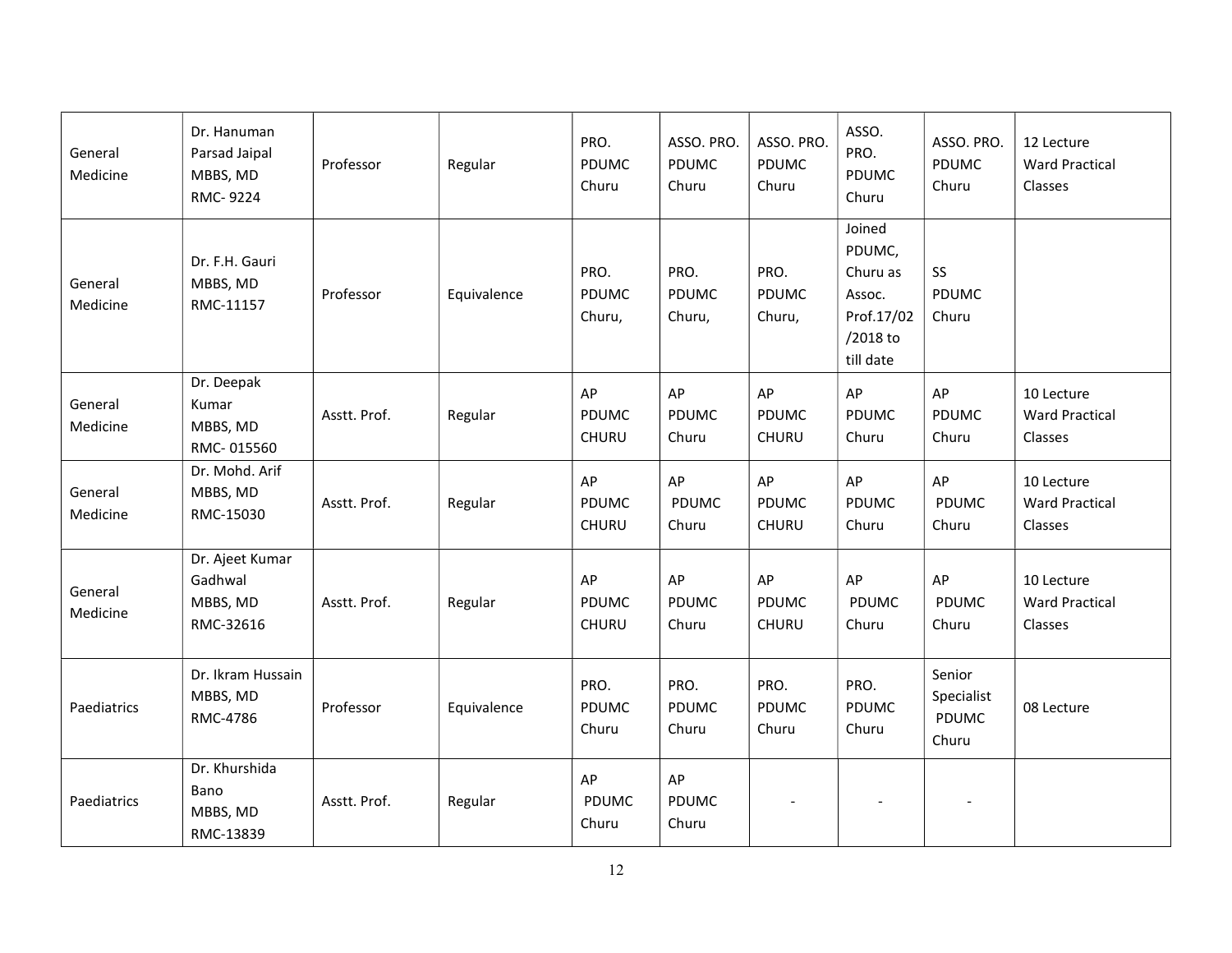| Tuberculosis &<br>Respiratory<br><b>Diseases</b> | Dr. Ravi Panwar,<br>MBBS,<br>MD(Respiratory<br>Medicine)<br>RMC 31337 | Asstt. Prof.             | Regular | AP<br><b>PDUMC</b><br>Churu                       | AP<br>PDUMC<br>Churu                      | AP<br>PDUMC<br>Churu                      | AP<br><b>PDUMC</b><br>Churu               | SR<br><b>AIIMS</b><br>Jodhpur                       | 15 Lecture<br>(Batch2018) Topic -<br>Pleural effusion<br>Pneumothorax,<br>Tuberculosis,<br>Bronchiectasis,<br>Asthma, Lung<br>Abscess, Sarcoidosis,<br>Chest X-ray<br>interpretation |
|--------------------------------------------------|-----------------------------------------------------------------------|--------------------------|---------|---------------------------------------------------|-------------------------------------------|-------------------------------------------|-------------------------------------------|-----------------------------------------------------|--------------------------------------------------------------------------------------------------------------------------------------------------------------------------------------|
| Venereology &<br>Leprosy                         | Dr. Bajrang Soni<br>MBBS, MD<br>RMC -25772                            | Asstt. Prof.             | Regular | AP<br>PDUMC<br>Churu                              | AP<br><b>PDUMC</b><br>Churu               | AP<br><b>PDUMC</b><br>Churu               | AP<br><b>PDUMC</b><br>Churu               | AP<br><b>PDUMC</b><br>Churu                         | As per department<br>Schedule                                                                                                                                                        |
| Psychiatry                                       | Dr. Ajitabh Soni<br>MBBS, MD<br>RMC-14448                             | Asstt. Prof.             | Regular | AP<br>PDUMC<br>Churu                              | AP<br><b>PDUMC</b><br>Churu               | AP<br><b>PDUMC</b><br>Churu               | AP<br>PDUMC<br>Churu                      | AP<br><b>PDUMC</b><br>Churu                         | As per department<br>Schedule                                                                                                                                                        |
| <b>General Surgery</b>                           | Dr. Mahesh<br>Mohanlal Pukar<br>MBBS, MS<br>MMC-17256                 | Professor &<br>Principal | Regular | Professor<br>& Principal<br><b>PDUMC</b><br>Churu | Govt.<br>Medical<br>College,<br>Dungarpur | Govt.<br>Medical<br>College,<br>Dungarpur | Govt.<br>Medical<br>College,<br>Dungarpur | Zydus<br>Medical<br>College &<br>Hospital,<br>Dahod | As per department<br>Schedule                                                                                                                                                        |
| <b>General Surgery</b>                           | Dr. Sita Ram<br><b>MS</b>                                             | Sr. Professor            | Regular | SR.PRO.<br>PDUMC<br>Churu                         | SR.PRO.<br>PDUMC<br>Churu                 | SR.PRO.<br><b>PDUMC</b><br>Churu          |                                           |                                                     | As per department<br>Schedule                                                                                                                                                        |
| <b>General Surgery</b>                           | Dr. Gajendra<br>Saxena<br>MBBS, MS<br>RMC-<br>004387/13686            | Professor                | Regular | PRO.<br>PDUMC<br>Churu                            | PRO.<br><b>PDUMC</b><br>Churu             | PRO.<br><b>PDUMC</b><br>Churu             | PRO.<br><b>PDUMC</b><br>Churu             | PRO.<br>PDUMC<br>Churu                              | As per department<br>Schedule                                                                                                                                                        |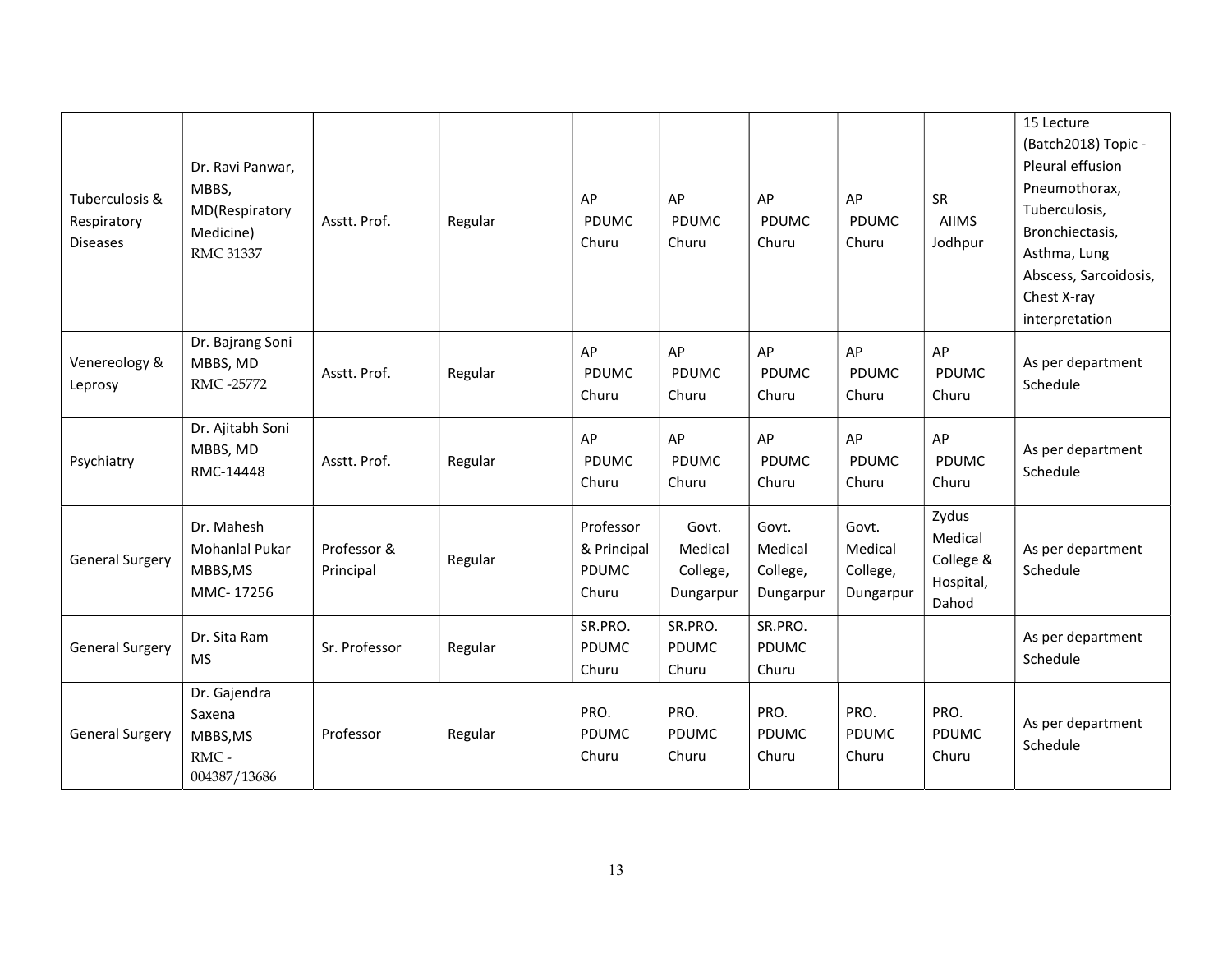| <b>General Surgery</b>    | Dr. Manish Jakhar<br>MBBS, MS<br>RMC-13205           | Assoc. Prof. | Regular    | Assoc.<br>Prof.<br>PDUMC<br>Churu | Assoc.<br>Prof.<br>PDUMC<br>Churu | Assoc.<br>Prof.<br>PDUMC<br>Churu | AP<br><b>RUHS</b><br>Medical<br>College | AP<br><b>RUHS</b><br>Medical<br>College | As per department<br>Schedule |
|---------------------------|------------------------------------------------------|--------------|------------|-----------------------------------|-----------------------------------|-----------------------------------|-----------------------------------------|-----------------------------------------|-------------------------------|
| General Surgery           | Dr. Jagdish<br>Prashad<br>MBBS, MS<br>RMC - 12749    | Assoc. Prof. | Regular    | Assoc. Prof<br>PDUMC<br>Churu     | AP<br>PDUMC<br>Churu              | AP<br>PDUMC<br>Churu              | AP<br>PDUMC<br>Churu                    | AP<br>PDUMC<br>Churu                    | As per department<br>Schedule |
| <b>General Surgery</b>    | Dr. Deepak<br>Sharma<br>MBBS, MS<br>RMC-19216        | Asstt. Prof. | Regular    | AP<br><b>PDUMC</b><br>Churu       | AP<br>PDUMC<br>Churu              |                                   |                                         |                                         | As per department<br>Schedule |
| <b>General Surgery</b>    | Dr. Shankar Lal<br>Jat<br>MBBS, MS<br>RMC-15288      | Asstt. Prof. | Deputation | AP<br>PDUMC<br>Churu              |                                   |                                   |                                         |                                         | As per department<br>Schedule |
| Orthopaedics              | Dr. Pradeep<br>Kumar Sharma<br>MBBS, MS<br>RMC-15094 | Assoc. Prof. | Regular    | Assoc. Prof<br>PDUMC<br>Churu     | AP<br>PDUMC<br>Churu              | AP<br>PDUMC<br>Churu              | AP<br><b>PDUMC</b><br>Churu             |                                         |                               |
| Oto-Rhino-<br>Laryngology | Dr. Vikas Devra<br>MBBS, MS<br>RMC-13166             | Asstt. Prof. | Regular    | AP<br>PDUMC<br>Churu              | AP<br><b>PDUMC</b><br>Churu       | AP<br><b>PDUMC</b><br>Churu       | AP<br><b>PDUMC</b><br>Churu             | AP<br><b>PDUMC</b><br>Churu             | <b>ENT All Topics</b>         |
| Ophthalmology             | Dr. Shashidhar<br>Harvyasi<br>MBBS, MS<br>RMC-12633  | Asstt. Prof. | Regular    | AP<br>PDUMC<br>Churu              | AP<br><b>PDUMC</b><br>Churu       | AP<br>PDUMC<br>Churu              | AP<br><b>PDUMC</b><br>Churu             | AP<br><b>PDUMC</b><br>Churu             | Ophthalmology All<br>Topic    |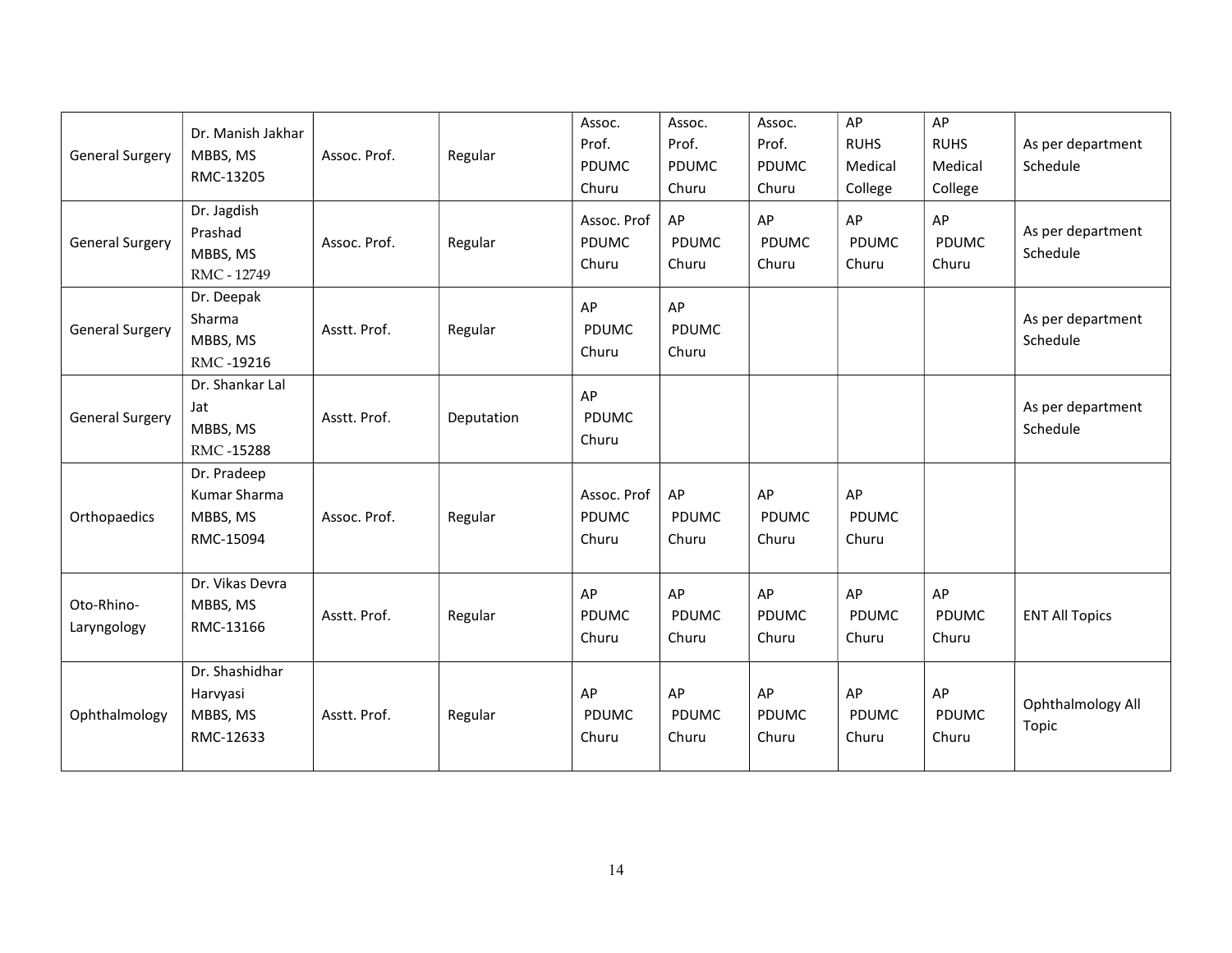| Obstetrics<br>&Gynaecology | Dr. Sushila Nehra<br>MBBS, MS<br>RMC-006960                                      | Assoc. Prof.               | Equivalence | Assoc.<br>Prof.<br><b>PDUMC</b><br>Churu, | Assoc.<br>Prof.<br><b>PDUMC</b><br>Churu, | Assoc.<br>Prof.<br>PDUMC<br>Churu, | Assoc.<br>Prof.<br>PDUMC<br>Churu, | SS<br><b>PDUMC</b><br>Churu                             |                                                                                            |
|----------------------------|----------------------------------------------------------------------------------|----------------------------|-------------|-------------------------------------------|-------------------------------------------|------------------------------------|------------------------------------|---------------------------------------------------------|--------------------------------------------------------------------------------------------|
| Obstetrics<br>&Gynaecology | Dr. Pooja Gahlot<br>MBBS, MS<br>RMC-15866                                        | Asstt. Prof.               | Regular     | AP<br>PDUMC<br>Churu                      | AP<br><b>PDUMC</b><br>Churu               | AP<br><b>PDUMC</b><br>Churu        | AP(UTB)<br>PDUMC<br>Churu          | SR<br><b>SPMC</b><br><b>BIKANER</b>                     | 10 Lecture                                                                                 |
| Anesthesiology             | Dr. Deepak<br>Choudhary<br>MBBS, MD -<br>13465                                   | Asstt. Prof.               | Regular     | AP<br>PDUMC<br>Churu                      | AP<br>PDUMC<br>Churu                      | AP<br>PDUMC<br>Churu               | AP<br><b>PDUMC</b><br>Churu        | AP<br>PDUMC<br>Churu                                    |                                                                                            |
| Anesthesiology             | Dr. Akanksha<br>Joon<br>MBBS, MD                                                 | Asstt. Prof.               | Contract    | AP<br>PDUMC<br>Churu                      |                                           |                                    |                                    |                                                         |                                                                                            |
| Radio-Diagnosis            | Dr. B.L. Nayak<br>MBBS, MD<br>007195                                             | Assoc. Prof.               | Equivalence | Assoc.<br>Prof.<br>PDUMC<br>Churu,        | Assoc.<br>Prof.<br>PDUMC<br>Churu,        | Assoc.<br>Prof.<br>PDUMC<br>Churu, | Assoc.<br>Prof.<br>PDUMC<br>Churu, | SS<br>PDUMC<br>Churu                                    | As per department<br>Schedule                                                              |
| Radio-Diagnosis            | Dr. Dinesh Kumar<br>MBBS, MD,<br>25055                                           | Assoc. Prof.<br>07.04.2021 | Permanent   | ASSO.<br>PRO.<br>PDUMC<br>Churu,          | AP<br>PDUMC<br>Churu                      | AP<br>PDUMC<br>Churu               | AP<br>SPMC<br><b>BIKANER</b>       | AP<br>SPMC<br><b>BIKANER</b>                            | 10 Lecture                                                                                 |
| Department of<br>Dentistry | Dr. Hitesh<br>Chander<br><b>MDS</b><br>(Pedodentis &<br>Preventive<br>Dentistry) | Asstt. Prof.               | Regular     | AP<br>PDUMC<br>Churu                      | AP<br>PDUMC<br>Churu                      | AP<br><b>PDUMC</b><br>Churu        | AP<br>PDUMC<br>Churu               | AP<br><b>BPS</b><br>Govt.Medic<br>al College<br>Khanpur | 80 clinical dental<br>teaching class Various<br>topics of dentistry<br>and case discussion |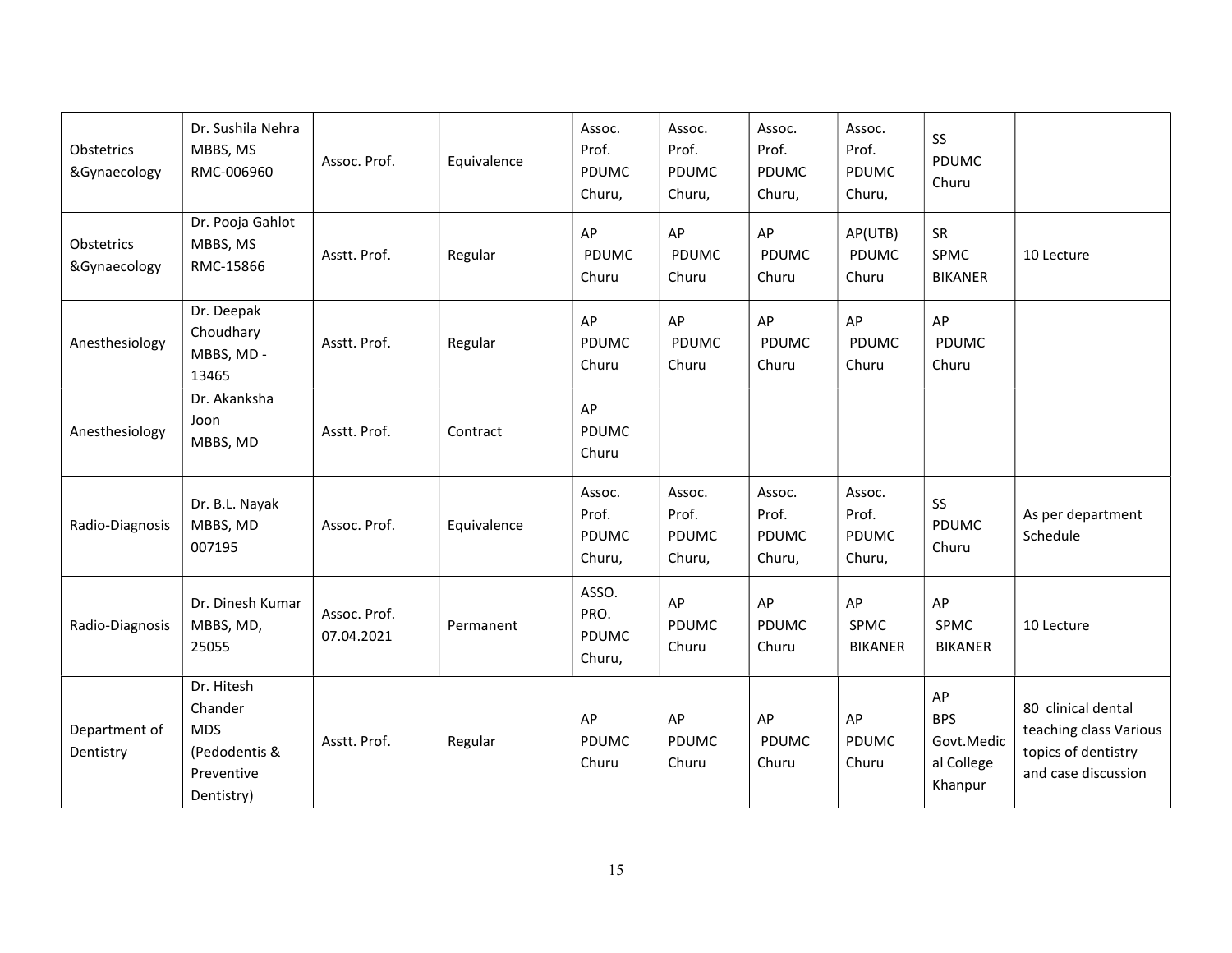|                  | <b>ANNEXURE-1</b>               |                                                                                                                                                                                                                                     |                                    |                                 |  |  |  |  |  |
|------------------|---------------------------------|-------------------------------------------------------------------------------------------------------------------------------------------------------------------------------------------------------------------------------------|------------------------------------|---------------------------------|--|--|--|--|--|
| Sr.<br><b>No</b> | <b>Faculty</b><br><b>Name</b>   | <b>Publications</b>                                                                                                                                                                                                                 | <b>Pubmed</b><br>Indexed<br>Yes/No | <b>Scopus</b><br><b>Indexed</b> |  |  |  |  |  |
|                  |                                 | K Jigar Shah, Mahesh Pukar, Sohank G Mewada, A comparative study of<br>operative management of incisional hernia, integrated journal of British<br>1(3), 67-75, 2014                                                                |                                    |                                 |  |  |  |  |  |
|                  | Dr. Mahesh<br>Mohanlal<br>Pukar | 2. MM Pukar, AL Hajare, K Krishna prasad, Al hargava, Garenoxacin in skin<br>and skin structure infections sustained due to road traffic accident,<br>Journal of clinical and diagnostic research: JCDR8 (6), HD01, 2014            |                                    |                                 |  |  |  |  |  |
|                  |                                 | 3. SGM Mahesh Mohanlal Pukar 1, RishabhH. Gadhavi, Plexiform<br>neurofibroma of the scalp a rare entity - a case report and review,<br>International Journal of Research in Health Sciences 2(2), T11-714, 2014                     |                                    |                                 |  |  |  |  |  |
|                  |                                 | 4. M Pukar. Benign cystic teratoma of the tongue a rare entity - Case<br>report M Pukar. Asian Journal of Oral and Maxillofacial Surgery 22(4),230-<br>232,2010                                                                     |                                    |                                 |  |  |  |  |  |
| 1.               |                                 | 5. DZD Dr. Mahesh M Pukar, International Journal of Scientific Research<br>6(5), 33-34, 2017 Analytic study of gastrointestinal tumors, DAT<br>Dr. Mahesh M Pukar International Journal of Scientific Research 6(4), 14-<br>16,2017 |                                    |                                 |  |  |  |  |  |
|                  |                                 | 6. SGM Mahesh Mohanlal Pukar Ishaan Shrujal Patel, Cirsoid aneurysm of<br>scalp occipital region - A case report, International Journal of Research in<br>Health Sciences 2 (2),698 702,2014                                        |                                    |                                 |  |  |  |  |  |
|                  |                                 | 7. HH Maharaul, MM Pukar, SM Joshi, Comparison of Honey and Insulin<br>Dressings in Healing of Chronic Ulcer, HH Maharaul, MM Pukar, SM Joshi<br>International Journal of Biomedical Research, 2015                                 |                                    |                                 |  |  |  |  |  |
|                  |                                 | 8. MMP Jigar V Shah, Utsav V Shah, Role of colour Doppler in<br>management of diabetic foot, International Journal of Research in Health<br>Science 3(2).235-240,2015                                                               |                                    |                                 |  |  |  |  |  |
|                  |                                 | 9. J Shah, M Pukar, V Mishra, SG Mewada, Modified Alavardo score in<br>management of acute appendicitis, Int J Res Health Sci 2(2),570 6,2014                                                                                       |                                    |                                 |  |  |  |  |  |
|                  |                                 | 10. M Pukar, A Hajare, K Krishna prasad, A Bhargava, Garenoxacin in skin<br>& skin structure infections complicated by bear bite, International Journal                                                                             |                                    |                                 |  |  |  |  |  |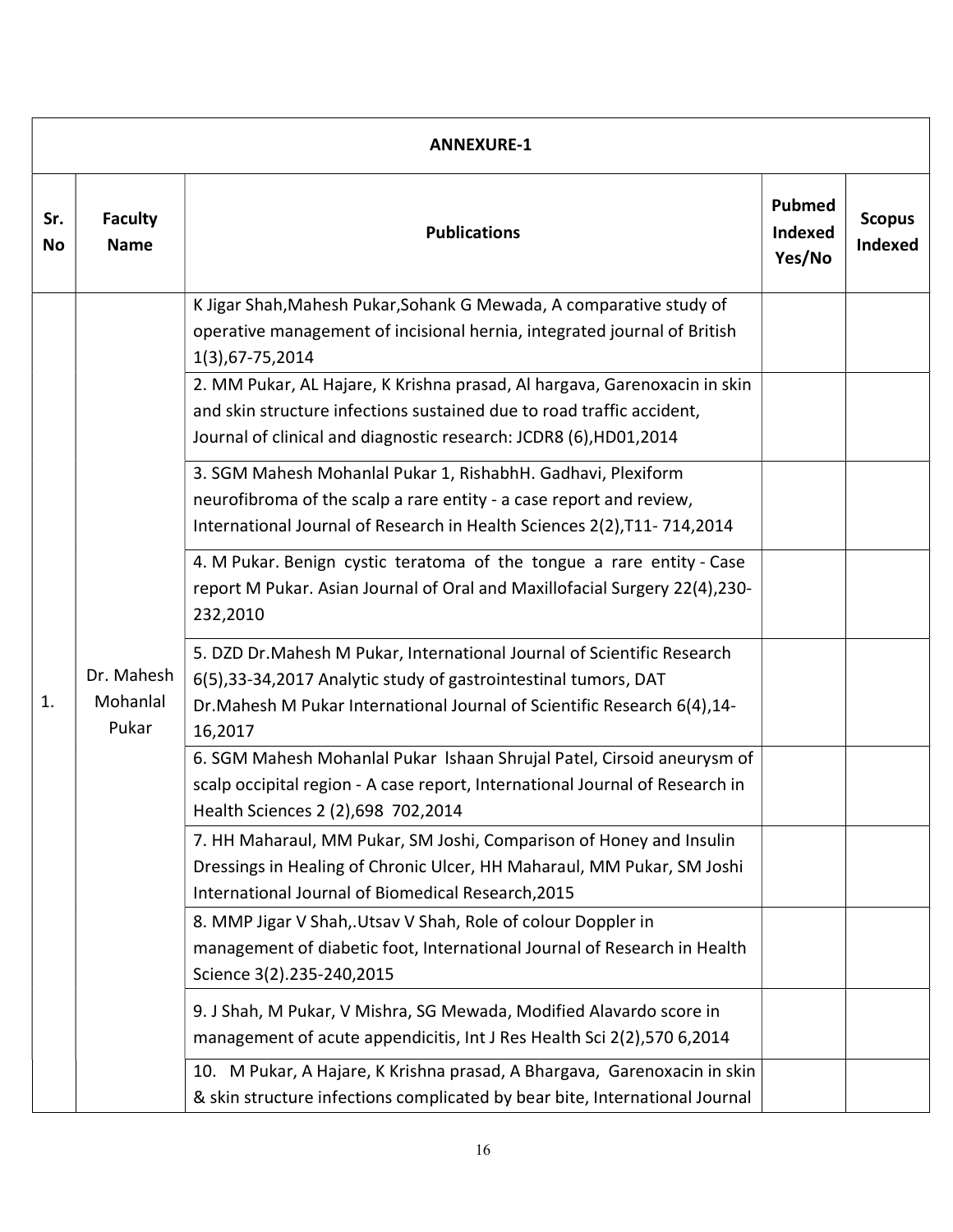| of Medical Research & Health Sciences 3(2),503-505,2014                                                                                                                                                                                                            |  |
|--------------------------------------------------------------------------------------------------------------------------------------------------------------------------------------------------------------------------------------------------------------------|--|
| 11. H Maharaul, R Virani, MM Pukar, Management Of Choledocholithiasis<br>By Choledochoduodenostomy (COD) And T-Tube Drainage. National<br>Journal of Integrated Research in Medicine 7(1),2016                                                                     |  |
| 12. M M Pukar, S M Pukar, Giant solitary hydatid cyst of spleen - A<br>casereport International journal of surgery case reports 4(4),435-437,2013                                                                                                                  |  |
| 13. M Pukar, D Lakhani, Combination of liechtenstein repair with<br>herniorrhaphy in open inguinal hernia repair-a prospective observational<br>single center study, Journal of clinical and diagnostic research: JCDR8(10),<br>NC03,2014                          |  |
| 14. M Pukar Turk J, Angiomyxolipoma of transverse colon - a case report,<br>Gastroenterol 23(2), 156-9, 2012                                                                                                                                                       |  |
| 15. M M Pukar, SM Pukar, BS Borole, Huge solitary neurofibroma of the oral<br>cavity - A case report, Journal of Oral and Maxillofacial Surgery, Medicine,<br>and Pathology 26 (1), 96-97, 2014                                                                    |  |
| 16. H Maharaul, R Virani, M M Pukar, Management Of<br>Choledocholithiasis By Choledochoduodenostomy (COD) And T - Tube<br>Drainage. National Journal of Integrated Research in Medicine 7(1),2016                                                                  |  |
| 17. M M Pukar, J Chaudlary, Undiagnosed Chronic Abdominal Pain and<br>Colonic Perforation : A Rare Cause: Gossypiboma, IJSS Journal of Surgery<br>1(3), 17-21, 2015.                                                                                               |  |
| 18. M M Pukar, A Rajshakha, S Mewada, D Lakhani, Outcome of<br>eliotherapy and Modified Parkland's Formula for Fluid Resuscitation in<br>Management of Moderate Degree of Burns: A Single Centre Observational<br>Study, IJSS Journal of Surgery 1(3), 8-13, 2015. |  |
| 19. M Pukar, A Hajare, K Krishna prasad, A Bhargava, Post - Approval,<br>Observational Study with Garenoxacin a Newer des -fluoroquinolone in<br>Uncomplicated Urinary Tract Infections in Vadodara, India, IJSS Journal of<br>Surgery 1(1), 1-4, 2015.            |  |
| 20. M Jigar V. Shah, Mahesh Pukar, Rahul patel, Sohank mewada, A<br>rospective study of post operative surgical sit e infection. journal of<br>anatomy radiology and surgery 4(1), 6-12, 2015                                                                      |  |
| 21. K Jigar Shah, Mahesh Pukar, Sohank G Mewada, A comparative study<br>of operative management of incisional hernia, Integrated Journal of<br>british $1(3)$ , 67 - 75, 2014                                                                                      |  |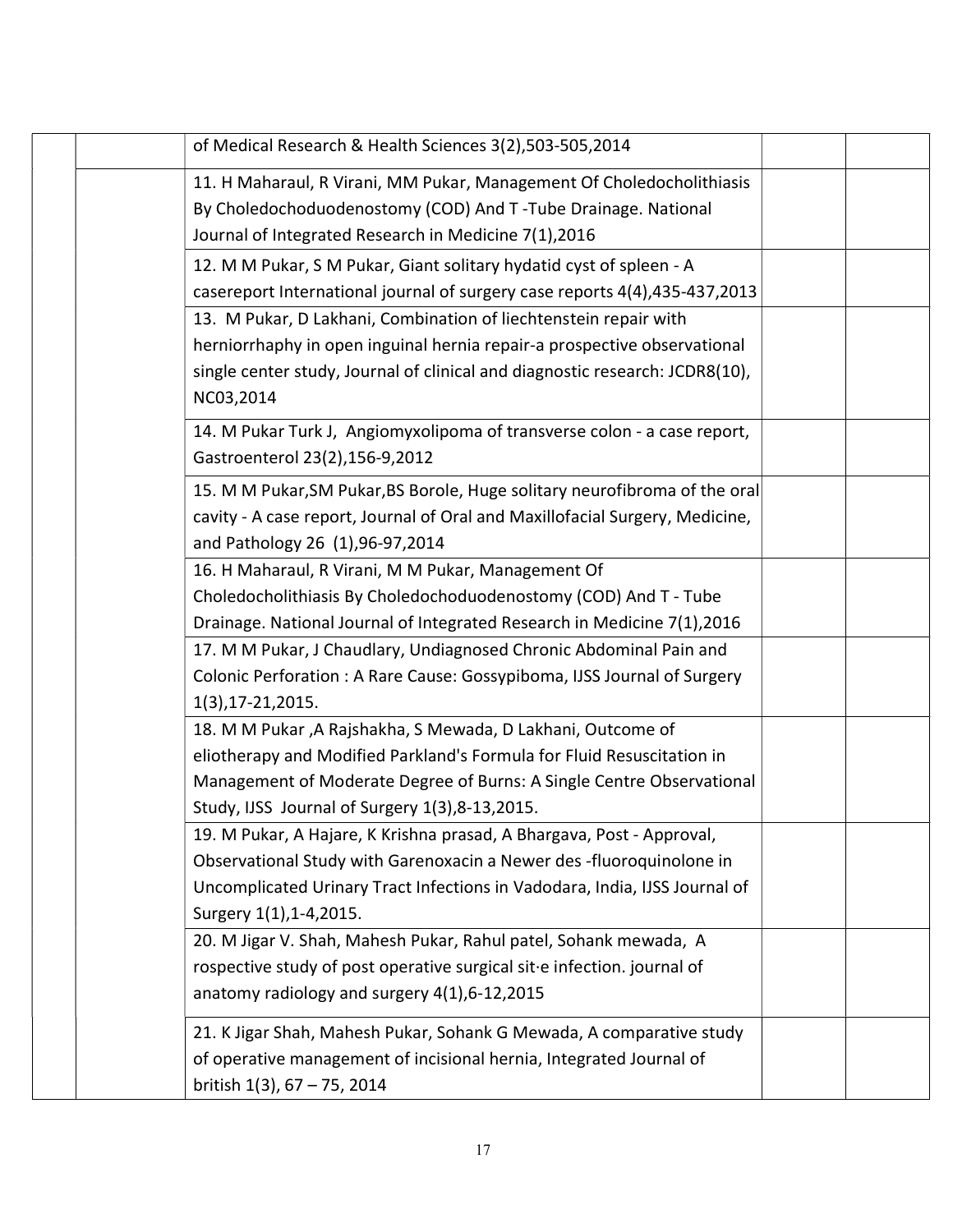|   |           | 22. PukarM, Anupam shukla, Hazare A, Krishna prasad K,                       |  |
|---|-----------|------------------------------------------------------------------------------|--|
|   |           | Garinoxacine in infected diabetic ulcer, Innovative journal of medical       |  |
|   |           | and health sciences 5(3), 79-81, 2015.                                       |  |
|   |           | 23. MMP JSH desai, Analytic study of laparoscopic cholecystectomy,           |  |
|   |           | International journal of Anatomy radiology and surgery 4(1), 1-5, 2015       |  |
|   |           | 24. Pukar M Shah JP Hajare A Krishna prasad K, Garenoxacin In Uncomplica     |  |
|   |           | Urinary Tract Infection - A Case Study Report, International journal of medi |  |
|   |           | research in health sciences 3 (Issue4,2014)                                  |  |
|   |           | 25. KS Mahesh M Pukar, Honeypalsinh H Maharaul, Assessment of Large          |  |
|   |           | Gut Obstruction in Rural Setup, International Journal of Research in         |  |
|   |           | Health Science 6(9), 689-697, 2015                                           |  |
|   |           | 26. DZD Dr. Mahesh M Pukar, Reduction in rate and seventy or                 |  |
|   |           | anastomotic leakage in case of colorectal anastomosis with transanal         |  |
|   |           | tube without doing diverting ileostomy, International Journal of Scientific  |  |
|   |           | Research 6(5), 33-34, 2017.                                                  |  |
|   |           | 27. DAT Dr. Mahesh M Pukar, Analytic study of gastrointestinal tumors,       |  |
|   |           | International Journal of Scientific Research 6(4), 14-16, 2017.              |  |
|   |           | 28. M M Pukar, A M Tiwari, Analytic Study of GastrointestinalTumours,        |  |
|   |           | International Journal of Scientific Research, 2017                           |  |
|   |           | 29. M M Pukar, ZP Desai, Reduction in Rateand Severity of Anastomotic        |  |
|   |           | Leakage in Case of Colorectal Anastomosis with Transanal Tube                |  |
|   |           | Placement Without Doing Diverting Ileostomy. International Journal of        |  |
|   |           | Scientific Research, 2017                                                    |  |
|   |           | 30. A Shukla. M Pukar, Rare Case of Scrotal Schwannoma, International        |  |
|   |           | Journal for Advance Research and Development2(12),23-26,2017                 |  |
|   |           | 1. Dr. B.L. Nayak. Evaluation Of Gestational Age By Measurement Of           |  |
|   |           | Placental Thickness on USG In Second And Third Trimester Of Pregnancy        |  |
|   |           | International Journal Of Medical And Biomedical Studies (IJMBS) ISSN         |  |
|   |           | (Online): 2589-8698 188N(Print): 2589-868X                                   |  |
|   |           | 2. Dr. B.L. Nayak. Role Of X Ray In Patients With Acute Abdomen In A         |  |
| 2 | Dr. B. L. | District Hospital Western Rajasthan                                          |  |
|   | Nayak     | International Journal Of Medical Science And Innovative Research             |  |
|   |           | (IJMSIR) ISSN-O: 2458-868X, ISSN-P: 2458-8687                                |  |
|   |           | 3. Dr. B.L. Nayak. Role Of USG Patients With Acute Abdomen In A District     |  |
|   |           | Hospital Western Rajasthan                                                   |  |
|   |           | International Journal Of Medical Science And Innovative Research             |  |
|   |           | (IJMSIR) ISSN-O: 2458 - 868X, ISSN - P: 2458 - 8687                          |  |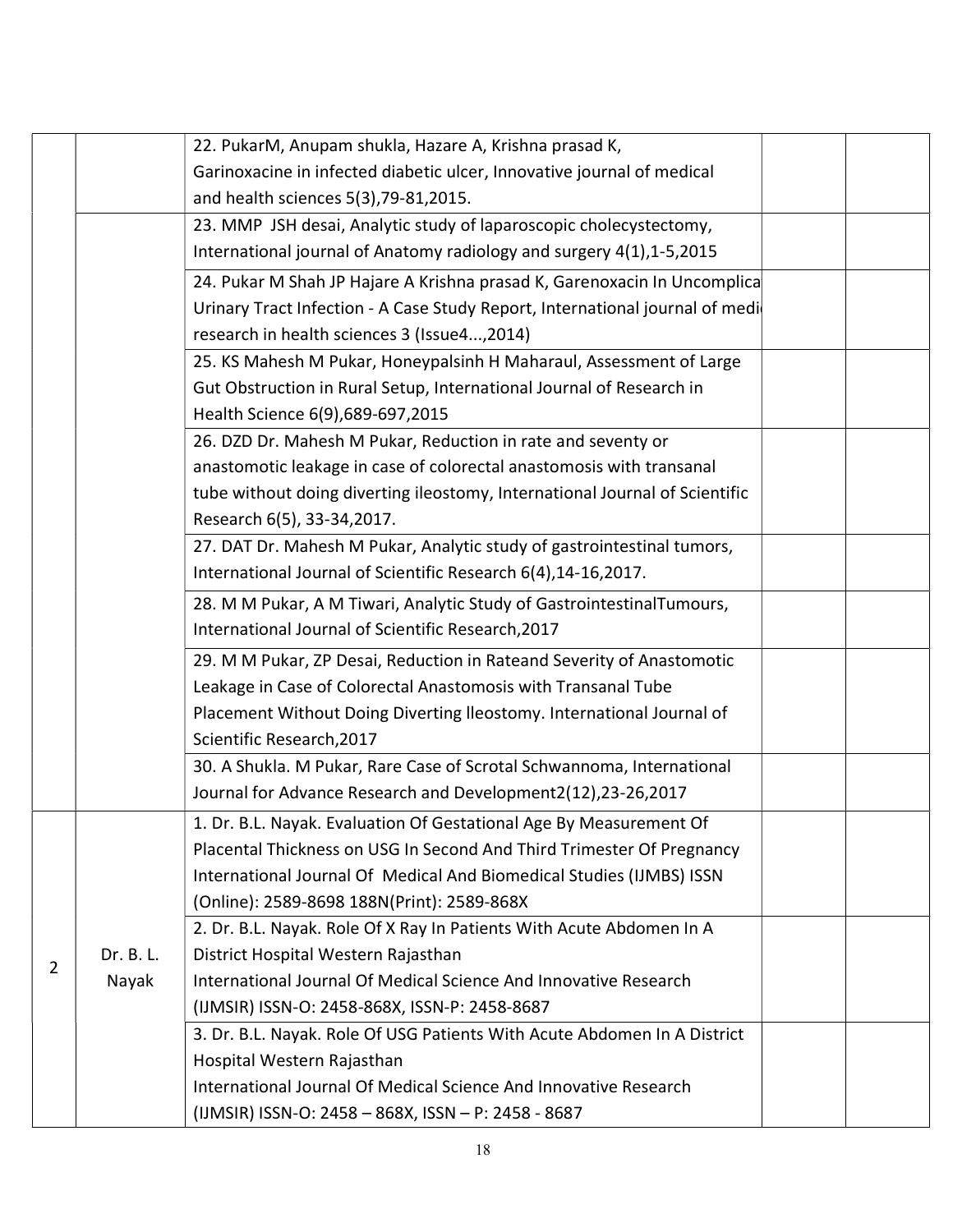|   |               | 4. Dr. B.L. Nayak. Fetal Gestational Age Determination By Parietal          |  |
|---|---------------|-----------------------------------------------------------------------------|--|
|   |               | Diameter                                                                    |  |
|   |               | International Journal Of Medical Science And Innovative Research            |  |
|   |               | (IJMSIR) ISSN-O: 2458-868X, ISSN-P: 2458-8687 National Library Of           |  |
|   |               | Medicine ID: 101731606                                                      |  |
|   |               | 1. Dr. Dinesh Kumar, Poonam Burdak, Jitendra Acharya. Evaluation Of         |  |
|   |               | Clinic - Radiological Association With CT Guided FNAC Of Various Lung       |  |
| 3 | Dr. Dinesh    | Lesions: A Hospital Based Study                                             |  |
|   | Kumar         | 2. Dr. Dinesh Kumar, Poonam Burdak, Jitendra Acharya. Usefulness Of         |  |
|   |               | Ultrasonography With Fine Needle Aspiration Cytology In Early Detection     |  |
|   |               | Of Breast Cancer: A Hospital Based Study                                    |  |
|   |               | 1. Dr. Dinesh Kumar, Poonam Burdak, Jitendra Acharya. Evaluation Of         |  |
|   |               | Clinic- Radiological Association With CT Guided FNAC Of Various Lung        |  |
|   |               | Lesions: A Hospital Based Study                                             |  |
|   |               | 2. Dr. Dinesh Kumar, Poonam Burdak, Jitendra Acharya. Usefulness Of         |  |
| 4 | Dr. Poonam    | Ultrasonography With Fine Needle Aspiration Cytology In Early Detection     |  |
|   | <b>Burdak</b> | Of Breast Cancer: A Hospital Based Study                                    |  |
|   |               | 3. Prostate Biopsies: A Five Year Study At A Tertiary Care Centre.          |  |
|   |               | 4. Nasal Rhinosporiodisis: A Case Report Poonam Burdak, Narayani Joshi,     |  |
|   |               | And Nag B. P                                                                |  |
|   |               | 1.Dr. Rashi Pachaury, Dr. Archana Bajpayee. A Retrospective Study Of        |  |
|   |               | Various Reasons For Blood Donor Degerral In Tertiary Care Centre.           |  |
|   |               | Volume-7 I Issue-8 I August-2018 I Issn No 2277-8179 I If: 4.758 I Ic Value |  |
|   |               | : 93.98                                                                     |  |
|   |               | 2.Dr. Rashi Pachaury. Assessment Of Transfusion Practices In A Tertiary     |  |
|   |               | Care Centre: An Institutional Based Study. Ijmrp P-Issn: 2454-6356; Doi:    |  |
| 5 | Dr. Rashi     | 10.21276/Ijmrp                                                              |  |
|   | Pachaury      | 3.Dr Rashi Pachaury, Dev Raj Arya, Novrang Lal Mahawar, Arun Bharti,        |  |
|   |               | Pankaj Kumar Das. Frequency Of Rh Phenotypes In Voluntary Blood             |  |
|   |               | Donors. . Jmscr Vol Ii 05 Ii 07 Ii Page 25083-25088 Ii July 2017            |  |
|   |               | 4. Dr Rashi Pachaury, Dev Raj Arya, Novrang Lal Mahawar, Arun Bharti.       |  |
|   |               | Frequency Of Kell Blood Group Antigen In Voluntary Blood Donors. Ijmsir     |  |
|   |               | Issn - O: 2458 - 868x, Issn - P: 2458 - 8687                                |  |
|   | Dr.           | 1.Dr.Sonam Alha, Dr. S.S Chauhan, Dr. Arun Bharti, Dr. Shalna Raheja. Dr.   |  |
|   | Surender      | Mamta Mehra. Pattern Of Anemia Amongst Deferred Blood Donors At A           |  |
| 6 | Singh         | Tertiary Care Hospital Bikaner, Rajasthan, India, IJMSIR: Volume -4, Issue  |  |
|   | Chauhan       | -4, August - 2019                                                           |  |
|   |               |                                                                             |  |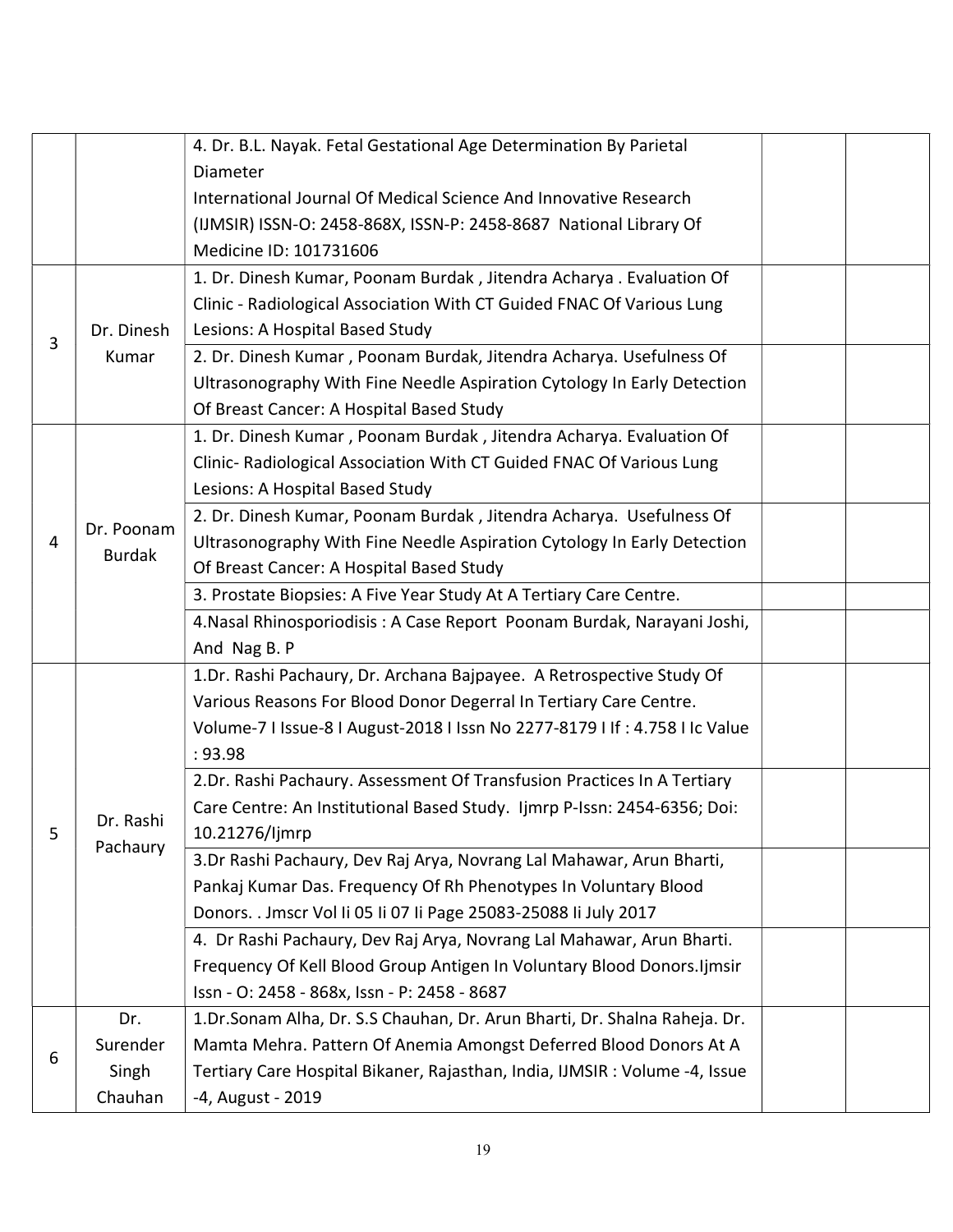|                | Dr.        | 1. Dr. Shashidhar Harvyasi. Trend Of Pediatric Ocular Trauma And                  |           |         |
|----------------|------------|-----------------------------------------------------------------------------------|-----------|---------|
| $\overline{7}$ | Shashidhar | Outcomes Rajasthan,                                                               |           |         |
|                | Harvyasi   | 2. Dr. Shashidhar Harvyasi. Predicting Factors In Open Globe Injury               |           |         |
| 8              | Dr. Vikas  | 1.Dr. Vikas Devra, Indian Sandbur BHURUT In Upper Arco Digestive Tract.           | <b>NO</b> | Indexed |
|                | Devra      |                                                                                   |           |         |
|                |            | 1. Sharad Jain. Comparison Of Effects Of Acute Stress On Cardiovascular           |           |         |
|                |            | Parameters In Sedentary Workers And Athletes. International Physiology            |           |         |
|                |            | 2017; 5(1): 27-30. (ISSN No. 2347 - 1506)                                         |           |         |
|                |            | 2. Sharad Jain. Effect Of Alternate Nostril Breathing On Acute Stress             |           |         |
|                |            | Induced Changes In Cardiovascular Parameters In Obese Young Adults.               |           |         |
|                |            | National Journal Of Physiology, Pharmacy And Pharmacology 2016;                   |           |         |
|                |            | 6(6):515-519. (ISSN No.-2320-4672)                                                |           |         |
|                |            | 3. Sharad Jain. Effect Of 6 Weeks Pranava Yoga Training On Cardiovascular         |           |         |
|                |            | Parameters In Prehypertensive Young Adults. National Journal Of                   |           |         |
|                |            | Physiology, Pharmacy And Pharmacology 2016. 2016; 6(5):416-419. (ISSN             |           |         |
|                |            | No.-2320-4672)                                                                    |           |         |
|                |            | 4. Sharad Jain. Effect Of Acute Stress On Cardiac Output And Systemic             |           |         |
|                |            | Peripheral Resistance In Obese Young Adults. Indian Journal Of Public             |           |         |
|                |            | Health Research & Development 2016; 7(1):232-235. (ISSN No. 0976-                 |           |         |
|                |            | 0245)<br>5. Sharad Jain. Effect Of 6 Week Training Of Alternate Nostril Breathing |           |         |
| 9              | Dr. Sharad | On Cardiac Output And Systemic Peripheral Resistance In                           | <b>NO</b> |         |
|                | Jain       | Prehypertensive Obese Young Adults. Indian Journal Of Public Health               |           |         |
|                |            | Research & Development 2016; 7(1):1-4. (ISSN No. 0976-0245)                       |           |         |
|                |            | 6. Sharad Jain. Immediate Effect Of Shavasana On Cardiac Output And               |           |         |
|                |            | Systemic Peripheral Resistance In Untrained Young Adults. Journal Of              |           |         |
|                |            | Krishna Institute Of Medical Science University 2016; 5 (1), 68-73. (ISSN         |           |         |
|                |            | No. 2231-4261)                                                                    |           |         |
|                |            | 7. Sharad Jain. Effect Of 6 Weeks Kapalabhati Pranayama Training On               |           |         |
|                |            | Pulmonary And Cardiovascular Parameters Of Young Prehypertensive                  |           |         |
|                |            | Obese Medical Students. International Journal Of Medical Science And              |           |         |
|                |            | Public Health 2016; 8. (ISSN No. 2320-4664)                                       |           |         |
|                |            | 8. Manisha Gupta, Sharad Jain, Vinay Kumar. Effect Of Raja Yoga                   |           |         |
|                |            | Meditation On Pulmonary Functions Of Young Obese Medical Students.                |           |         |
|                |            | Indian Journal Of Public Health Research & Development 2016; 7(2):1-4.            |           |         |
|                |            | (ISSN No. 0976-0245)                                                              |           |         |
|                |            | 9. Sharad Jain. Effect Of Pranava Yoga On Acute Stress Induced Changes            |           |         |
|                |            | In Cardiovascular Parameters In Healthy Young Adults. International               |           |         |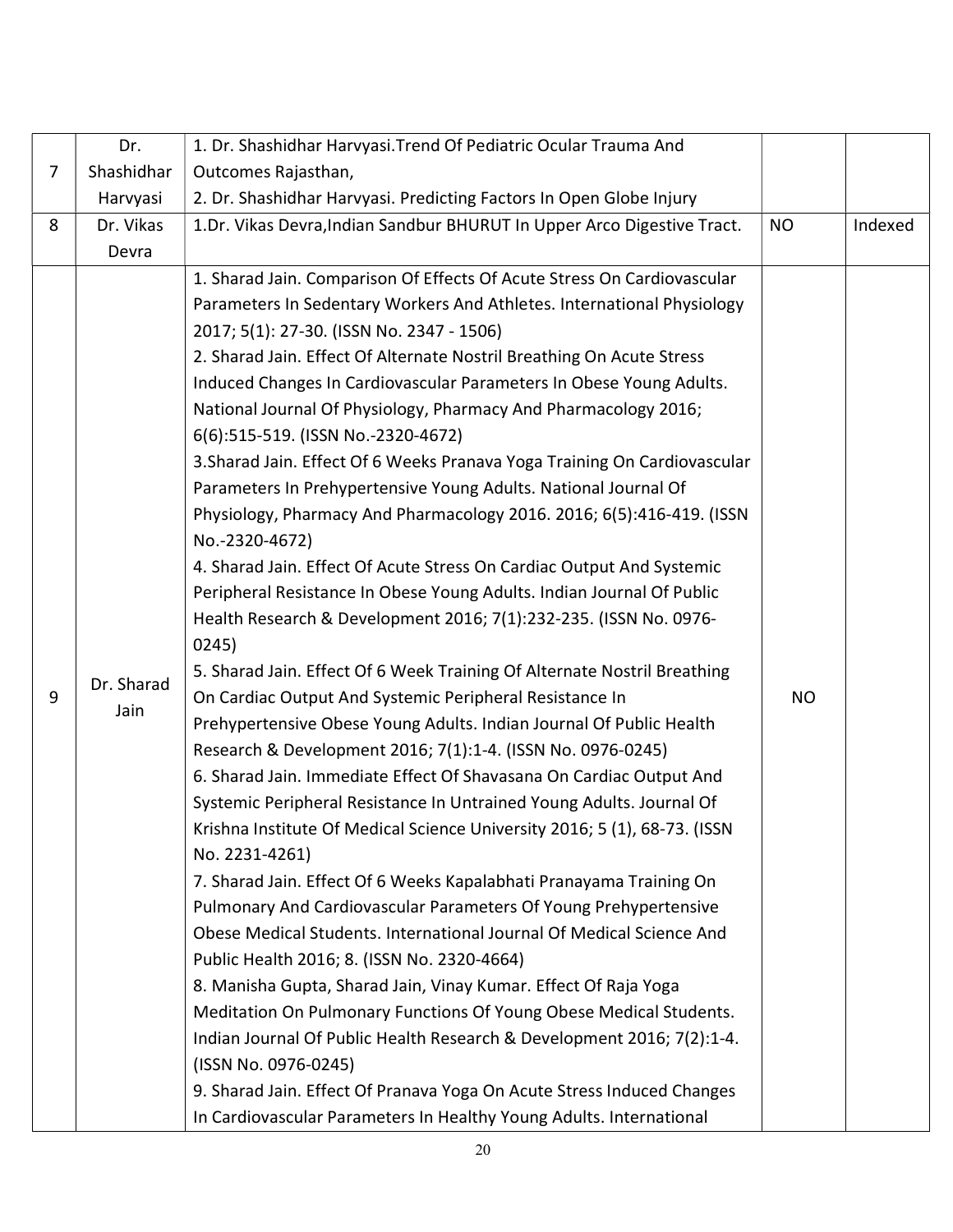| Physiology 2016; 4(2): 69-72. (ISSN No. 2347 - 1506)                      |  |
|---------------------------------------------------------------------------|--|
| 10. Sharad Jain. Effect Of Pranava Yoga On Cardiac Output And Systemic    |  |
| Peripheral Resistance. International Physiology 2015; 3(2): 99-102. (ISSN |  |
| No. 2347 - 1506)                                                          |  |
| 11. Sharad Jain. Effect Of Lateral Positions Of Body On Systemic          |  |
| Peripheral Resistance And Other Cardiovascular Parameters.                |  |
| International Physiology 2016; 4(1): 21-24. (ISSN No. 2347 - 1506)        |  |
| 12. Rajesh Mohan, Sharad Jain, Manish R.Ramavat. Effect Of Alternate      |  |
| Nostril Breathing On Cardiovascular Parameters In Obese Young Adults.     |  |
| International Journal Of Physiology 2015; 3 (1): 108-111. (ISSN No. 2320- |  |
| 6039)                                                                     |  |
| 13. Sharad Jain, Rajesh Mohan, JL Agarwal. Effect Of Acute Stress On      |  |
| Cardiac Output And Systemic Peripheral Resistance In Young Adult          |  |
| Medical Students. International Journal Of Physiology 2015; 3 (1): 65-68. |  |
| (ISSN No. 2320-6039)                                                      |  |
| 14. Sharad Jain, JL Agarwal. Effect Of Alternate Nostril Breathing On     |  |
| Cardiac Output And Systemic Peripheral Resistance. International Journal  |  |
| Of Physiology 2014; 2 (2): 4-7. (ISSN No. 2320-6039)                      |  |
| 15. Sharad Jain, JL Agrawal. Pulmonary Function Assessment In Young       |  |
| Female Medical Students Suffering From Anemia. Acta Medica                |  |
| International 2014;1(1):3-5. (ISSN No. 2349-0578)                         |  |
| 16. Sharad Jain, JL Agarwal. Assessment Of Pulmonary Functions In Young   |  |
| Obese Medical Students. International Journal Of Physiology 2014; 2 (1):  |  |
| 137-139. (ISSN No. 2320-6039                                              |  |
| 17. Sharad Jain. Effects Of Right Lateral Position Of Body On             |  |
| Cardiovascular Parameters. International Journal Of Physiology 2013;      |  |
| 1(2):122-124. (ISSN No. 2320-6039)                                        |  |
| 18. Sharad Jain, JL Agarwal, Nidhi Gupta. Cold Stress Response Variations |  |
| In Lateral Positions Of Body. International Journal Of Physiology 2013;   |  |
| 1(1): 65-67. (ISSN No. 2320-6039)                                         |  |
| 19. Rajesh Mohan, Sharad Jain. Effect Of Isometric And Isotonic Exercise  |  |
| On Visual Reaction Time And Auditory Reaction Time In Young Adults        |  |
| Journal Of Advance Researches In Biological Sciences 2011; 3(1a):31-33.   |  |
| (ISSN No. 0975-3923)                                                      |  |
| 20. Sharad Jain, Rajesh Mohan. Effect Of Lateral Positions Of Body On     |  |
| Autonomic Nervous System. Journal Of Advance Researches In Biological     |  |
| Sciences 2011; 3(1a):34-37. (ISSN No. 0975-3923)                          |  |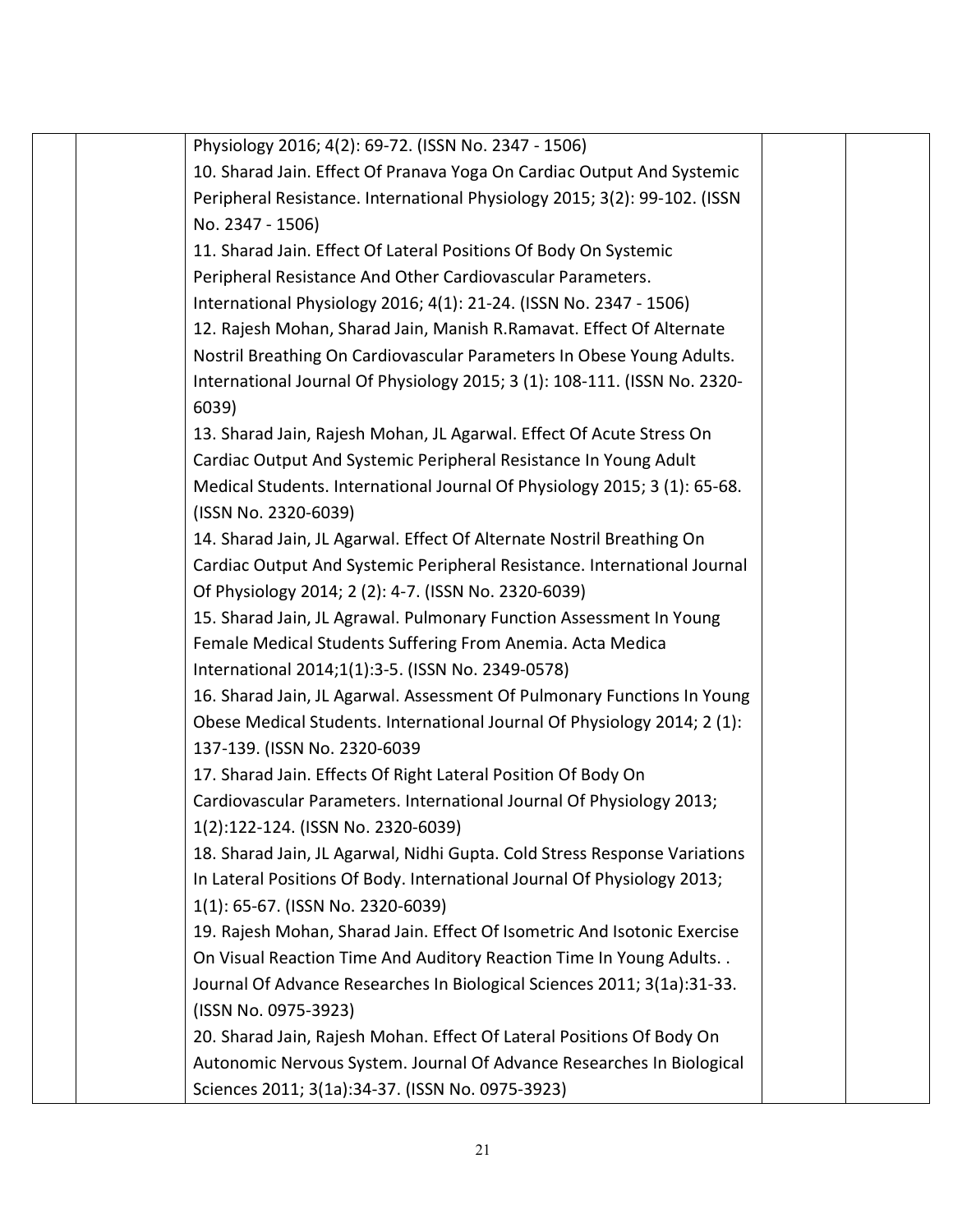|    |                      | Suchitra Deolalikar, Preethi A.M. Paul, Vineeth Jaison, Jayshree Nandi,       |            |            |
|----|----------------------|-------------------------------------------------------------------------------|------------|------------|
|    |                      | Deepti Arora, Jeyaraj D.Pandian, Mahesh P Kate. Clinical,                     |            |            |
|    |                      | Electrophysiological and Histopathological Profile of Biopsy Proven           |            |            |
|    |                      | Vasculitic Neuropathy. Chrismed J of Health Res 2020; 7:130-4                 |            |            |
|    |                      | 2 Deolalikar S, Nandi j, Pramod J. Introduction of Early clinical Exposure to |            |            |
|    |                      | 1st Year MBBS Students in Physiology. CHRISMED J of Health Res.2020;          |            |            |
|    | Dr. Suchitra         | 7:63-7 Website: www.cjhr.org DOI:10.4103/CJHR.CJHR 71 19                      |            |            |
| 10 | Deolalikar           | 3 Neeraj, Deolalikar Suchitra, Pannu Aman, Pandian Jeyaraj D. Clinical        | <b>NO</b>  |            |
|    |                      | profile and cardiovascular autonomic function tests in patients with          |            |            |
|    |                      | postural orthostatic tachycardia syndrome. Chrismed Journal of Health         |            |            |
|    |                      | Res                                                                           |            |            |
|    |                      | 2019; 6:79-82 Website: www.cjhr.org DOI:10.4103/CJHR.CJHR 81 18               |            |            |
|    |                      | 4 Deolalikar S. Pulmonary Function Tests in the second and Third              |            |            |
|    |                      | Trimester of Pregnancy. Int.J.Pharma&Bio Sci 2014 April; 5(2):B841-846        |            |            |
|    | Dr. Raju<br>Ram Dudi | 1. Raju Ram Dudi, Raghuveer Choudhary, N. D. Soni, Kamla Choudhary,           |            |            |
|    |                      | Rekha Singhvi, Rajnish Kanojia. The Comparative Study Of Pulmonary            |            |            |
| 11 |                      | Function Tests Between Healthy Non-Smoking Rural Women Using                  | <b>NO</b>  | No         |
|    |                      | Biomass Fuel And Liquefied Petroleum Gas. Sch.J.App. Med.Sci. 2017;           |            |            |
|    |                      | 5(2D):574-580. (ISSN: 2320-6691)                                              |            |            |
|    |                      | 1. Shrivastava A, Sharma N, Vaishnawa N, Vyas P. Estimation Of Post-          |            |            |
|    |                      | Interval From The Changes In Vitreous Humor Potassium (K+) And Sodium         |            |            |
|    |                      | (Na+) Level . Journal Of Medical Science And Clinical Research. 2018 July     |            |            |
|    | Dr. Amit             | $;6(7):187-192$                                                               |            |            |
| 12 | Shrivastava          | 2. Sharma N, Shrivastava A, Vyas. A Study Of Morphology And                   | No         | No         |
|    | MBBS, MD             | Histopathology Of Ligature Marks In Asphyxia Death By Compression Of          |            |            |
|    |                      | Neck In Jodhpur Region, Rajasthan'. Journal Of Medical Science And            |            |            |
|    |                      | Clinical Research. 2018 June; 6(6):923-929                                    |            |            |
|    |                      | 1.Dr. Savita Singh                                                            |            |            |
|    |                      | A Study On Prevalence Of Hiv Infection Among Pregnant Women                   |            |            |
|    |                      | Attending Antenatal Clinic In A Tertiary Care Hospital Kota, Rajasthan        |            |            |
|    | Dr. Savita           | Indian Journal Of Research, Feb/2019                                          |            |            |
| 13 | Singh                | 2.Dr. Savita Singh                                                            | <b>YES</b> | <b>YES</b> |
|    |                      | Preavalnce Of Aerobic Nonterminating Gram Negative Bacilli And Their          |            |            |
|    |                      | Changing Antibiotic Pattern In A Tertiary Care Hospital Kota, Rajasthan       |            |            |
|    |                      | International Journal Of Scientific Research, July/2017                       |            |            |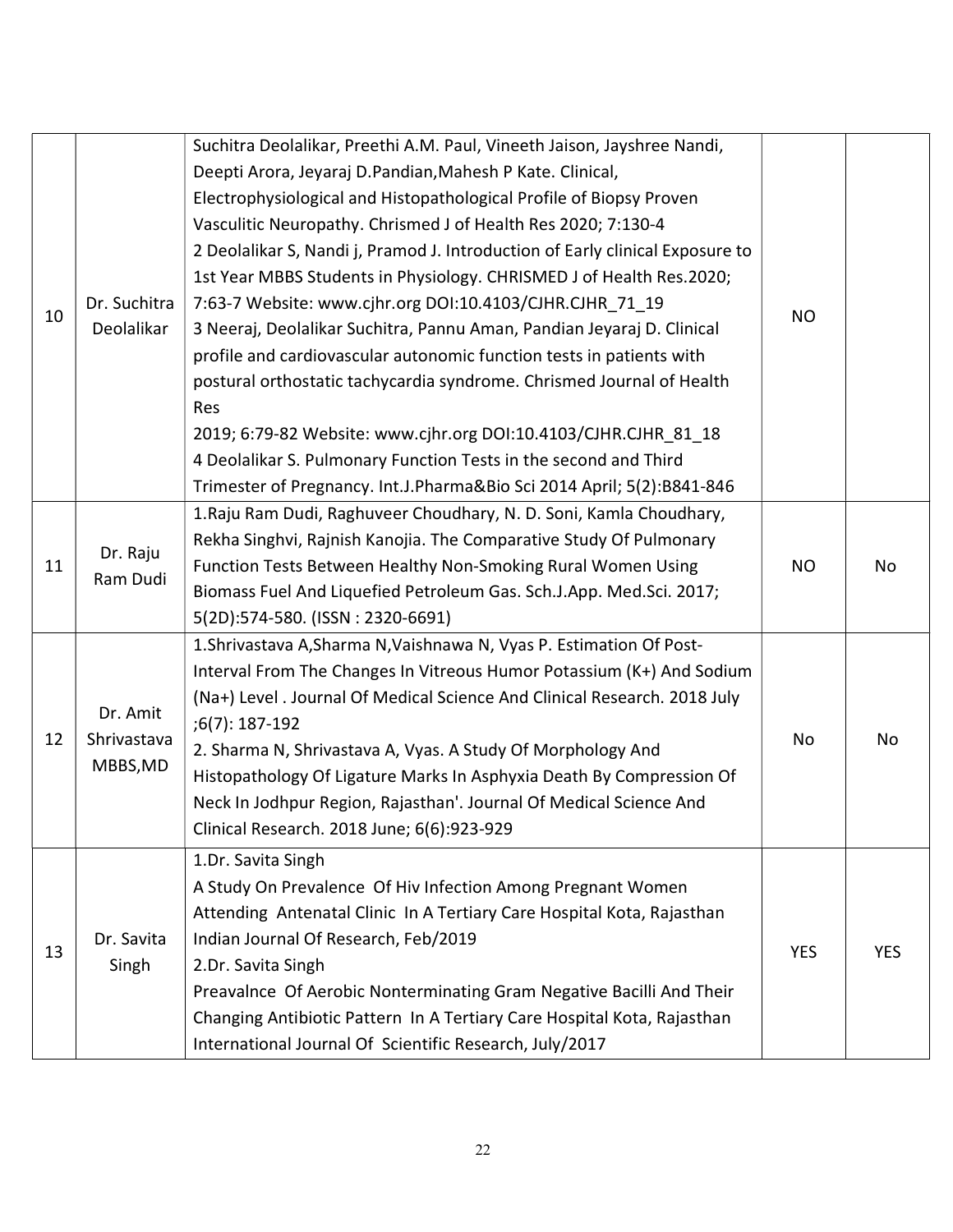|    |            | 1 Sh. Mahesh Kumar                                                             |            |            |
|----|------------|--------------------------------------------------------------------------------|------------|------------|
|    |            | Seroprevalance Of Dengue In Central Raj. Int.J. Curr. Micro. App. Sci. 1-11-   |            |            |
|    |            | 2015                                                                           |            |            |
|    |            | 2 Sh. Mahesh Kumar                                                             |            |            |
|    |            | Comparison Of Igm Capture In Elisa With Rapid Card Test Int.J. Of              |            |            |
|    |            | Pharma.And Bio.Sci. 1-4-2016                                                   |            |            |
|    |            | 3 Sh. Mahesh Kumar                                                             |            |            |
|    |            | A Study Of Aerobic Bacterial Isolates Paperix Ind.J.Of Research 1-2-2016       |            |            |
|    |            | 4 Sh. Mahesh Kumar                                                             |            |            |
|    |            | A Microbial Profile Of Pts. Cholecyst J. Of Evo. Of Med. And. Dental Sci 1-12- |            |            |
|    |            | 2016                                                                           |            |            |
| 14 | Sh. Mahesh | 5 Sh. Mahesh Kumar                                                             | <b>YES</b> | <b>YES</b> |
|    | Kumar      | A Study Of Bacterial Profile And Antibiotic Resistance Int.J.Of Sa.            |            |            |
|    |            | Research 1-3-2016                                                              |            |            |
|    |            | 6 Sh. Mahesh Kumar                                                             |            |            |
|    |            | Drug Utile Pattern Of Amar In Post Op. Pts. In Gen. Surgery Wards Of Tch,      |            |            |
|    |            | Raj Scholars J.Of.App.Med.Sci 5-5--2018                                        |            |            |
|    |            | 7Sh. Mahesh Kumar                                                              |            |            |
|    |            | Study Of Antibiotic Resistance Pattern In Uro pathogens At Tch. Raj. Int.      |            |            |
|    |            | J.Of. Scientific Research 26-4-2018                                            |            |            |
|    |            | 8 Sh. Mahesh Kumar                                                             |            |            |
|    |            | Study Of Cryp. Parvum Inf. In Hiv/Aids With Diarrhea Scholars J. Of. App.      |            |            |
|    |            | Med. Sci 6-5-2018                                                              |            |            |
|    |            | 1. Dr. Rahul Acharya                                                           |            |            |
|    |            | Association Of Epstein-Barr Virus With Coinfection Of Human Papiloma           |            |            |
|    |            | Virus In Oral Cancer International Journal Of Scientific Research              |            |            |
|    |            | 09.09.2021                                                                     |            |            |
|    |            | 2.Dr. Rahul Acharya                                                            |            |            |
|    |            | Detection Of Human Papiloma Virus (Hpv)Genome In Oral Cancer                   |            |            |
|    |            | Patients Attending Regional Cancer Treatment And Research Center In            |            |            |
| 15 | Dr. Rahul  | Worth West Rajasthan International Journal Of Scientific Research              | <b>YES</b> | <b>YES</b> |
|    | Acharya    | 09.09.2021                                                                     |            |            |
|    |            | 3.Dr. Rahul Acharya                                                            |            |            |
|    |            | Valacyclovir And Famciclover In Cases Of Herpes Zoster-A Comparative           |            |            |
|    |            | Study Journal Of Advanced Medical And Dental Sciences Research                 |            |            |
|    |            | 26.09.2021                                                                     |            |            |
|    |            | 4.Dr. Rahul Acharya                                                            |            |            |
|    |            | A Comparative Study Of Olopatadine 0.1% Ophthalmic Drops With                  |            |            |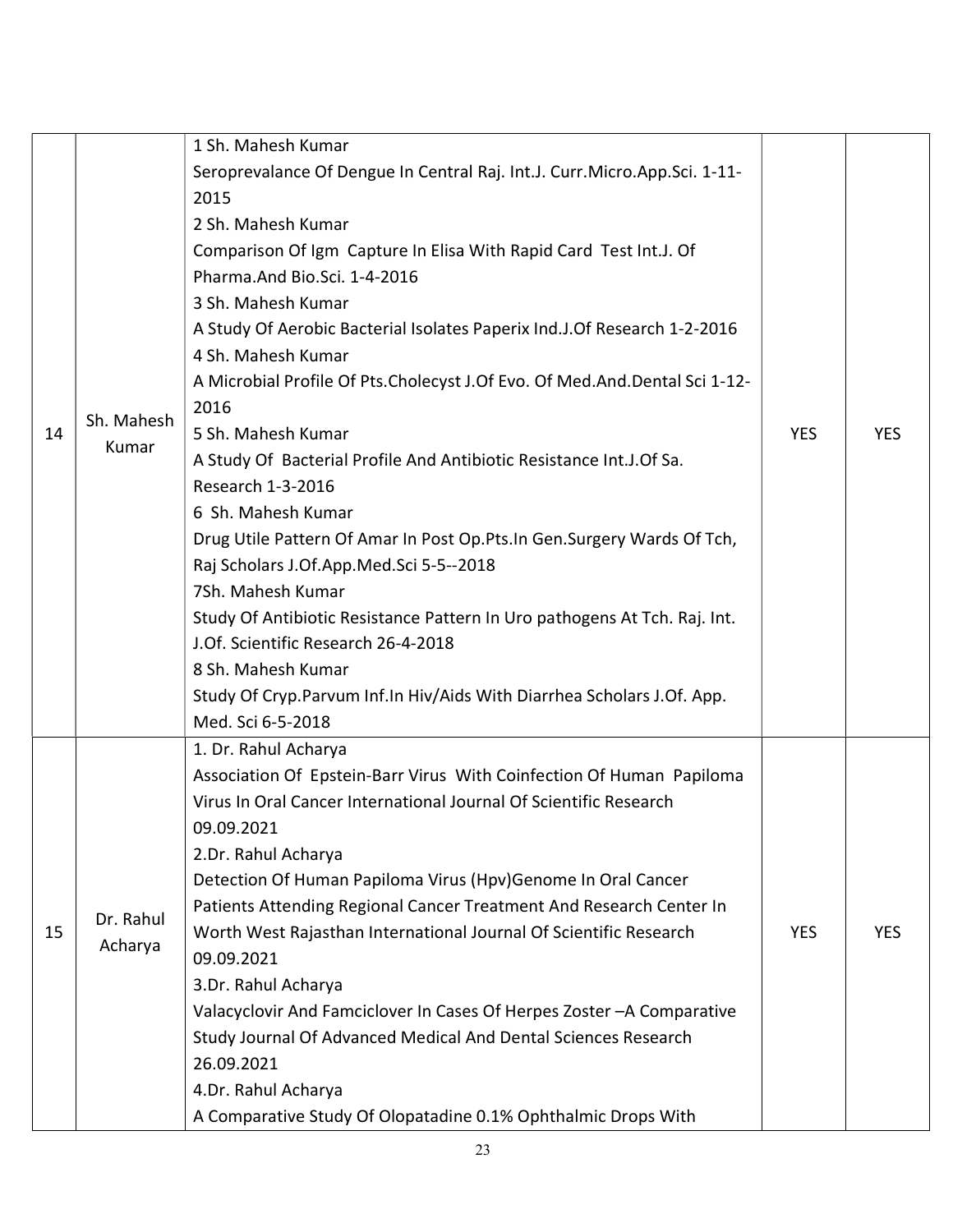|  | Bepotastine Besilate 1.5% Opthalmic Drops In Patients With Vernal            |  |
|--|------------------------------------------------------------------------------|--|
|  | Keratoconjunctivitis Journal Of Advanced Medical And Dental Sciences         |  |
|  | Research                                                                     |  |
|  | 5.Dr. Rahul Acharya                                                          |  |
|  | Aerobic Bacterial Profile And Antibiotic Sensitivity Pattern                 |  |
|  | Of Pus Isolates In A Tertiary Care Hospital Int.J.Curr.Microbiol.App.Sci     |  |
|  | $(2015)$ 4(5): 784-787                                                       |  |
|  | 6.Dr. Rahul Acharya                                                          |  |
|  | Antimicrobial Pattern In Multi-Drug Resistant Klebsiella Pneumoniae          |  |
|  | Causing Urinary Tract Infections In Children In North West Region Of         |  |
|  | Rajasthan, India American Journal Of Microbiological Research, 2018, Vol.    |  |
|  | 6, No. 1, 41-43                                                              |  |
|  | 7. Dr. Rahul Acharya                                                         |  |
|  | Comparative Study Between Fm Staining And Z-N Staining In Diagnosing         |  |
|  | Sputum Smear Positive Ptbregi On Of Rajasthan Harsh Educational              |  |
|  | Charitable Society International Journal Of Community Health And             |  |
|  | Medical Research 3 July- Sept 2018                                           |  |
|  | 8. Dr. Rahul Acharya                                                         |  |
|  | Vancomycin Resistance Among Methicillin Resistant Staphylococcus             |  |
|  | Aurous Isolates From Tertiary Care Hospital In North West Region Of          |  |
|  | Rajasthan International Journal Of Health Sciences And Research 1;           |  |
|  | January 2017                                                                 |  |
|  | 9. Dr. Rahul Acharya                                                         |  |
|  | Aerobic Bacterial Profile And Antibiotic Sensitivity Pattern Of Pus Isolates |  |
|  | In A Tertiary Care Hospital Int.J.Curr.Microbiol.App.Sci (2015) 4(5): 784-   |  |
|  | 787 4 Number 5 (2015)                                                        |  |
|  | 10. Dr. Rahul Acharya                                                        |  |
|  | Comparative Study Between Fm Staining And Z-N Staining In Diagnosing         |  |
|  | Sputum Smear Positive Ptb At S.P. Medical College And Hospital Int J Med     |  |
|  | Res Prof. 4 July 2018                                                        |  |
|  | 11.Dr. Rahul Acharya                                                         |  |
|  | Bacteriological Profile And Antimicrobial Resistance Patterns Of             |  |
|  | Bloodstream Infections In A Tertiary Care Hospital Bikaner, Northern         |  |
|  | Western Rajasthan International Journal Of Medical Science And               |  |
|  | Innovative Research (Ijmsir) 4, July - 2018                                  |  |
|  | 12.Dr. Rahul Acharya                                                         |  |
|  | Seroprevalence Of Torch Infections In Women With Bad Obstetric               |  |
|  | History In North West Region Of Rajasthan Saudi Journal Of Medicine          |  |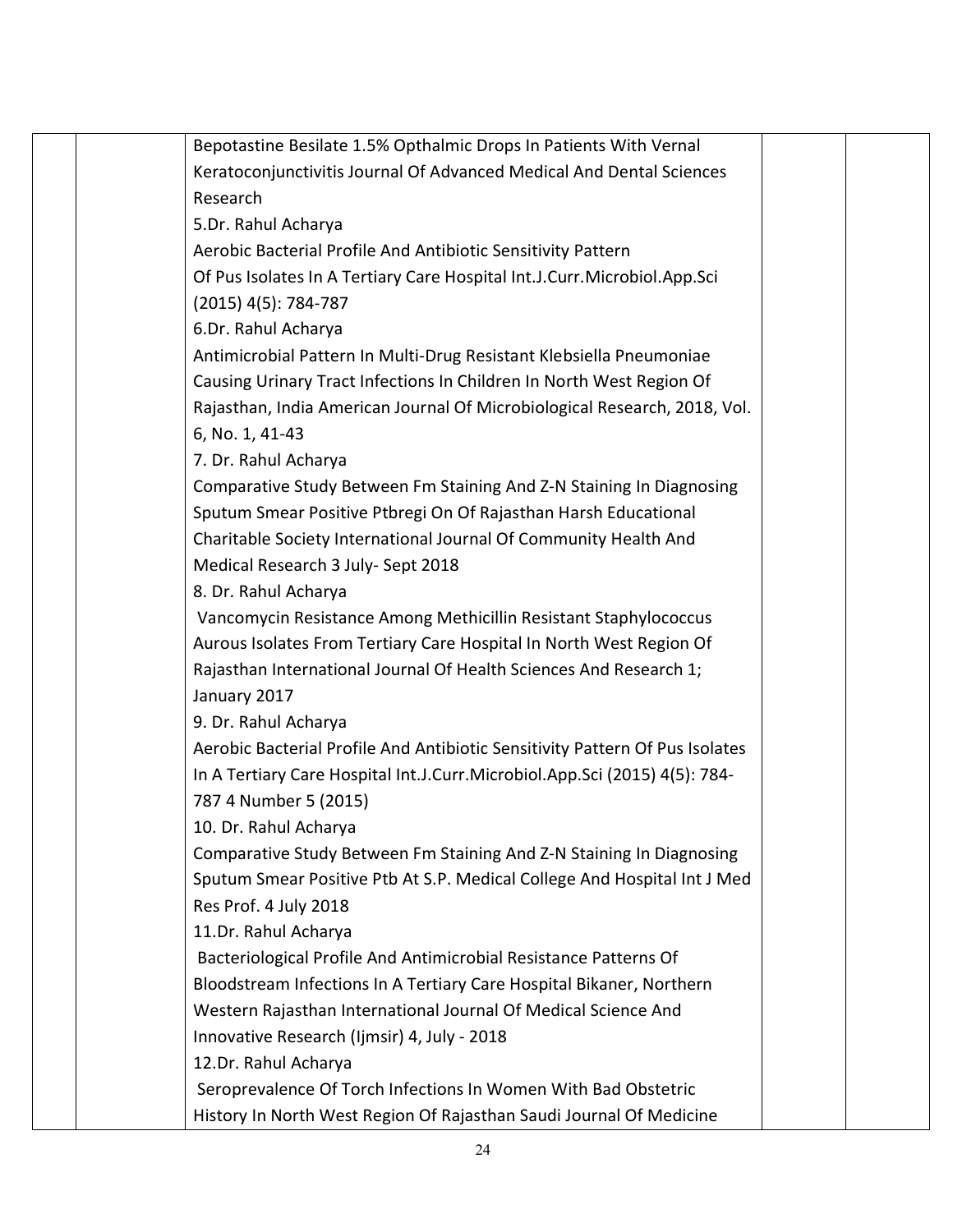|    |          | (Sjm) 30.07.2018                                                                  |  |
|----|----------|-----------------------------------------------------------------------------------|--|
|    |          | 13. Dr. Rahul Acharya                                                             |  |
|    |          | Determination Of Antibiotic Sensitivity Pattern Along With Isolation Of           |  |
|    |          | Helicobacter Pylori From Gastric Mucosa In North West Region Of                   |  |
|    |          | Rajasthan Saudi Journal Of Medical And Pharmaceutical Sciences                    |  |
|    |          | 30.07.2018                                                                        |  |
|    |          | 14. Dr. Rahul Acharya                                                             |  |
|    |          | In Vitro Evaluation Of Turmeric Extract As An Intracanal Medicament               |  |
|    |          | Against Enterococcus Faecalis In Deciduous Teeth J Res Adv Dent 27.               |  |
|    |          | Nov.2016                                                                          |  |
|    |          | 15. Dr. Rahul Acharya                                                             |  |
|    |          | Antimicrobial Pattern In Multi-Drug Resistant Klebsiella Pneumoniae               |  |
|    |          | Causing Urinary Tract Infections In Children In North West Region Of              |  |
|    |          | Rajasthan, India American Journal Of Microbiological Research, (2018)             |  |
|    |          | 16. Dr. Rahul Acharya                                                             |  |
|    |          | Phenotypic & Genotypic Study Of Biofilm And Effectiveness On The                  |  |
|    |          | Ability Of Cons To Oxacillin Resistance Using Muller-Hinton Agar &                |  |
|    |          | Mannitol Salt Agar Indian Journal Of Applied Research 475 9.Sep.2013              |  |
|    |          | 1. Dr. R.P. Acharya                                                               |  |
|    |          | Prevalence Of Risk Factor Casualty And Causative Factors Of Adrs In               |  |
|    |          | Rheumatoid Arthritis In A Tertiary Care Hospital Raj. IJMRP<br>2.Dr. R.P. Acharya |  |
|    |          | To Assess The Incidence & Types Of Adrs Experienced By Hospitalized               |  |
|    |          | Patients Currently Undergoing Cancer Treatments And/ Or Supportive                |  |
| 16 | Dr. R.P. | Treatment Therapies In Regional Cancer Center Of A Tertiary Care                  |  |
|    | Acharya  | Hospital In West Rajasthan.                                                       |  |
|    |          | Int Journal Of Med. Sci & Innovative Research (IJMSIR)                            |  |
|    |          | 3.Dr. R.P. Acharya                                                                |  |
|    |          | To Study Pattern Of ADR Due To Cancer Chemotherapy In Regional                    |  |
|    |          | Cancer Center Of A Tertiary Care Teaching Hospital In West Rajasthan.             |  |
|    |          | Journal Of Med. Science & Clinical Research                                       |  |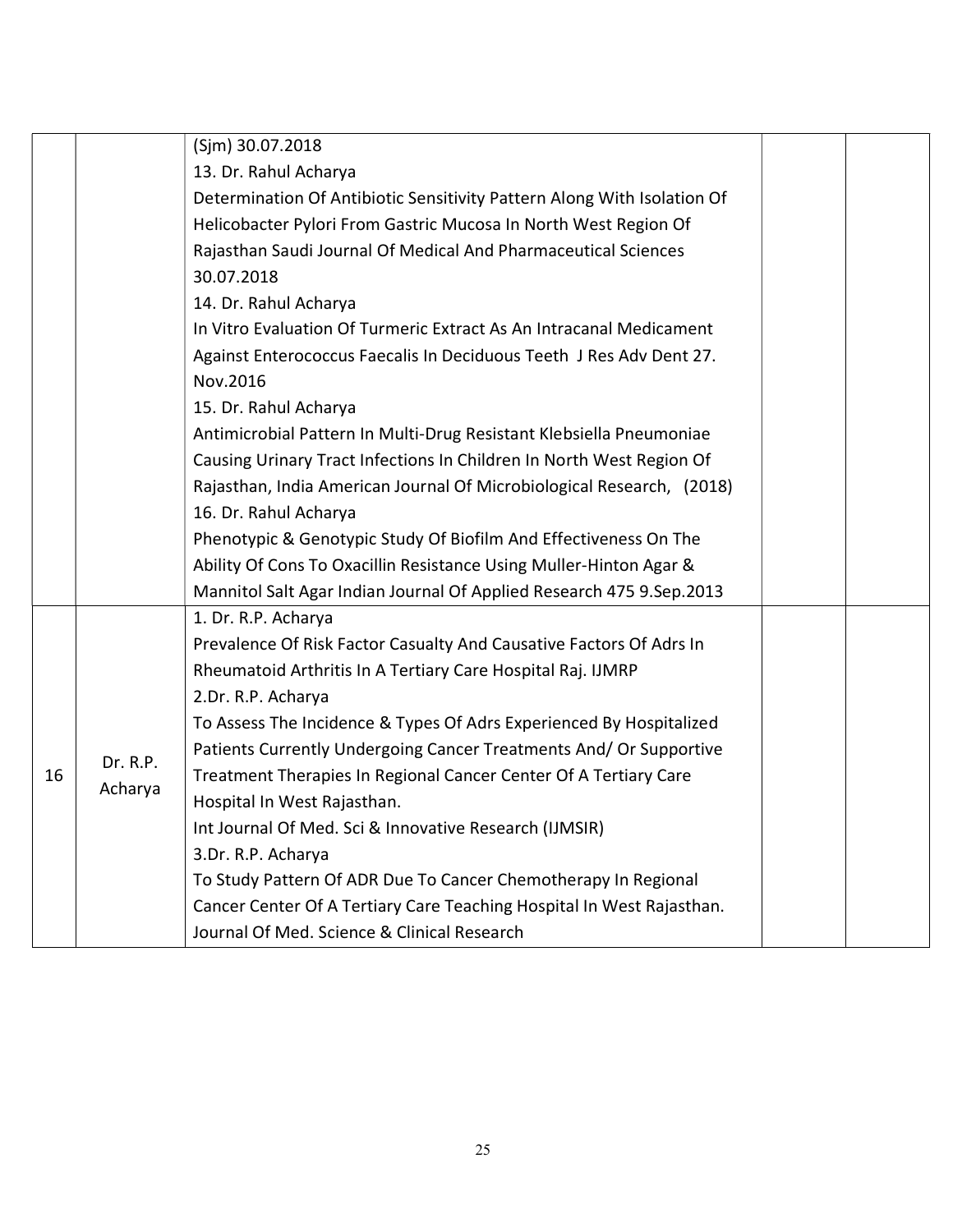|    |                | 1.Dr. V.S. Purohit                                                         |     |     |
|----|----------------|----------------------------------------------------------------------------|-----|-----|
| 17 |                | Valcyclovir And Famciclovir N Case Of Herpes Zoster- A Comparative         |     |     |
|    |                | Study. Journal Of Advanced Medical And Dental Science Research.            |     |     |
|    |                | 2.Dr. V.S. Purohit                                                         |     |     |
|    |                | A Comparative Study of Olopatadine 0.1% Ophthalmic Drops In Patients       |     |     |
|    |                | With Vernal Keratoconjuctivitis.                                           |     |     |
|    |                | 3.Dr. V.S. Purohit                                                         |     |     |
|    |                | Association of Epstein-Barr Virus (Ebv) With Confection of Human           |     |     |
|    | Dr. V.S.       | Papilloma Virus (Hpv) In Oral Cancer. Iisr-Int. Journal of Scientific      |     |     |
|    | Purohit        | Research.                                                                  |     |     |
|    |                | 4. Dr. V.S. Purohit                                                        |     |     |
|    |                | Detection Of Human Papilloma Virus (Hpv) Genome In Oral Cancer             |     |     |
|    |                | Patients Attending Regional Cancer Treatment & Research Center In          |     |     |
|    |                | North West Rajasthan. (Iisr)                                               |     |     |
|    |                | 5. Dr. V.S. Purohit                                                        |     |     |
|    |                | Comparative Study of Evaluate Role of Amoxclav And Levofloxacin In         |     |     |
|    |                | Managing Acute Sinusitis: - An Institutional Based Study.                  |     |     |
|    |                | Int Journal of Health & Clinical Research                                  |     |     |
|    |                | 1. Mrs. Sneha Bhataia, A Study Of Antibiotic Resistance Pattern In         |     |     |
|    |                | Uropathagens At Tertiary Care Hospital, Raj Int. Journal Of Scientific     |     |     |
|    |                | Research                                                                   |     |     |
|    |                | 2. Mrs. Sneha Bhataia, Auditing Of Prescription Of Study The Drug          |     |     |
|    |                | Utilization Pattern In Post-Operative Patients In Gen. Surgery Wards: A    |     |     |
|    |                | Study At A Tertiary Care Hospital. Int. Journal Of Pharma & Bio Sciences.  |     |     |
|    | Mrs. Sneha     | 3. Mrs. Sneha Bhataia                                                      |     |     |
| 18 | <b>Bhataia</b> | Drug Utilization Pattern Antimicrobials In Post-Operative Patients In Gen. |     |     |
|    |                | Surgery Wards Of Tertiary Care Hospital, Rajasthan. Scholars Journal Of    |     |     |
|    |                | <b>Applied Science (SJAMS)</b>                                             |     |     |
|    |                | 4. Mrs. Sneha Bhataia, Comparision Of IGM Capture ELISA With A             |     |     |
|    |                | Commercial Rapid Immonochromatographic Card Test For The Detection         |     |     |
|    |                | Of Antibodies To Dengue Viruses. Int Journal Of Pharma & Bio Sciences.     |     |     |
|    |                | 5. Mrs. Sneha Bhataia, Antidepressant Activity Of Commiphora Mukul.        |     |     |
|    |                | <b>Global Journal For Research Analysis</b>                                |     |     |
|    | Dr.            | 1.La Gauri, Ashok Thaned, Q Fatima, H Yadav, A Singh, Hp Jaipal. Clinical  |     |     |
| 19 | Hanuman        | Spectrum Of Chikungunya In Bikaner (North Western India) In 2006 And       | Yes |     |
|    | Parsad         | Follow Up Of Patients For Five Years. Japi March 2016 Volume -64           |     | Yes |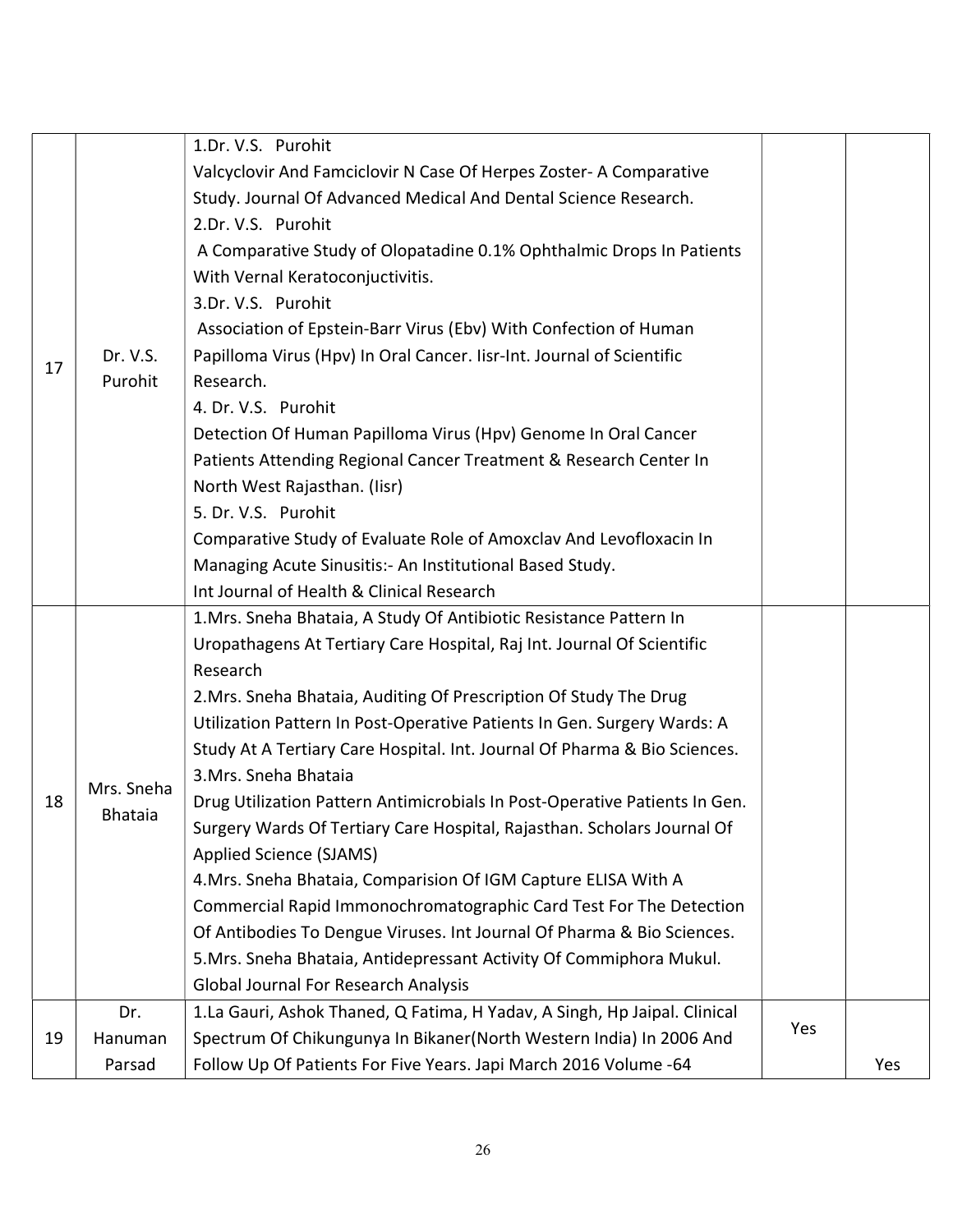|    | Jaipal      | 2. Dr. Hanuman Prasad Jaipal Dr. Meenakshy Jaipal Dr. Gautam Lunia.       |  |
|----|-------------|---------------------------------------------------------------------------|--|
|    |             | Prevalence Of Hypertension Among Young Adults At Tertiary Care Center     |  |
|    |             | Rajasthan, India. Ijbamr September - 2020 Volume - 9 Issue - 4            |  |
|    |             | 3. Dr. Hanuman Prasad Jaipal, Dr. Meenakshy Jaipal Prevalence Of          |  |
|    |             | Diabetic Peripheral Neuropathy (Dpn) And Associated Determinants In       |  |
|    |             | Individulas Having Type -2 Diabetes Mellitus In Tertiary Care Center In   |  |
|    |             | Rajasthan, India. Ijbamr September - 2020 Volume - 9 Issue - 4 Page 58-   |  |
|    |             | 64                                                                        |  |
|    |             | 4. Dr. Hanuman Prasad Jaipal Dr. Meenakshy Gora, Dr. Kim Chawla.          |  |
|    |             | Study Of Serum Trace Element Copper In Breast And Prostate Carcinoma      |  |
|    |             | Patients. Ijmrp P-Issn Doi: 10.21276                                      |  |
|    |             | 5. Dr. Gogaram, Dr. Hanuman Prasad Jaipal. Comparison Of Maternal         |  |
|    |             | Serum Vitamn D Levels In Cases With Preeclampsia, Eclampsia And           |  |
|    |             | Healthy Pregnant Women In Churu District. Ijbamr June-2018 Volume - 7     |  |
|    |             | Issue - 3, P. 282-288                                                     |  |
|    |             | 6. Dr. Hanuman Prasad Jaipal, Gora Meenakshy, Chawla Kim, Jitndra         |  |
|    |             | Acharya. Study Of Relationship Between Serum Ferritin Level And Thyroid   |  |
|    |             | Disorders. Ijmrp Doi 10.21276                                             |  |
|    |             | 7.Dr. Gogaram Dr. Hanuman Prasad Jaipal, Dr. Sarad Misha. Evalutaion Of   |  |
|    |             | Platelet Indices Among Patients With Dengue Infection Attending Obgy      |  |
|    |             | Opd/Ipd In District Hospital, Churu, Rajasthan. Maip Applied Physiology   |  |
|    |             | And Anatomy Digest (P Issn: 2456-4095) June 2018(3) 01, 26-36.            |  |
|    |             | 8. Dr. Gogaram Dr. Hanuman Prasad Jaipal. Prevalence Of Pregancy          |  |
|    |             | Induced Hypertension In Churu District. Ijbamr June-2018 Volume - 7       |  |
|    |             | Issue - 3, P. 270-276                                                     |  |
|    |             | 9. Dr. Gogaram Dr. Hanuman Prasad Jaipal. A Study On Utilization Of       |  |
|    |             | Janani Suraksha Yojna (Jsy) Service Among Pregnant Women And Its          |  |
|    |             | Association With Their Perinatal Outcome At Churu, Rajasthan. Ijbamr      |  |
|    |             | June- 2018 Volume - 7 Issue - 3, P. 277-281                               |  |
|    |             | 10.Dr. Hanuman Prasad Jaipal, Dr. L A Gauri, Dr. Meenakshy Gora.          |  |
|    |             | Ultrasonography Of Liver And Spleen In P. Vivax Malaria. Volume - 2 Issue |  |
|    |             | - 5, May 2013                                                             |  |
|    |             | 11. Chawla Kimdr, Gora Meenakshy, Dr. Hanuman Prasad Jaipal.              |  |
|    |             | Biochemical Study Of Serum Zinc In Patients Breast Carcinoma In Bikaner   |  |
|    |             | District. Ijsr Issn (Online):2319-7064 Volume 4 Issue 11, November 2015.  |  |
|    | Dr. Fakhrul | (1) Dr. Fakhrul Hassan Gauri. Incidence of Coronary Artery Disease in     |  |
| 20 | Hassan      | Asymptomatic uncomplicated essential Hypertension patients                |  |
|    | Gauri       | JAPI Journal of Association of Physician of India, ISSN 004-5772          |  |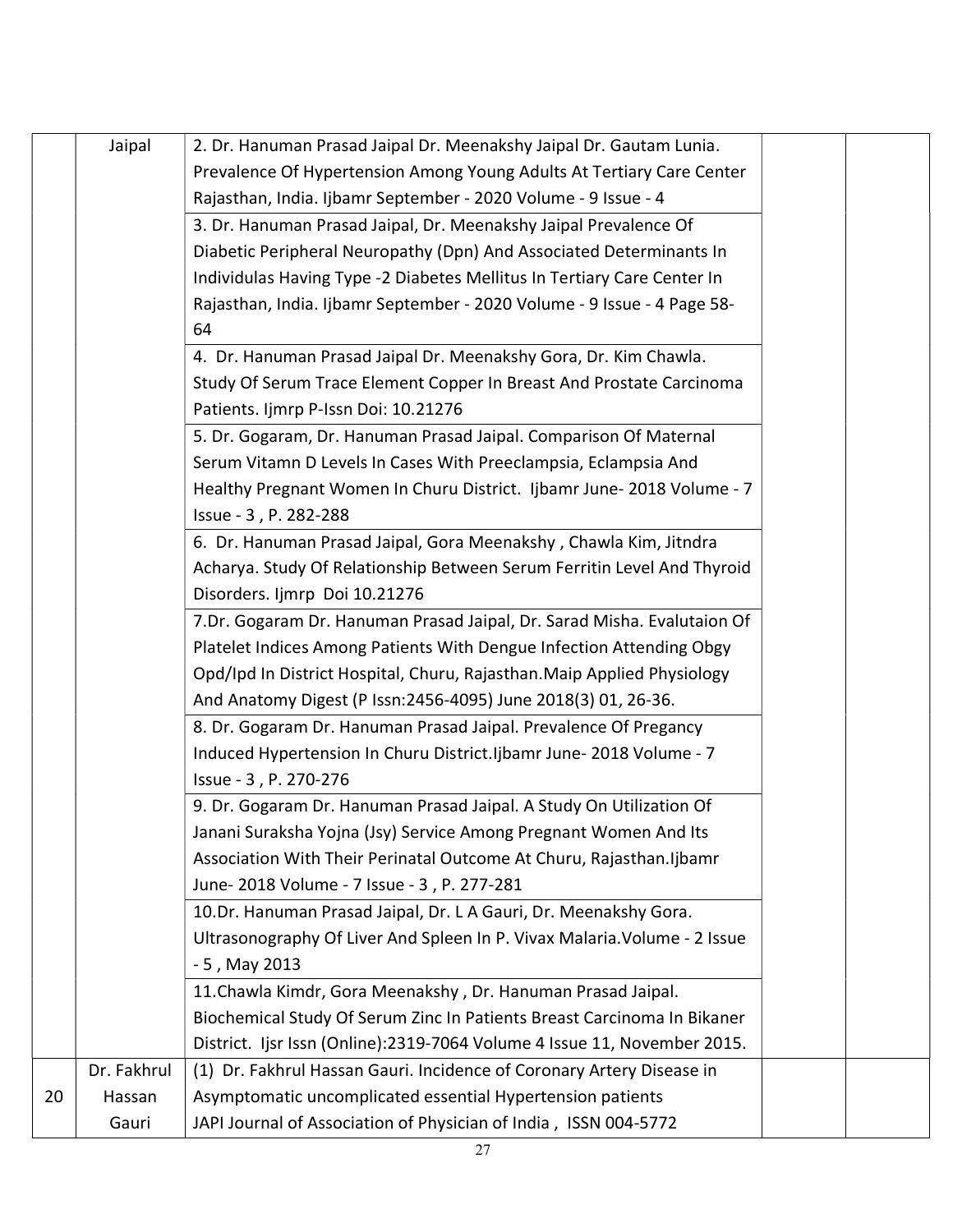|  | (2) Dr. Fakhrul Hassan Gauri. Comparative Evaluation of Efficacy of short   |  |
|--|-----------------------------------------------------------------------------|--|
|  | Term and Standard Duration of Antibiotic Therapy in Urinary Tract           |  |
|  | Infection" to international Journal of Medical Research Professionals.      |  |
|  | International Journal of Medical Research professionals (IJMRP)             |  |
|  | www.ijmrp.com Email ID: editorijmrp@gmail.com .Date Of acceptance           |  |
|  | Letter: 22.12.2017, P-ISSN-2454-6356 E-ISSN-2454-6365                       |  |
|  | (3) Dr. Fakhrul Hassan Gauri. Assessment of Efficiency of Various           |  |
|  | Treatment regimes in patients with typhoid fever: A prospective study.      |  |
|  | International Archives of Biomedical and Clinical Research www.iabcr.org    |  |
|  | ,Date Of acceptance Letter: 29.01.2018                                      |  |
|  | (4) Dr. Fakhrul Hassan Gauri.Assessment of Efficiency of Regular and        |  |
|  | Probiotic Yogurt in Patients with Acute Watery Diarrhea: A Comparative      |  |
|  | Study.                                                                      |  |
|  | (5) Dr. Fakhrul Hassan Gauri. Incidence of Ear Disorders in a semi Urban    |  |
|  | Areas A Hospital Based Study. Journal of Medical Science and Clinical       |  |
|  | Research. ISSN(e)-2347-176x ISSN(p) 2455-0450                               |  |
|  | (6) Dr. Fakhrul Hassan Gauri. Assessment of Post Operate Hearing Loss       |  |
|  | After Middle Ear Surgery. A Hospital Based Study.International Journal of   |  |
|  | Medical Research Professionals . P-ISSN-2454-6356 E-ISSN-2454-6364.         |  |
|  | (7) Dr. Fakhrul Hassan Gauri. Assessment of role of Calcium Deficiencies    |  |
|  | in ottolaringeal diseases. An Observational Study. Indian Journal of Basic  |  |
|  | and Applied medical Research. P-ISSN-2250-284x E-ISSN-2250-2858             |  |
|  | (8) Dr. Fakhrul Hassan Gauri. To Evaluate Qualitative and Quantitative      |  |
|  | Changes of Corneal Endothelial cells in pseudoexfoliation syndrome.         |  |
|  | Journal of Medical Science and Clinical Research.ISSN-(e)-2347-176x         |  |
|  | ISSN(p)-2455-0450                                                           |  |
|  | (9) Dr. Fakhrul Hassan Gauri. Retrospective Analysis of patients with       |  |
|  | Chronic Rhinosinositis Visited in hospital A Hospital Based Study . Journal |  |
|  | of Advance Medical and Dental Science Research. (e)ISSN online 2321-        |  |
|  | 9599 (p)ISSN Print 2348-6805                                                |  |
|  | (10) Dr. Fakhrul Hassan Gauri. To Evalute Pre and post                      |  |
|  | OperativeKeratometric and corneal Topographic Astigmatic Changes in         |  |
|  | Pterygium Surgery. International Journal of Medical Research                |  |
|  | Professionals (IJMRP) . CA=FHG - Ace= 25.12.13 Rac 28.10.13 pub (594-       |  |
|  | 596) p-ISSN-2454-6356- e-ISSN-2454-6364.                                    |  |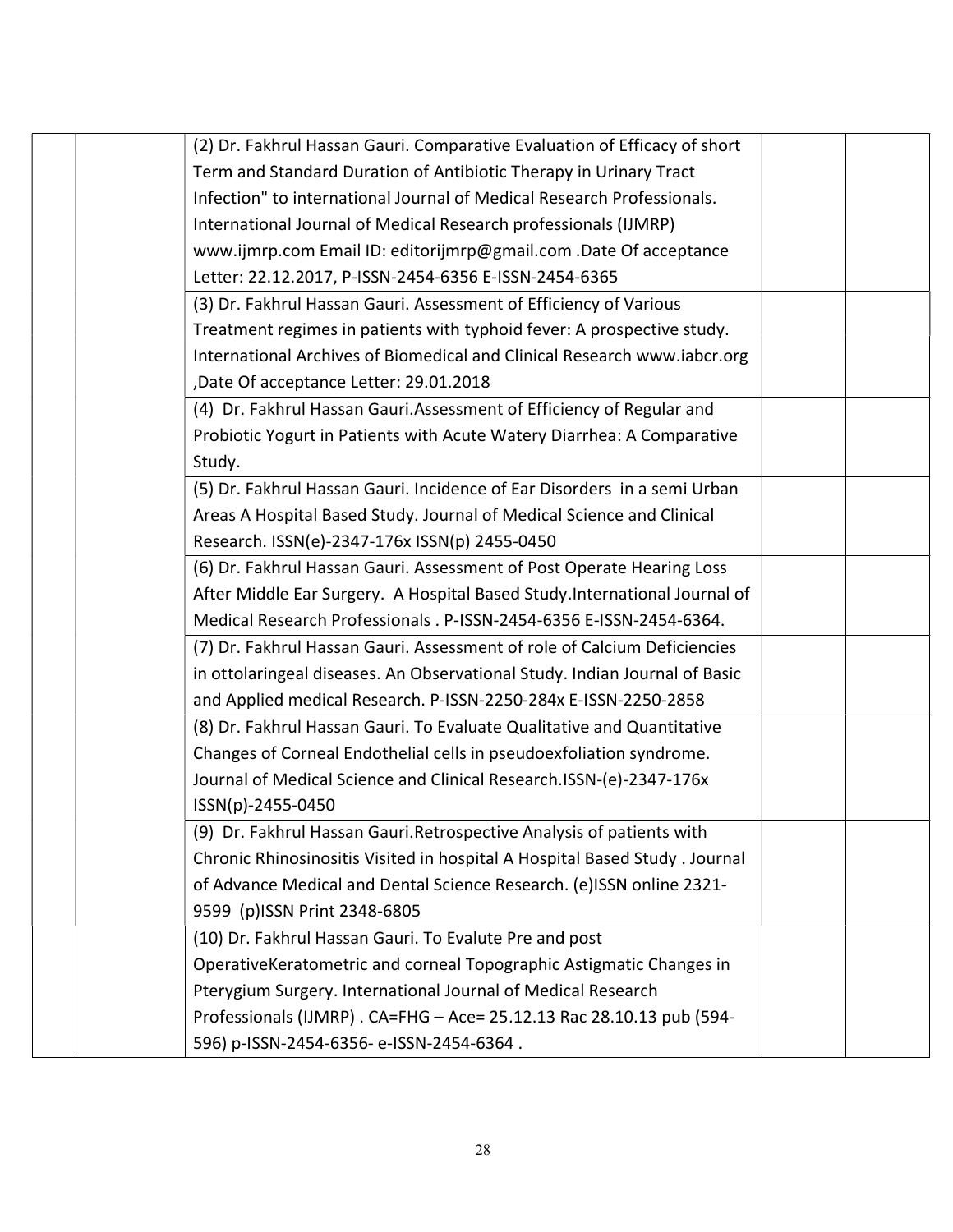|    |           | (11) Dr. Fakhrul Hassan Gauri. Evaluation of correlation between          |  |
|----|-----------|---------------------------------------------------------------------------|--|
|    |           | Admission day Glycemic status and hospital outcome of Acute Coronary      |  |
|    |           | Syndrome in Diabetic and Non Diabetic Patients . International Journal of |  |
|    |           | Medical and Biomedical Studies. ISSN(online) :2589-8698 ISSN(print):      |  |
|    |           | 2589-868x E-mail-editor@ijmbs.info editorijmbs.info@gmail.com.            |  |
|    |           | (12) Dr. Fakhrul Hassan Gauri. An observational Study of Eco Cardio       |  |
|    |           | graphic findings and factors affecting severity of pulmonary Hypertension |  |
|    |           | in Chronic obstructive Pulmonary Diseases Patients. International Journal |  |
|    |           | of Medical and Biomedical Studies. ISSN(online) :2589-8698                |  |
|    |           | ISSN(print): 2589-868x E-mail-editor@ijmbs.info                           |  |
|    |           | editorijmbs.info@gmail.com                                                |  |
|    |           | 1. Dr. Ikram Hussain, Mohd. Arif Mohd, Anushansa Saharan Assessment       |  |
|    |           | Of Vitamin Deficiencies Among Malnourished Children: A Hospital Based     |  |
|    |           | Study. Indian Journal Of Basic And Applied Medical Research (Biomedical   |  |
|    |           | Journal Of Ijbamr Forum) P Issn 2250 -284x: E Issn 2250 -2858             |  |
|    |           | 2. Dr. Mohd Arif, Dr. Ajeet Kumar Gadhwal, Dr.Dinesh Kumar. An            |  |
|    |           | Observational Study Of Echo-Cardiographic Findings And Factors            |  |
|    |           | Affecting Severity Of Pulmonary Hypertension In Chronic Obstructive       |  |
|    |           | Pulmonary Disease Patients.                                               |  |
|    |           | Journal Of Dental And Medical Sciences (Iosr-Jdms) E-Issn: 2279-0853, P-  |  |
|    |           | Issn: 2279-0861. Volume 20, Issue 9 Ser.11 (September. 2021)              |  |
|    |           | 3.Dr. Ajeet Kumar Gadhwal, Dr. Mohd Arif. A Study Of Hyponatremia In      |  |
|    |           | Cirrhosis Of Liver And Its Prognostic Value.                              |  |
|    |           | Journal Of Dental And Medical Sciences (Iosr-Jdms) E-Issn: 2279-0853, P-  |  |
| 21 | Dr. Mohd. | Issn: 2279-0861. Volume 20, Issue 9 Ser. 2 (September. 2021)              |  |
|    | Arif      | 4.Dr. Surendra Kumar Ghintala Dr. Mohd Arif. Prevalence Of Thyroid        |  |
|    |           | Disorders In Type 2 Diabetes Mellitus- Hospital Based Study               |  |
|    |           | International Journal Of Current Research Vol. 11, Issue, 05, Pp.3654-    |  |
|    |           | 3656, May, 2019 Issn: 0975-833x                                           |  |
|    |           | Doi: Https://Doi.Org/10.24941/Ijer.35193.05.2019                          |  |
|    |           | 5. Dr. Surendra Kumar Ghintala, Dr. Mohd Arif. A Study Of Autoimmune      |  |
|    |           | Thyroid Disorders In Patients Of Type 2 Diabetes Mellitus                 |  |
|    |           | International Journal Of Scientific Research, Volume-7   Issue-12         |  |
|    |           | December-2018   Issn No 2277 - 8179 If : 4.758 Ic Value : 93.98           |  |
|    |           | 6." Dr. Mohd. Arif, Dr. F.H. Gauri, Dr. Ikram Hussain. Assessment Of      |  |
|    |           | Efficacy Of Regular And Probiotic Yogurt In Patients With Acute Watery    |  |
|    |           | Diarrhea: A Comparative Study".                                           |  |
|    |           | (An International, Indexed, Peer Reviewed Journal) Issn (P): 2395-2814    |  |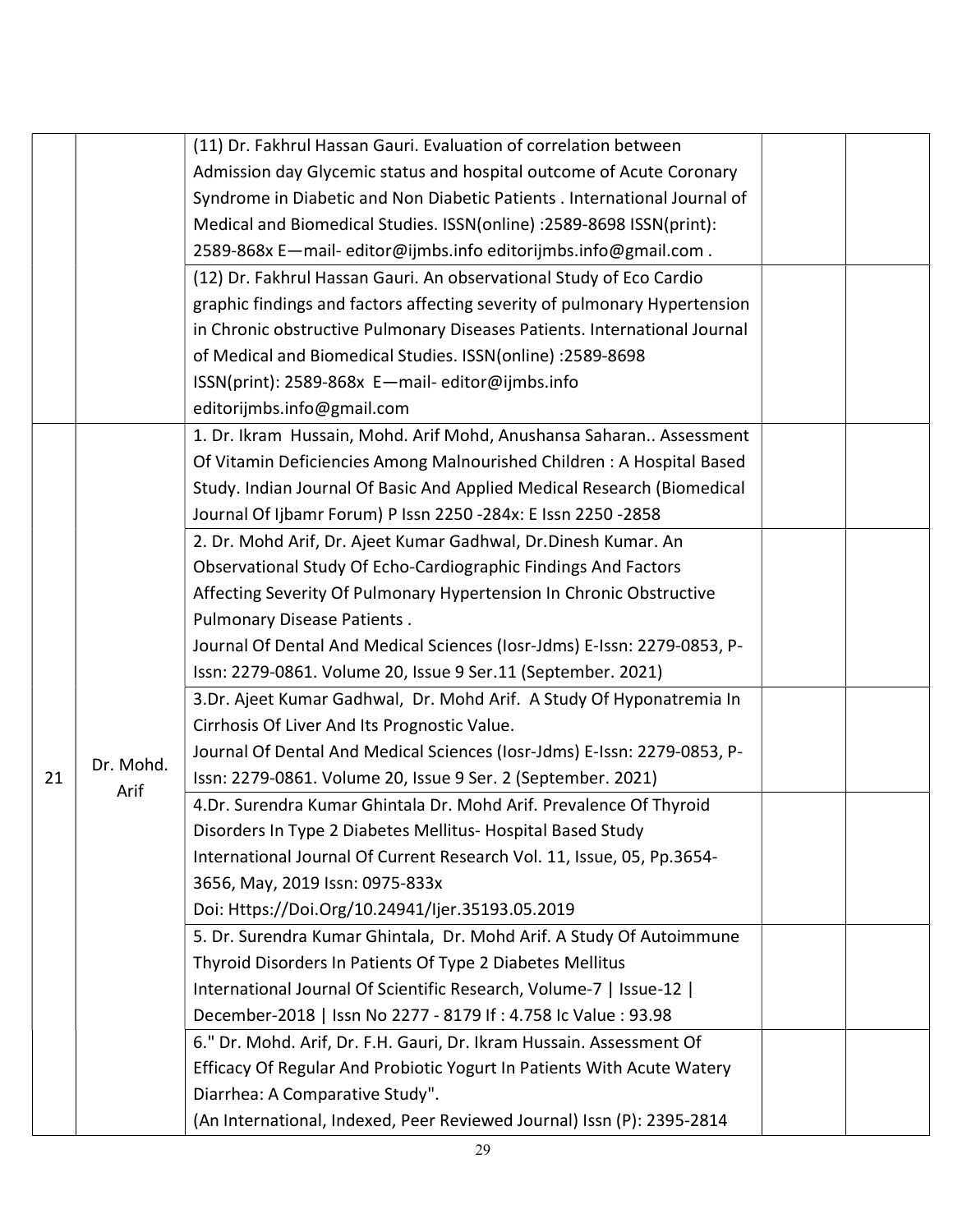|    |           | Issn (O): 2395-2822                                                        |  |
|----|-----------|----------------------------------------------------------------------------|--|
|    |           |                                                                            |  |
|    |           | 7.Dr. Mohd Arif, Dr. Shivcharan Jelia, Dr. S. R. Meena, Dr. Shivraj Meena, |  |
|    |           | Dr. Pankaj Jain, Dr. Devendra Ajmera, Dr. Vinod S. Jatav, Dr. Vinit        |  |
|    |           | Agarwal.                                                                   |  |
|    |           | A Study Of Thrombocytopenia In Malaria And Its Prognostic Significance     |  |
|    |           | International Journal Of Research In Medical Sciences Arif M Et Al. Int J  |  |
|    |           | Res Med Sci. 2016 Jun;4(6):2373-2378                                       |  |
|    |           | 8.Dr. Fakhrul Hassan Gauri, Dr. Mohd Arif. Evaluation Of The Correlation   |  |
|    |           | Between Admission Day Glycemic Status And In Hospital Outcome Of           |  |
|    |           | Acute Coronary Syndrome In Diabetic And Non Diabetic Patients              |  |
|    |           | Journal Of Dental And Medical Sciences (Iosr-Jdms) E-Issn: 2279-0853, P-   |  |
|    |           | Issn: 2279-0861. Volume 20, Issue 9 Ser: 7 (September 2021)                |  |
|    |           | 9. Dr. Mohd Arif, Dr. Fakhrul Hassan Gauri. Study Of Undiagnosed           |  |
|    |           | Hypertension And Proteinuria In The Region Of Northern Part Of India.      |  |
|    |           | Journal Of Dental And Medical Sciences (Iosr-Jdms) E-Issn: 2279-0853, P-   |  |
|    |           | Issn: 2279-0861. Volume 20, Issue 9 Ser. 9 (September. 2021)               |  |
|    |           | 10.Dr. Mohd. Arif, Dr. Vinod S. Jatav, Dr. Vinit Agarwal. Is Vegetarian    |  |
|    |           | Young Adult Male More Affected By Vitamin B12 Deficiency Anemia? A         |  |
|    |           | Hospital Based Study.                                                      |  |
|    |           | International Journal Of Advances In Medicine Meena Set Al. Int J Adv      |  |
|    |           | Med. 2016 Aug; 3(3): 727-730                                               |  |
|    |           | 1. Chitresh Chahar', Kapil Chahar, BS Ankit', Ajeet Gadhwal', RP           |  |
|    |           | Agrawal.Association Of Serum Prolactin Level With Impaired Glucose         |  |
|    |           | <b>Regulation And Diabetes</b>                                             |  |
|    | Dr. Ajeet | Journal Of The Association Of Physician Of India. 65. March 2017           |  |
| 22 | Kumar     | 2.Dr. Rahul Kumar Dr. Ajeet Kumar Dr. R.P. Agrawal TO STUDY CLINICAL       |  |
|    | Gadhwal   | Profile And Outcome Of Hospitalized Swine Flu Patients In Bikaner Zone     |  |
|    |           | Of Rajasthan.                                                              |  |
|    |           | Volume-6 Issue-10 October 2017 ISSN No 2277-8179   IF: 4.176 IC Value:     |  |
|    |           | 78.46                                                                      |  |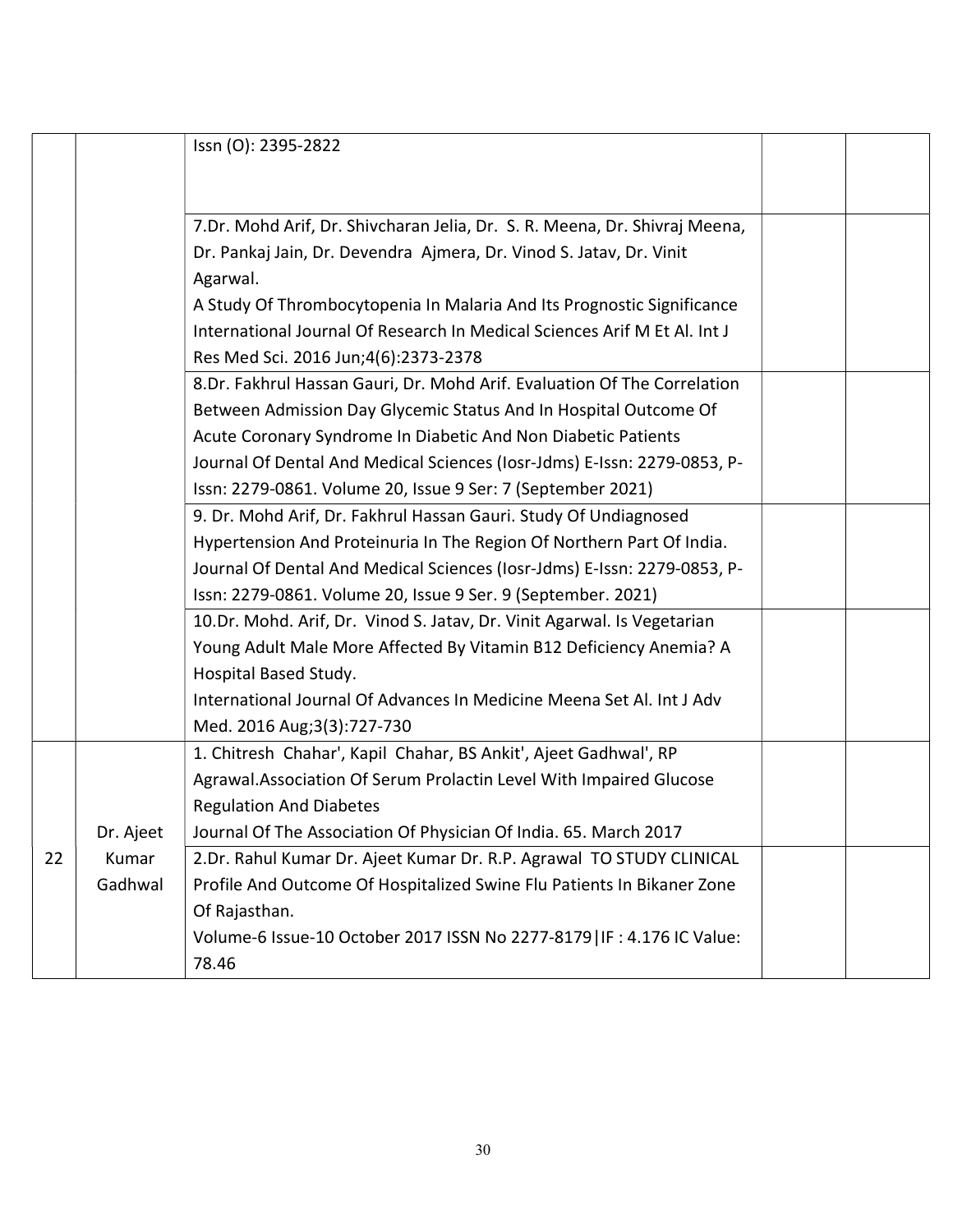|    |                     | 3. Parmendra Sirohi, Ankit, B.S., Gadhwal, A.K., Chitresh Chahar, And<br>Agrawal, R.P.THYROID DYSFUNCTION IN CHILDREN AND ADOLESCENTS<br>WITH TYPE 1 DIABETES MELLITUS IN NORTHWEST RAJASTHAN, INDIA.<br>International Journal Of Recent Advances In Multidisciplinary Research<br>Vol. 02, Issue 12, Pp. 1044-1046, December, 2015 RESEARCH ARTICLE<br>ISSN: 2350-0743 |     |     |
|----|---------------------|-------------------------------------------------------------------------------------------------------------------------------------------------------------------------------------------------------------------------------------------------------------------------------------------------------------------------------------------------------------------------|-----|-----|
|    |                     | 4. Mohd Arif, Ajeet Kumar Gadhwal, Dinesh Kumar. An Observational<br>Study Of Echo-Cardio Graphic Findings And Factors Affecting Severity Of<br>Pulmonary Hypertension In Chronic Obstructive Pulmonary Disease<br>Patients.<br>Journal Of Dental And Medical Sciences (IOSR-JDMS) E-ISSN: 2279-0853,                                                                   |     |     |
|    |                     | P-ISSN: 2279-0861. Volume 20, Issue 9 Ser.11 (September. 2021)<br>5. Ajeet Kumar Gadhwal, Mohd Arif. A Study Of Hypernatremia In<br>Cirrhosis Of Liver And Its Prognostic Value.<br>Journal Of Dental And Medical Sciences (IOSR-JDMS) E-ISSN: 2279-0853,                                                                                                               |     |     |
|    |                     | P-ISSN: 2279-0861. Volume 20, Issue 9 Ser. 2 (September. 2021)<br>1. Singh Rk, Bajpai R, Kaswan P. Covid-19 Pandemic And Psychological                                                                                                                                                                                                                                  |     |     |
|    |                     | Wellbeing Among Health Care Workers And General Population: A<br>Systematic-Review And Meta-Analysis Of The Current Evidence From<br>India. Clinepidemiol Glob Health. 2021;11:100737. Pmid: 33898866;<br>Pmcid: Pmc8055546                                                                                                                                             | Yes | Yes |
|    |                     | 2. Sharma S, Verma Pk, Rawat V, Varshney U, Singh Rk. Fosfomycin Versus<br>Nitrofurantoin For The Treatment Of Lower Uti In Outpatients. J Lab<br>Physicians. 2021;13(2):118-122. Pmid: 34483555; Pmcid: Pmc8409121                                                                                                                                                     | Yes | No  |
| 23 | Dr. Rajesh<br>Kumar | 3. Rakholia R, Rawat V, Singh Rk, Kumar A, Saxena Sr, Singh Pj, Et Al. Scrub<br>Typhus Meningitis/Meningoencephalitis In Kumaon Region, Uttarakhand.<br>J Mahatma Gandhi Inst Med Sci 2021;26:18-22.                                                                                                                                                                    | No  | No  |
|    | Singh               | 4. Chaitali Sharma, Umesh, Vinita Rawat, Rajesh Kumar Singh. A<br>Comparative Analysis Of Four Different Diagnostic Techniques For<br>Malaria. Journal Of Clinical And Diagnostic Research. 2021;15(11): Dc21-<br>Dc24                                                                                                                                                  | No  | No  |
|    |                     | 5. Vikasdevra, Ruchilakhawat, Bhikham Chand, Rajesh Kumar Singh. Indian<br>Sandbur (Bhurut) As A Foreign Body In Upper Aerodigestive Tract-A<br><b>Cross-Sectional Study From Western</b>                                                                                                                                                                               | No  | No  |
|    |                     | 6. Aggarwal, S., Awasthi, S., Singh, R. K., Rawat, C., Shukla, S., & Mohanty,<br>S. Pattern Of Dietary Practices And Physical Activity Among School Going<br>Adolescents In Haldwani Block Of Nainital District. Indian Journal Of                                                                                                                                      | No  | No  |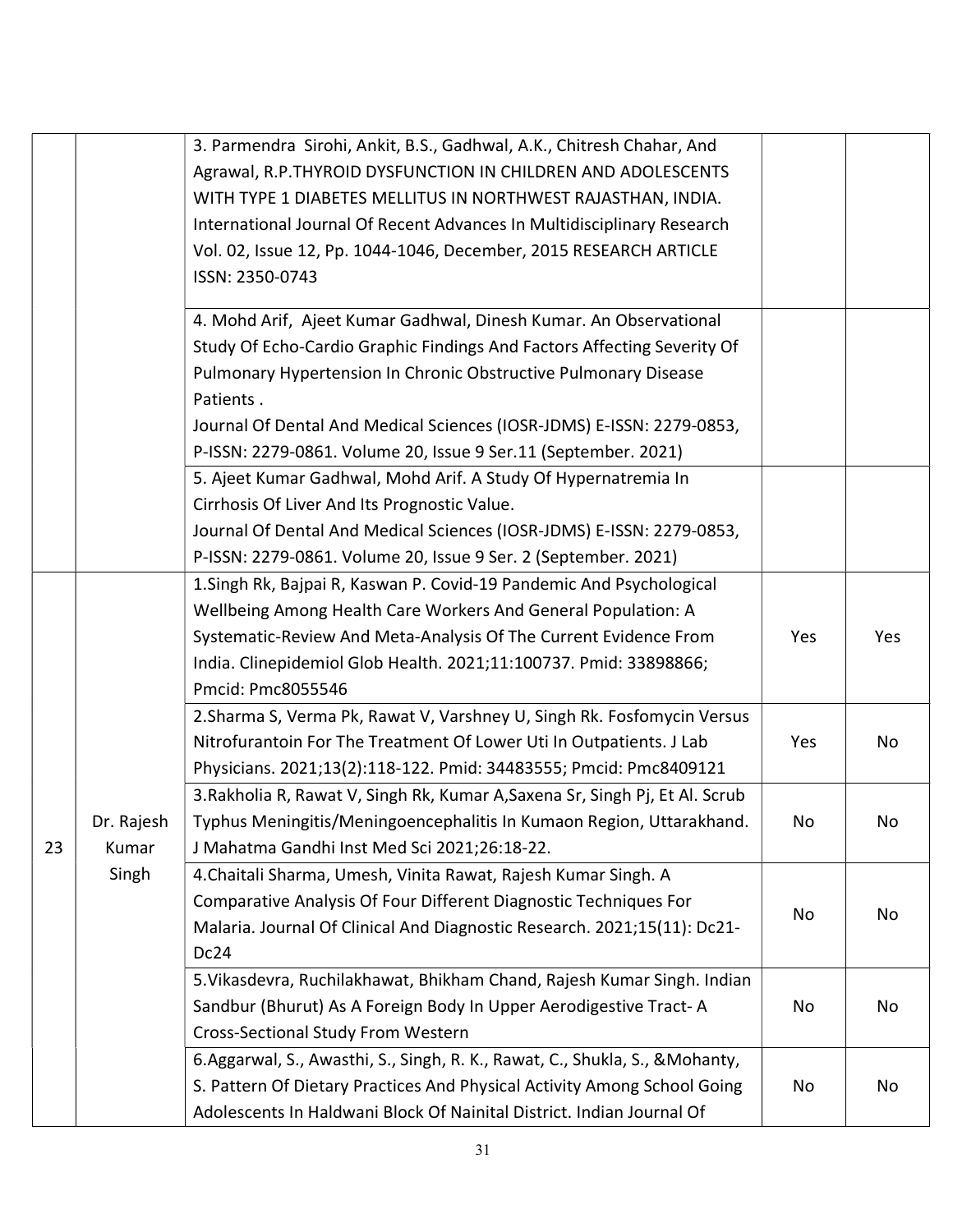| Preventive & Social Medicine 2019; 50(1):                                                                                                                                                                                                                                                                                                               |     |     |
|---------------------------------------------------------------------------------------------------------------------------------------------------------------------------------------------------------------------------------------------------------------------------------------------------------------------------------------------------------|-----|-----|
| 7. Nautiyal Rg, Singh Rk, Mittal S, Awasthi S. Is The Revised National<br>Tuberculosis Control Programme Achieving Early Initiation Of Treatment<br>Post Two Decades Of Its Operation?: A Cross-Sectional Study From<br>Uttarakhand, India. Indian J Comm Health. 2019;31(4):477-483                                                                    | No  | Yes |
| 8. Singh Rk, Kaur A. Assessment Of Need For Limiting Family After Two<br>Children: A Cross-Sectional Study From A Northern State Of India. J<br>Family Med Prim Care 2019;8:407-13 Pmid: 30984646; Pmcid:<br>Pmc6436259.                                                                                                                                | Yes | No  |
| 9. Rawat V, Singh Rk, Kumar A, Singh Y, Chaturvedi P, Saxena Sr, Varshney<br>U. Diagnostic Validation Of Igm And Igg Elisa And Real-Time Pcr In<br>Detecting Scrub Typhus Infection In Endemic Regions. J Vector Borne Dis.<br>2018;55(2):165-167. Pmid: 30280716.                                                                                      | Yes | No  |
| 10. Farha Akhtar, Sadhanaawasthi, Rajesh Kumar Singh, Meharbano,<br>Chandramohan Singh Rawat. Study On Utilization Of Free Neonatal<br>Services Under Janani Shishu Suraksha Karyakram At Government Health<br>Facilities In Haldwani Block, District Nainital, Uttarakhand. Indian Journal<br>Of Public Health Research & Development 2018;.9(3):55-58 | No  | Yes |
| 11. Shantanu Aggarwal, Sadhanaawasthi, Rajesh K Singh, C.M. S. Rawat,<br>Saurabh Shukla And Farha Akhtar. Prevalence Of Hypertension And Its<br>Correlates In School Going Adolescents Of Haldwani Block, District<br>Nainital, Uttarakhand. Health And Population Perspectives And Issues<br>2016; 39 (3&4): 30-39                                     | No  | No  |
| 12. Aggarwal S, Awasthi S, Singh Rk, Rawat Cms, Shukla S, Akhtar F.<br>Prevalence Of Obesity And Its Correlates In School Going Adolescents Of<br>Haldwani, Nainital. Indian J Comm Health. 2016; 28, 2: 163-168                                                                                                                                        | No  | Yes |
| 13. Jha Sk, Pandey S, Singh Rk Et Al. Prevalence Of Hypertension And<br>Diabetes And Their Risk Factors Among Rural Populations Of<br>Uttarakhand. Int J Health Sci Res. 2016; 6(4):44-50                                                                                                                                                               | No  | No  |
| 14. Pandey S, Singh Rk, Jha Sk, Singh A, Bartwal J. An Epidemiological<br>Evaluation Of Risk Factors For Hypertension Among A Hilly Rural<br>Population Of India: A Matched Case-Control Study. Int J Med Sci Public<br>Health 2016;5 (Online First). Doi: 10.5455/Ijmsph.2016.31122015339                                                              | No  | No  |
| 15. Purnima Upreti, Rajesh Kumar Singh, Vandna Arya. Burden Of Hcv<br>Infection Among Pregnant Women With Assessment Of Risk Factors And<br>Pregnancy Outcome In Hcv Infected: A Hospital Based Study From<br>Uttarakhand. Jmscr. 2017; 5(1): 17249-17256.                                                                                              | No  | No  |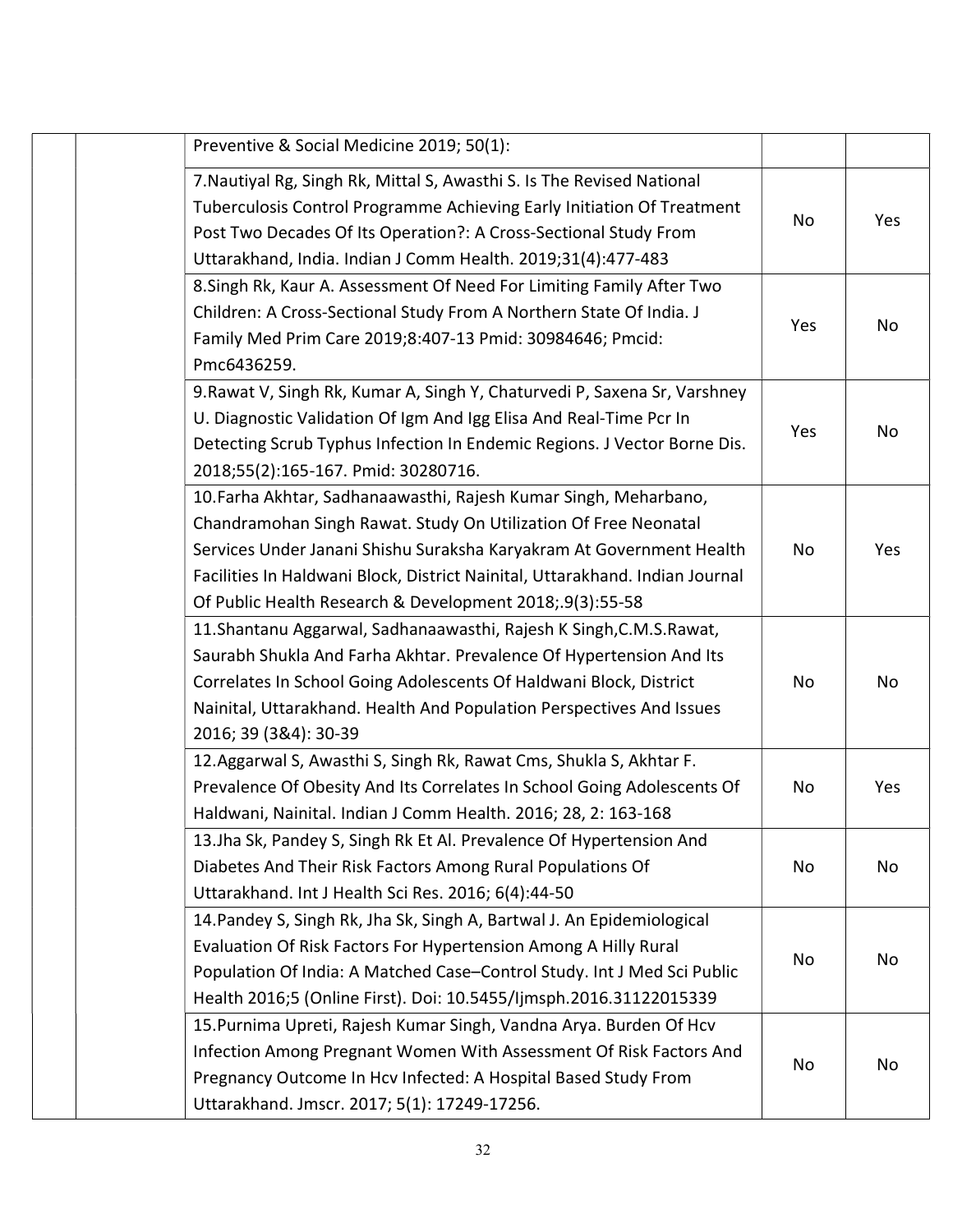| 16. Upreti P, Singh Rk. Sex Ratio At Birth And Its Determinants: A Cross      |     |     |
|-------------------------------------------------------------------------------|-----|-----|
| Sectional Hospital Based Study. Natl J Community Med 2017; 8(5):272-          | No  | No  |
| 276                                                                           |     |     |
| 17. Rawat V, Singh Rk, Kumar A, Saxena Sr, Varshney U, Kumar M.               |     |     |
| Epidemiological, Clinical And Laboratory Profile Of Scrub Typhus Cases        |     |     |
| Detected By Serology And Rt-Pcr In Kumaon, Uttarakhand: A Hospital-           | Yes | No  |
| Based Study. Trop Doct. 2018;48(2):103-106. Pmid: 29173047                    |     |     |
| 18. Nautiyal Rg, Mittal S, Awasthi S, Singh Rk. Knowledge About               |     |     |
| Tuberculosis Among Pulmonary Tuberculosis Patients: A Cross-Sectional         |     |     |
| Study From Uttarakhand. J Family Med Prim Care. 2019;8(5):1735-1740.          | Yes | No  |
| Pmid: 31198746; Pmcid: Pmc6559062.                                            |     |     |
| 19. Nautiyal Rg, Singh Rk*. Private Allopathic Medical Practitioners'         |     |     |
| Approach To Management Of Multi-Drug Resistant Tuberculosis: A Cross-         |     |     |
| Sectional Study From Uttarakhand State Of North India. International          | No  | No  |
| Journal Of Contemporary Medical Research 2018;5(4):D1-D5                      |     |     |
| 20. Nautiyal Rg, Singh Rk*. Management Of Pulmonary Tuberculosis In           |     |     |
| Private Health Sector: Is It According To Revised National Tuberculosis       |     |     |
| Control Programme Guidelines?. Int J Community Med Public Health              | No  | No  |
| 2019;6:759-67                                                                 |     |     |
| 21. Nautiyal Rg, Singh Rk*. Public Private Mix In Tuberculosis Control: Is It |     |     |
| Really Working In India?.Int J Community Med Public Health 2018;5:728-        | No  | No  |
| 33                                                                            |     |     |
| 22. Singh Rk, Banomehar, Rawat Cms. Health Appraisal Of The Forest            |     |     |
| Guards And Scalers - A Study From Uttarakhand, India. Ntl J Of Com-           | No  | No  |
| Munity Med 2015; 6(2):56-59                                                   |     |     |
| 23. Hashmi St, Singh Ak, Rawat V, Kumar M, Mehra Ak, Singh Rk. Measles        |     |     |
| Outbreak Investigation In Dwarahat Block Of District Almora,                  | Yes | Yes |
| Uttarakhand. Indian J Med Microbiol. 2015;33(3):406-9. Pmid: 26068344.        |     |     |
| 24. Bartwal J, Awasthi S, Rawat Cms, Singh Rk. Prevalence Of                  |     |     |
| Hypertension And Its Risk Factors Among Individuals Attending                 | No  | Yes |
| Outpatient Department Of Rural Health Training Centre, Haldwani. Ind J        |     |     |
| Comm Health. 2014; 26(1):7-81                                                 |     |     |
| 25. Jankibartwal, Sadhanaawasthi, Cms Rawat, Rajesh K Singh. Screening        |     |     |
| For Diabetes Mellitus And Identifying Its Associated Risk Factors. Indian     | No  | Yes |
| Journal Of Public Health Research & Development. 2013; 4(4):294-298           |     |     |
| 26. Garkoti Pd, Rawat C, Singh Rk, Rawat V, Bartwal J, Goyal N. Pattern Of    |     |     |
| Dental Diseases Among Patients Attending Outpatient Department Of             | No  | No  |
| Dental: A Hospital Based Cross-Sectional Study. Natl J Med Res. 2015;         |     |     |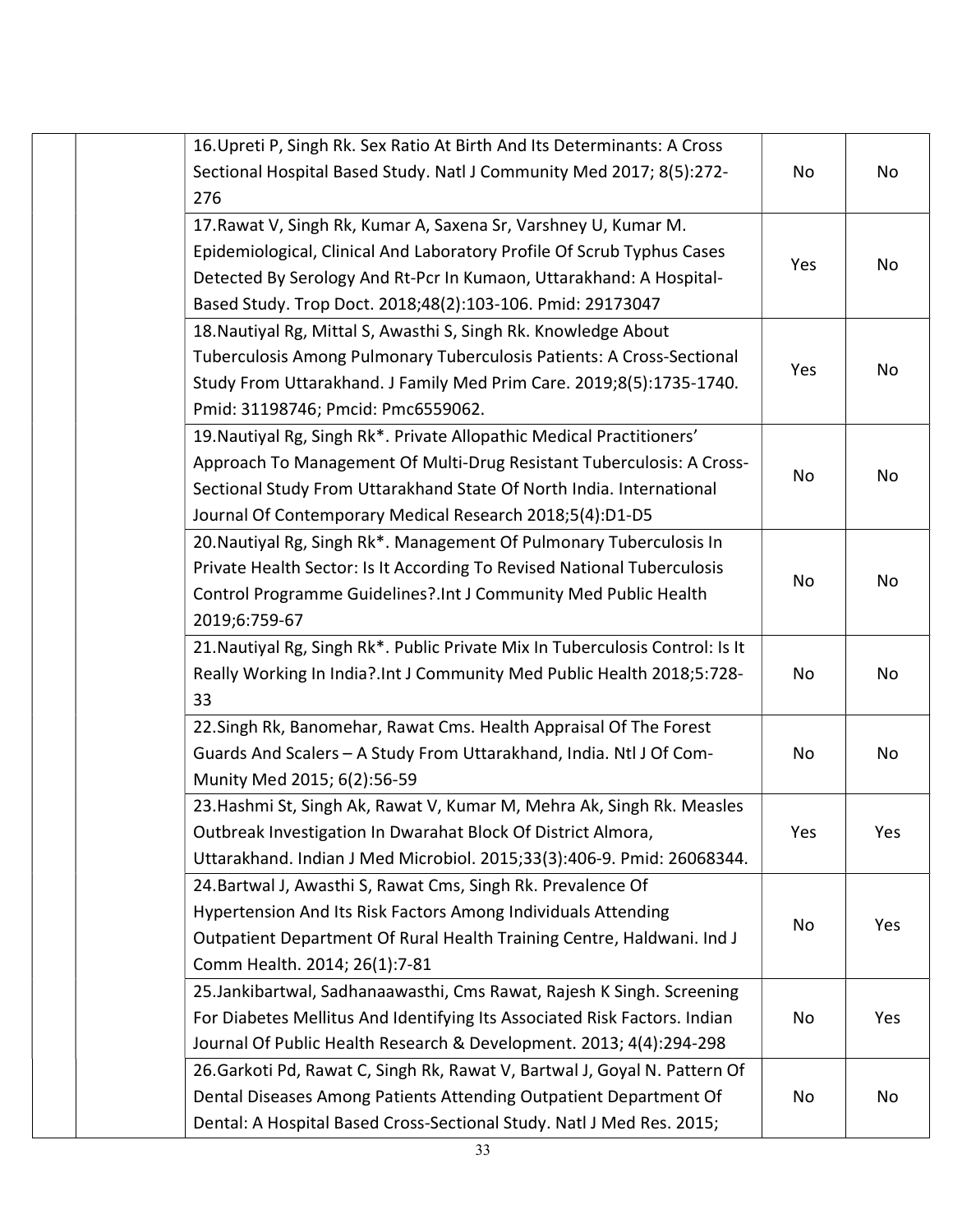|    |                    | $5(2): 112 - 115$                                                                                                                                                                                                                                                                                                                                                                                                                                                                                                                                                                                                                                                                                                                                                                                                                                                                                                                 |           |    |
|----|--------------------|-----------------------------------------------------------------------------------------------------------------------------------------------------------------------------------------------------------------------------------------------------------------------------------------------------------------------------------------------------------------------------------------------------------------------------------------------------------------------------------------------------------------------------------------------------------------------------------------------------------------------------------------------------------------------------------------------------------------------------------------------------------------------------------------------------------------------------------------------------------------------------------------------------------------------------------|-----------|----|
|    |                    | 27. Shanker Matta, Rajesh Kumar Singh, Rajat Srivastava. A Study On<br>Awareness Regarding Malaria In Rural And Urban Areas Of Delhi During                                                                                                                                                                                                                                                                                                                                                                                                                                                                                                                                                                                                                                                                                                                                                                                       | No        | No |
|    |                    | Commomwealth Games-2010. Indian J. Prev. Soc. Med. 2012;43(3)                                                                                                                                                                                                                                                                                                                                                                                                                                                                                                                                                                                                                                                                                                                                                                                                                                                                     |           |    |
|    |                    | 28.Pd Garkoti, Rajesh Kumar Singh, Cmsrawat, Shubham Pandey.<br>"Prevalence Of Dental Caries Among Primary School Children Of<br>Haldwani: A Cross Sectional Study". Journal Of Evolution Of Medical And<br>Dental Sciences 2015; 4(41):7096-7100                                                                                                                                                                                                                                                                                                                                                                                                                                                                                                                                                                                                                                                                                 | No        | No |
|    |                    | 29. Kumar M, Singh Rk, Varshney U, Rawat V. Awareness And Practices<br>About Bio-Medical Waste Among Health Care Workers In Tertiary Care<br>Hospital Of Haldwani, Nainital. Natl J Med Res. 2015; 5(1): 47-51                                                                                                                                                                                                                                                                                                                                                                                                                                                                                                                                                                                                                                                                                                                    | No        | No |
|    |                    | 30. Singh Rk, Rawat Cms, Pandey S. Attitude Of Medical Students Toward<br>Serving In Rural Areas And Its Determinants: A Cross-Sectional Study<br>From Uttarakhand. Int J Med Sci Public Health 2015;4:814-817                                                                                                                                                                                                                                                                                                                                                                                                                                                                                                                                                                                                                                                                                                                    | No        | No |
|    |                    | 31. Singh Rk, Kumar M, Rawat Cms, Rawat V. Awareness And Practice Of<br>Post-Exposure Prophylaxis (Pep) Of Hiv Among Health Care Workers In<br>Tertiary Care Hospital Of Haldwani, Nainital. Int J Med Sci Public Health<br>2015;4:977-981                                                                                                                                                                                                                                                                                                                                                                                                                                                                                                                                                                                                                                                                                        | No        | No |
|    |                    | 32. Singh Rk, Choudhary K, Kumar U, Malik M, Pant A. Pandemic Corona<br>Virus Disease (Covid-19) And Non-Pharmacological Interventions: An<br>Impact Assessment From India. National Journal Of Medical And Allied<br>Sciences 2020; 9(2): 6-9                                                                                                                                                                                                                                                                                                                                                                                                                                                                                                                                                                                                                                                                                    | No        | No |
| 24 | Dr. Uttam<br>Kumar | 1. Sain S, Sharmila T, Kumar U, Anita. A Study Of The Morphology Of<br>Placenta In Tertiary Care Hospital Of Central Karnataka, India. Ijsr. 2021<br>June;10(6);51-53<br>2. Singh R. K. Choudhary, K. Kumar, U. Malik M. Pant, A. Pandemic Corona<br>Virus Disease (Covid-19) And Non-Pharmacological Interventions: An<br>Impact Assessment From India. (Special Issue: Covid-19.) National Journal<br>Of Medical And Allied Sciences; 2020; 9(2):6-9<br>3. Jaiswal N, Kumar U, Shivran S. A Comparative Study Of Serum Prolactin<br>In Pregnancy Induced Hypertension And Normal Pregnant Females In<br>Second Trimester Of Pregnancy. Int J Med Res Prof. 2019 July;5(4);271-74<br>4. Choudhary K, Kumar U. Morbidity Pattern Of Patients Admitted In<br>Surgical Ward At A District Hospital In Northern Rajasthan: A Record<br>Review.Indian Journal Of Basic And Applied Medical Research; June 2018:<br>$7(3)$ , 509 – 512 | <b>NO</b> | No |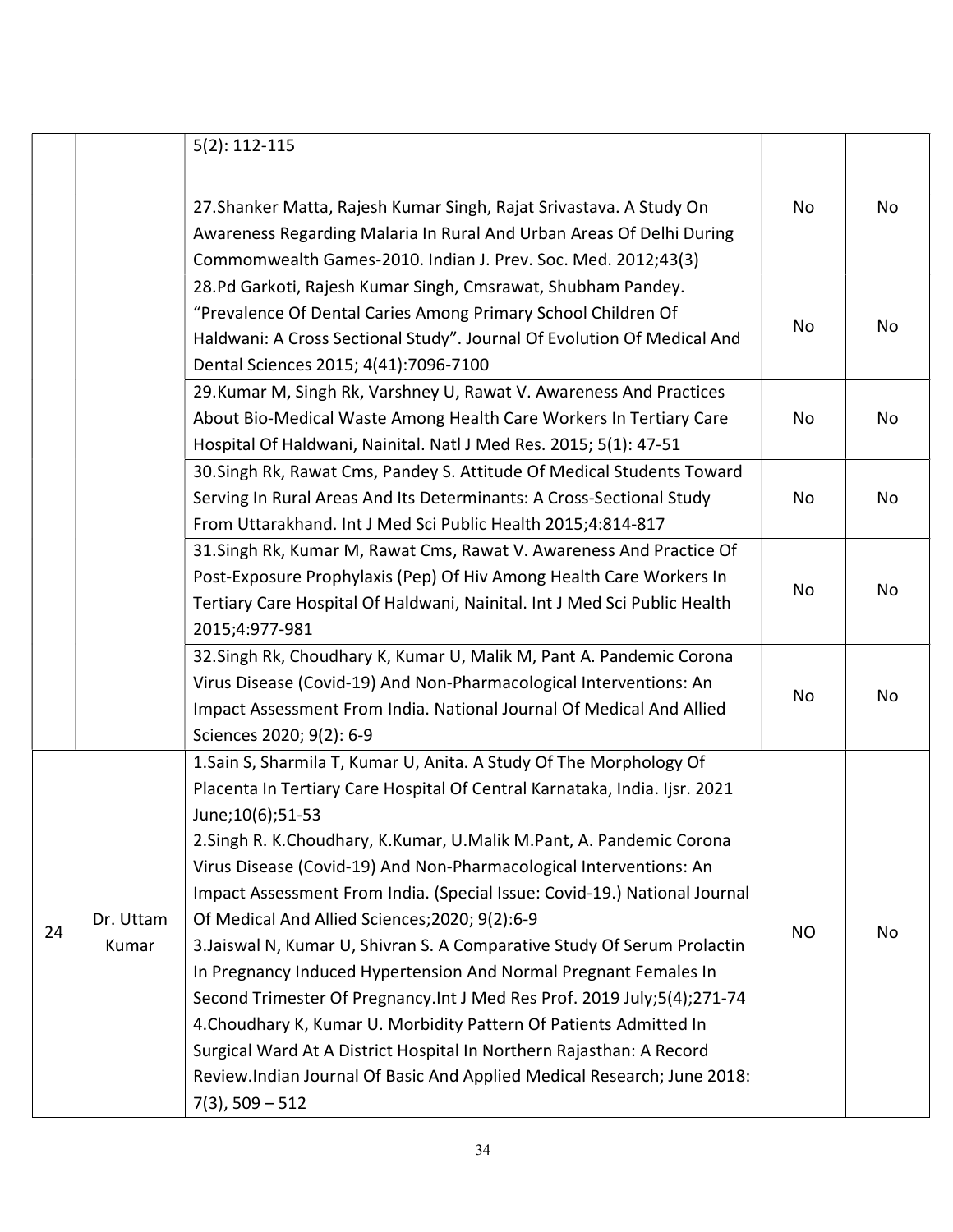|    |                         | 5. Kumar U, Sharma Op, Goyal J, Sain S, Gupta B, Rajendra Ga. Prevalence<br>Of Hypertension Among Young Adults In A Jaipur District Of Rajasthan,<br>India. Int J Community Med Public Health. 2017 Feb;4(2);424-427.<br>6. Rao Cr, Kumar U, Mishra S, Kamath Vg. Screening For Non-<br>Communicable Diseases Among Transport Employees Of A University: A<br>Descriptive Analysis. Indian J Comm Health. 2016; 28, 1: 81-86 |    |     |
|----|-------------------------|------------------------------------------------------------------------------------------------------------------------------------------------------------------------------------------------------------------------------------------------------------------------------------------------------------------------------------------------------------------------------------------------------------------------------|----|-----|
|    |                         | 1. Choudhary K, Shekhawat K, Acharya R. A Case Control Study To Find<br>Out Child Feeding Practices Responsible For Severe Acute Malnutrition<br>Among Under Five Children Admitted In Mtc At A Tertiary Care Centre,<br>Bikaner, Rajasthan. Indian Journal Of Community Health / Vol 26 / Supp<br>02 / Dec, 2014, Pg 333-338                                                                                                | No | Yes |
|    | Dr. Kavita<br>Choudhary | 2. Choudhary K, Shekhawat K, Kawatra A. A Cross Sectional Study To<br>Assess Nutritional Status Of Adolescent Girls At A Government Senior<br>Secondary Girls' School At Bikaner, Rajasthan. Indian Journal Of<br>Community Health / Vol 26 / Supp 02 / Dec, 2014, Pg 318-321                                                                                                                                                | No | Yes |
| 25 |                         | 3. Choudhary K, Shekhawat K, Kumawat R. Trend Analysis Of Animal Bite<br>Cases In A Tertiary Care Centre From The Last Six Years Hospital<br>Registry.International Journal Of Sciences And Applied Research, 1(2),<br>2014; 81-85                                                                                                                                                                                           | No | No  |
|    |                         | 4. Choudhary K, Shekhawat K, Kumawat R. Unmet Need For Family<br>Planning Methods In A Rural Setting: A Cross Sectional Study.<br>International Journal Of Sciences And Applied Research, 2(3), 2015; 41-45                                                                                                                                                                                                                  | No | No  |
|    |                         | 5. Shekhawat K, Choudhary K, Kawatra A Et Al. A Study On Awareness Of<br>Janani Suraksha Yojana (Jsy) Services Among Pregnant Women And Its<br>Association With Their Perinatal Outcome At A Tertiary Care Centre,<br>Jaipur, Rajasthan. International Journal Of Medical Science & Dental<br>Health, 1(1), 2015; 16-21                                                                                                      | No | No  |
|    |                         | 6. Choudhary K, Acharya R, Shekhawat K Et Al. A Study On Characteristic<br>Of Women Seeking Post Abortion Care At A Tertiary Care Hospital,<br>Bikaner. International Journal Of Medical Science & Dental Health, 1(1),<br>$2015; 1-6$                                                                                                                                                                                       | No | No  |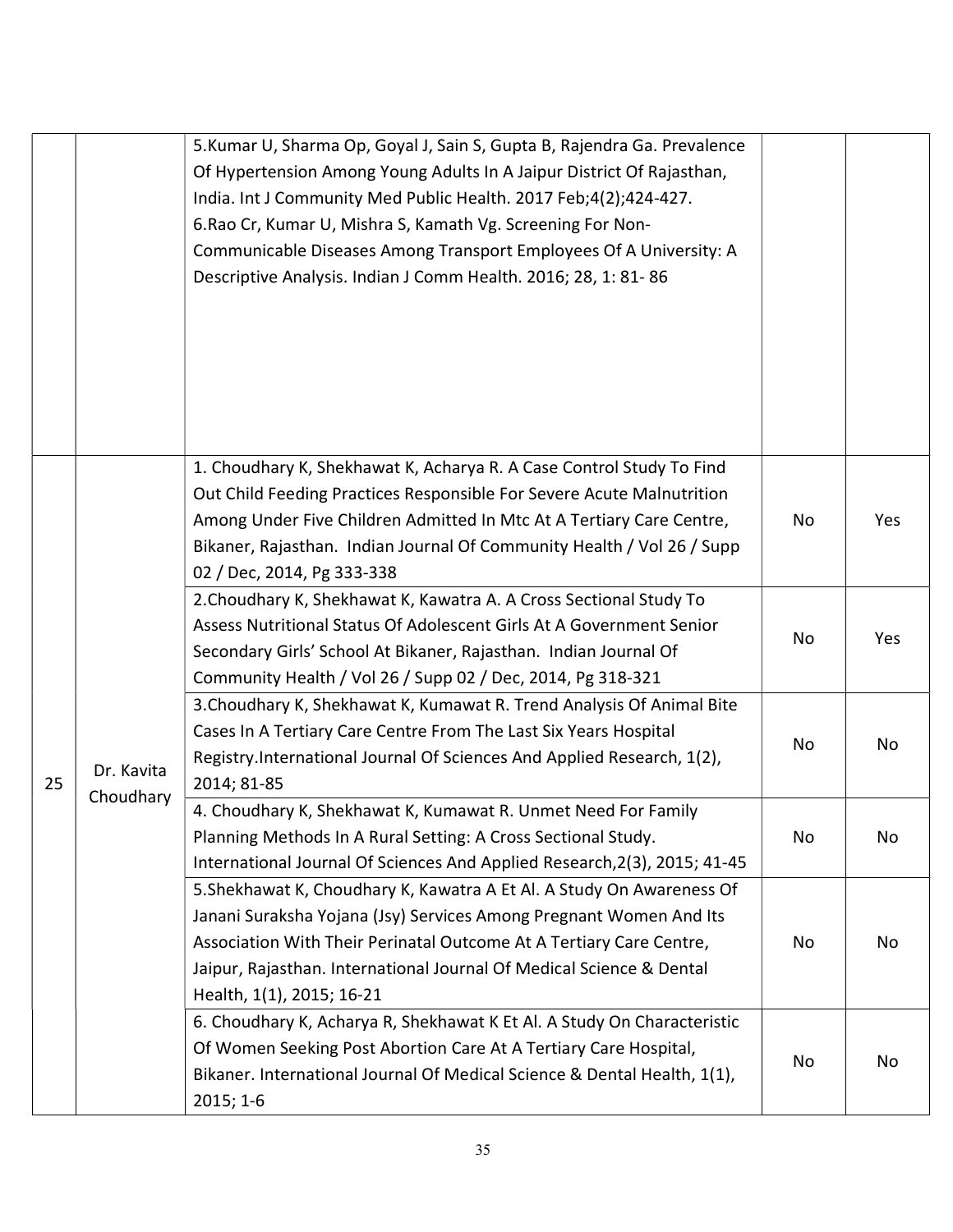| 7. Kumawat R, Choudhary K, Shekhawat K, Kumar U. A Study On               |    |    |
|---------------------------------------------------------------------------|----|----|
| Knowledge And Protective Practices Of Stis Among Patients Attending       | No | No |
| Tertiary Care Center At Bikaner, Rajasthan, Indian Journal Of Community   |    |    |
| & Family Medicine   Vol. 4   Issue 01   Jan-Jun, 2018                     |    |    |
| 8. Choudhary K, Kumar U Morbidity Pattern Of Patients Admitted In         |    |    |
| Surgical Ward At A Districthospital In Northern Rajasthan: A Record       |    |    |
| Review, Indian Journal Of Basic And Applied Medical Research; June        | No | No |
| 2018: Vol.-7, Issue- 3, P. 379 - 382                                      |    |    |
| 9. Choudhary S, Bordia S, Choudhary K. A Comparative Study Of Red Cell    |    |    |
| Histogram Along With Cbc Parameters Andperipheral Blood Smear In          |    |    |
| Various Anemias. Indian Journal Of Basic And Applied Medical Research;    | No | No |
| June 2018: Vol.-7, Issue- 3, P. 365 - 371                                 |    |    |
| 10. Choudhary S, Bordia S, Choudhary K. Sensitivity Of Red Cell Histogram |    |    |
| And Cbc Parameters Against Peripheral Blood Smear In Various Anemias.     |    |    |
| Indian Journal Of Basic And Applied Medical Research; June 2018: Vol.-7,  | No | No |
| Issue- 3, P. 372 - 378                                                    |    |    |
| 11. Choudhary K, Dhaka S, Navin. Osteosynthesis In Lower Pole Of Patella  |    |    |
| Fracture: A Follow Up Study In Churu District Of Rajasthan. International | No | No |
| Journal Of Medical Research Professionals; 2019: 5 (5), 155-158           |    |    |
| 12. Choudhary K, Choudhary, S, Jaiswal N. A Study On Utilization Of Blood |    |    |
| And Blood Components At A District Hospital In Northern Rajasthan.        |    |    |
| Harsukh Educational Charitable Society, International Journal Of          | No | No |
| Community Health And Medical Research; June 2019:5(2), 37-41              |    |    |
| 13. Kawatraa Choudhary S, Choudhary K, Acharya R, Shekhawat K. A Cross    |    |    |
| Sectional Study On Factors Affecting The Use Of Family Planning Methods   |    |    |
| Among Women Seeking Post Abortion Care At A Tertiary Care Center.         | No | No |
| Hecs International Journal Of Community Health And Medical Research;      |    |    |
| 2019: 5(2), 32-36                                                         |    |    |
| 14. Choudhary K, Choudhary S, Acharya R.An Epidemiological Study On       |    |    |
| Contraception Adoption Among Women Seeking Post Abortion Care In          |    |    |
| Department Of Obstetrics And Gynaecology At A Tertiary Care Hospital,     | No | No |
| Bikaner. Hecs International Journal Of Community Health And Medical       |    |    |
| Research; 2019: 5(2), 27-31                                               |    |    |
| 15. Meenasr, Pallavi Vij, Sayyedj, Sharmad, Choudharyk. A Study On        |    |    |
| Correlation Between Saag And Platelet Count: Spleen Size Ratio For The    |    |    |
| Prediction Of Esophageal Varices Among Chronic Liver Disease Patients.    | No | No |
| Indian Journal Of Basic And Applied Medical Research; 2018: 7(3), 502-    |    |    |
| 508                                                                       |    |    |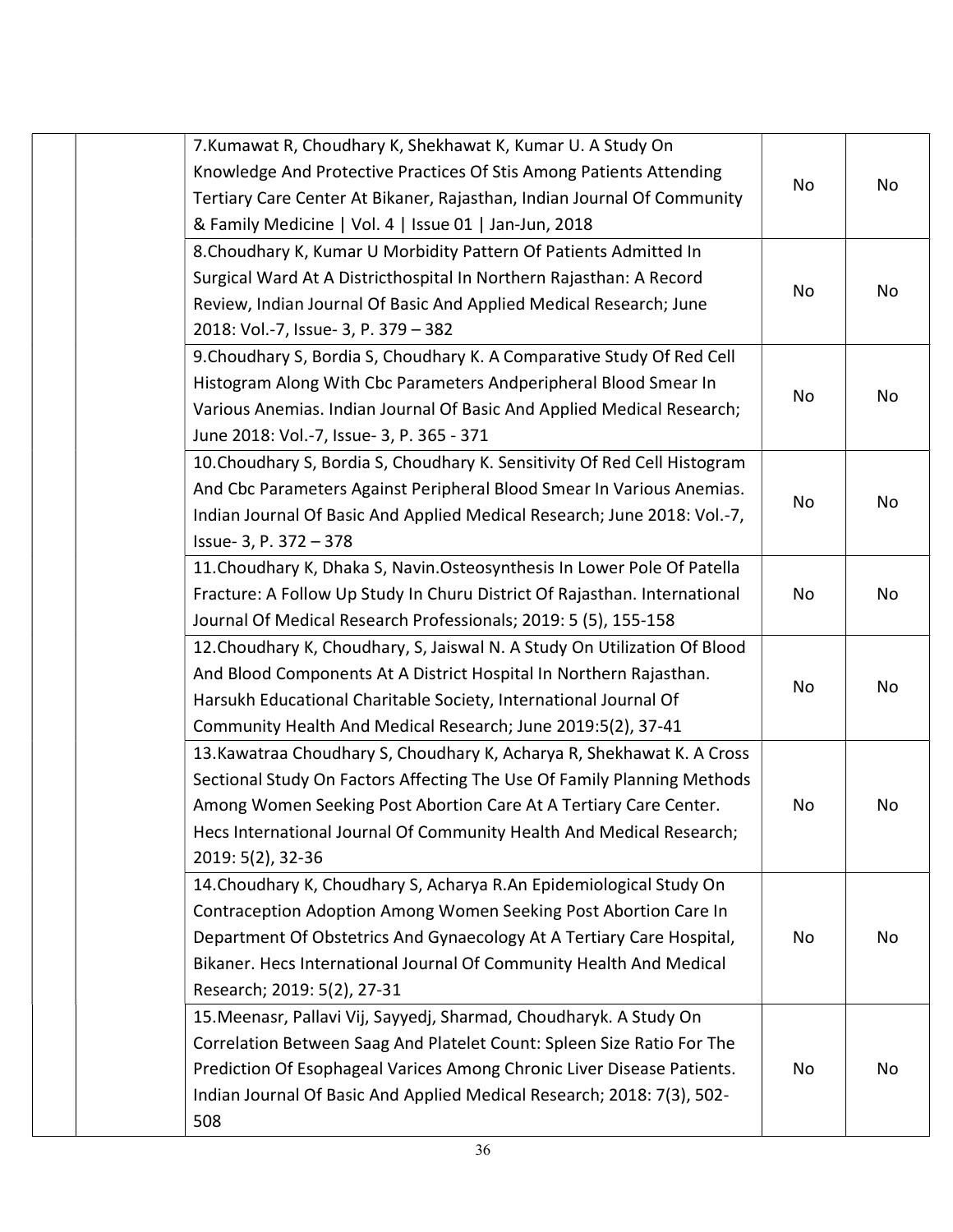|    |                    | 16. Singh R. K. Choudhary, K. Kumar, U. Malik M. Pant, A. Pandemic Corona |    |    |
|----|--------------------|---------------------------------------------------------------------------|----|----|
|    |                    | Virus Disease (Covid-19) And Non-Pharmacological Interventions: An        | No |    |
|    |                    | Impact Assessment From India. (Special Issue: Covid-19.) National Journal |    | No |
|    |                    | Of Medical And Allied Sciences; 2020; 9(2): 6-9                           |    |    |
|    |                    | 1. Poornima Sharma1, Keerti, Hariom Sharma. Assessment Of Knowledge       |    |    |
|    |                    | Regarding Rubella Infection Amongst The Medical Students In A             |    |    |
|    |                    | Government Medical College Of Southern Rajasthan                          |    |    |
|    |                    | IRMDS: Volume 5, Issue 4, e ISSN No, 2347 -2367 : pISSN No, 2347 -2545    |    |    |
|    |                    | 2. Rohit Jain, Shaiabh Sharma, Keerti, Manish Jain, Poornima              |    |    |
|    |                    | Sharma, Evaluation Of Internet Addiction Disorder Among Undergraduate     |    |    |
|    |                    | Students Of Different Streams In Udaipur City.                            |    |    |
|    |                    | JRMDS: I Vol 3 I Issue 1 I January - March 2015                           |    |    |
|    |                    | 3. Ram Prakash Bairwa, Vivek Arora, Sanjay Single, Poornima Sharma,       |    |    |
|    |                    | Rameshwar Ninama, Harimohan Koli, .Relationship Of Transcutancous         |    |    |
|    |                    | Billirubin With Scrum Billirubin In Neonates With Jaundice. IJCP, May-    |    |    |
|    | Poornima<br>Sharma | June I Vol 4 I Issue 3. pISSN 2349 - 3283, eISSN 2349-3291                |    |    |
|    |                    | 4. Rajkumar Ahir, Yogesh Kumar Singhal, Mohan Singh Dhaked Poornima       |    |    |
|    |                    | Sharma. A Comparative Study On Protective Factors, Mental Health And      |    |    |
| 26 |                    | Violence Among Male Adolescents Students Of Urban And Rural School        |    |    |
|    |                    | Of Udaipur (Rajasthan), India.                                            |    |    |
|    |                    | pISSN 2394-6032 I eISSN 2394-6040, IJCMPH; October - December 2015 I      |    |    |
|    |                    | Vol2 I Issue 4                                                            |    |    |
|    |                    | 5. Mohammed Shadab Gouri, Poornima Sharma, Rekha Bhatnagar.               |    |    |
|    |                    | Prevalence And Sociodemographic Profile Of Overweight And Obesity         |    |    |
|    |                    | Among School Going Adolescents In Udaipur City - A Cross Sectional        |    |    |
|    |                    | Study! IJSR; Volume-8 I Issue-6 I June -2019 I Issn No 2277               |    |    |
|    |                    | 6. Poornima Sharma, Keerti Singh, Rekha Bhatnagar, Rohit Jain.            |    |    |
|    |                    | Assessment of Vitamin B12 Deficiency and Associated Factors in Patients   |    |    |
|    |                    | Attending Tertiary Care Hospital of Southern Rajasthan.                   |    |    |
|    |                    | NJCM I volume 9 I Issue 10 IIOct 2018 ; pISSN 0976 3325 I eISSN 2229      |    |    |
|    |                    | 6816                                                                      |    |    |
|    |                    | 7.Dr. Poornima Sharma, Keerti .An Assessment Of Vitamin B12 Deficiency    |    |    |
|    |                    | In Medical, Professional                                                  |    |    |
|    |                    | 1. Singh R. K.Choudhary, K. Kumar, U. Malik M., Pant A. Pandemic Corona   |    |    |
|    |                    | Virus Disease (Covid-19) And Non-Pharmacological Interventions: An        |    |    |
| 27 | Mr. Ashish         | Impact Assessment From India. (Special Issue: Covid-19.) National Journal |    |    |
|    |                    | Of Medical And Allied Sciences; 2020; 9(2): 6-9                           |    |    |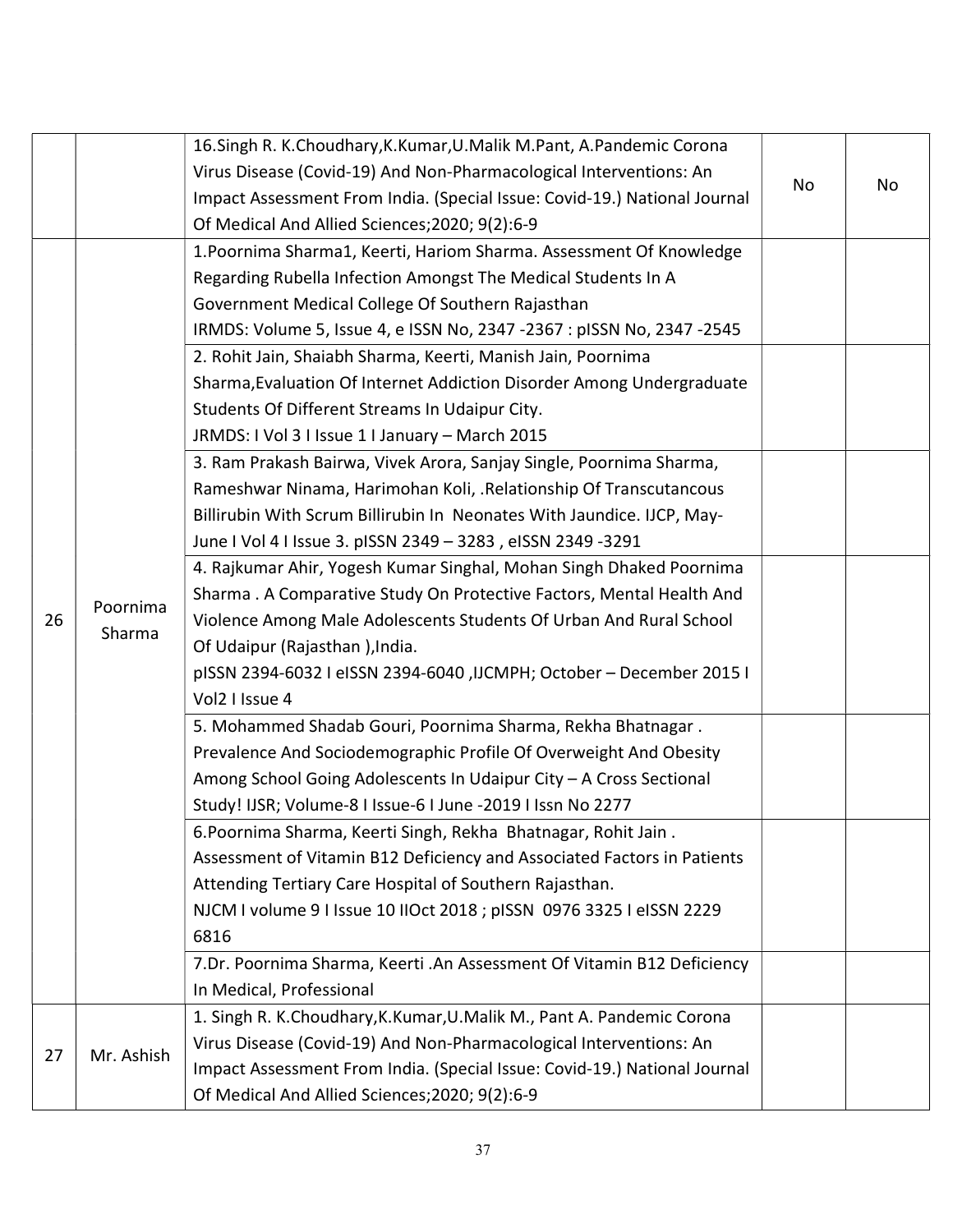|    |              | 1.Dr. Dileep Singh Nirwan. A Study Of Lipid Profile In Diabetes Mellitus |  |
|----|--------------|--------------------------------------------------------------------------|--|
|    |              | Type-2. Patients At Tertiary Care Hospital Rajasthan. (Ijmsir)           |  |
|    |              | 2.Dr. Dileep Singh Nirwan. A Study Of Serum Ldh In Chronic Obstructive   |  |
|    |              | Pulmonary Disease Patients Tertiary Care Hospital Rajasthan. (Ijmsir)    |  |
|    |              | 3.Dr. Dileep Singh Nirwan. Comparative Study Of Serum Ast, Ckmb In       |  |
|    |              | Myocardial Infarction With Survival And Myocardial Infarction Without    |  |
|    |              | Survival. (Ijmsc)                                                        |  |
|    | Dr. Dileep   | 4.Dr. Dileep Singh Nirwan. Study Of Renal And Liver Function Markers In  |  |
| 28 | Singh        | Type-1 Diabetes Mellitus. (Ijcr)                                         |  |
|    | Nirwan       | 5.Dr. Dileep Singh Nirwan. Study Of Serum Creatinine Level In            |  |
|    |              | Hypothyroidism                                                           |  |
|    |              | 6.Dr. Dileep Singh Nirwan. Comparative Study Of Serum Urea, Creatinine   |  |
|    |              | And Crp Level In Ckd With Healthy Subject. (Ijrms)                       |  |
|    |              | 7.Dr. Dileep Singh Nirwan. Comparative Study Serum, Iron, Manganese      |  |
|    |              | And Zink Level In Falciparum Malaria Patients With Healthy               |  |
|    |              | Control.(Ijmrp)                                                          |  |
|    |              |                                                                          |  |
|    |              | 1.Dr. Meenakshy Jaipal. Comparative Study Of Vitamin D Level In          |  |
|    |              | Rheumatoid Arthritis And Healthy Control Subjects. (IJBB)                |  |
|    |              | 2.Dr. Meenakshy Jaipal. Ultrasonography Of Liver And Spleen In P. Vivax  |  |
|    |              | Malaria (IJSR)                                                           |  |
|    |              | 3.Dr. Meenakshy Jaipal. Oxidative Stress And Antioxidant Level In The    |  |
|    |              | Serum Of Osteoarthritis Patients. (IJSR)                                 |  |
|    | Dr.          | 4.Dr. Meenakshy Jaipal. Osteoporosis: The Emerging Silent Killer. (IJAR) |  |
| 29 | Meenakshy    | 5.Dr. Meenakshy Jaipal. Gene Therapy- A Novel Approach In Genetics       |  |
|    | Jaipal       | (IJSR)                                                                   |  |
|    |              | 6.Dr. Meenakshy Jaipal. Biochemical Study Of Serum Zinc In Patients Of   |  |
|    |              | Breast Carcinoma In Bikaner District. (IJSR)                             |  |
|    |              | 7.Dr. Meenakshy Jaipal. Prevalence Of Hypertension Among Young Adults    |  |
|    |              | At Tertiary Care Center Rajasthan, India. (IJBAMR)                       |  |
|    |              | 8.Dr. Meenakshy Jaipal. Prevalence Of Diabetic Peripheral Neuropathy     |  |
|    |              | (DPN) And Associated Determinants In Individuals Having Type-2           |  |
|    |              | Diabetes Mellitus In Tertiary Care Center In Rajasthan, Inida. (IJBAMR)  |  |
|    | Dr. Priyanka | 1.Dr. Priyanka Soni. Status Of Thyroid, Tsh And Prolactin Hormones In    |  |
|    | Soni         | Primary Infertile Women. (Ijsr)                                          |  |
| 30 |              | 2.Dr. Priyanka Soni. Association Of Serum Cortisol And                   |  |
|    |              | Dehydroepiandrosterone Sulphate Level With Schizophrenia: A Case         |  |
|    |              | Control Study (Imjh)                                                     |  |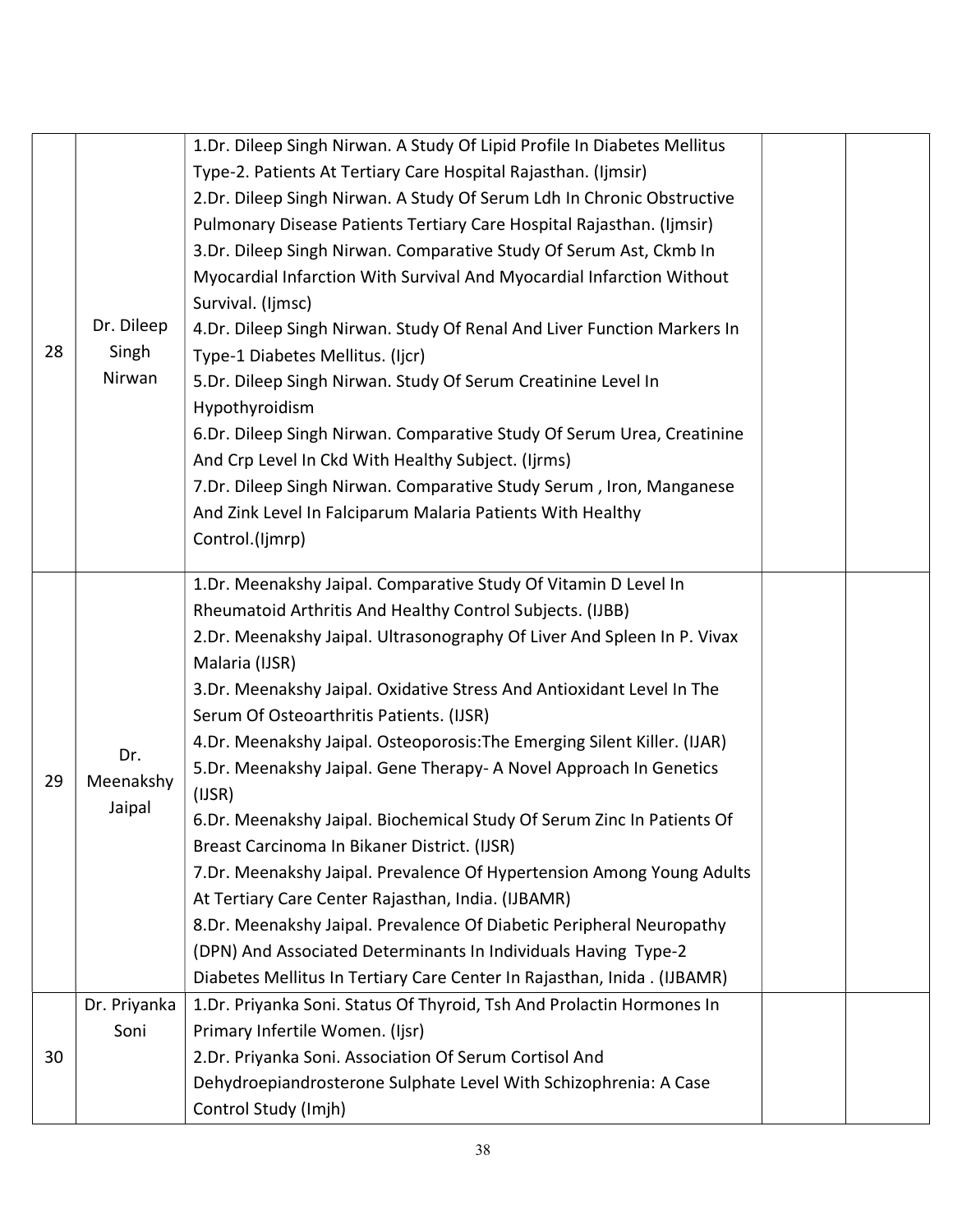|    |                                                                      | 3.Dr. Priyanka Soni. Association Of Depression With Il-6 And Crp Levels                         |  |
|----|----------------------------------------------------------------------|-------------------------------------------------------------------------------------------------|--|
|    | Among Covid Recovered Patients. A Hospital Based Case Control Study. |                                                                                                 |  |
|    |                                                                      | (ljtpr)                                                                                         |  |
|    |                                                                      |                                                                                                 |  |
|    | Dr. Mohd.                                                            | 1.Dr. Mohd. Nadeem. Association Between Generalized Anxiety Disorder,                           |  |
| 31 | Nadeem                                                               | Serum TSH And Cortisol Level                                                                    |  |
|    |                                                                      | 1.Dr.Shankar Singh Gaur, Dr.Gajendra Saxena, Dr.Naresh Sharma. A                                |  |
|    |                                                                      | Randomised Control Trial Comparing the Efficacy of Polydiaxanone And                            |  |
|    |                                                                      | Polyropylene Suture Material for Midline Vertical Abdominal Incision                            |  |
|    |                                                                      | Using Interrupted X Sutures in Prevention of Burst Abdomen: A Hospital                          |  |
|    |                                                                      | Based Study.                                                                                    |  |
|    |                                                                      | DOI: 10.21276/IJMRP (IJMRP)                                                                     |  |
|    |                                                                      | 2. Dr. Sanjay Sharma, Gajendra Saxena, Dr. M. Salim. A Study on Peptic                          |  |
|    |                                                                      | Perforation at S.P Medical College and PBM & Associated Group of                                |  |
|    |                                                                      | Hospitals, Bikaner-Rajasthan                                                                    |  |
|    |                                                                      | IJBAMR; June 2017: Vol, -6 Issue-3, P. 54-544                                                   |  |
|    |                                                                      | 3. Dr. Ruchi saxena, Dr. Gajendra saxena, Dr. Khushboo Joshi, Dr. Sunipa,                       |  |
|    |                                                                      | Dr. Kamlesh Yadav. Foetal Kidney Length as a Parameter for                                      |  |
|    |                                                                      | Determination of Gestational Age in Pregnancy by Ultrasonography.                               |  |
|    |                                                                      | IJMRP P - ISSN: 2454-6356, E - 455N: 2454-6364 DOI 10. 10.21276                                 |  |
|    | Dr.                                                                  | 4. Umrao Singh, Gajendra Saxena, Mohd. Salim <sup>3</sup> , Vijay HS <sup>1</sup> , Sunil Kumar |  |
| 32 | Gajendra                                                             | Dangi. Complications of Spilt Gallstones During Laparoscopic                                    |  |
|    | Saxena                                                               | Cholecystectomy.                                                                                |  |
|    |                                                                      | IJMRP P4SSN: 2454-6356; E - ISSN: 2454-6364 DOI: 10.21276/ijmrp                                 |  |
|    |                                                                      | 5.Dr Ruchi Saxena, Dr Gajendra Saxena, Dr Khushboo Joshi, Dr Sunipa, Dr                         |  |
|    |                                                                      | Kamlesh Yaday. Foetal Kidney Length Comparing Its Efficacy with Other                           |  |
|    |                                                                      | Biometric Parameters as a Parameter for Determination of Gestational                            |  |
|    |                                                                      | Age in Pregnancy by Ultrasonography                                                             |  |
|    |                                                                      | JMSCR Vol     04     Issue     12     Page 14799-14804     December                             |  |
|    |                                                                      | 2016                                                                                            |  |
|    |                                                                      | 6.Dr.Gajendra Saxena, Dr.Ruchi Saxena. Journal of Medical Science and                           |  |
|    |                                                                      | <b>Clinical Research</b>                                                                        |  |
|    |                                                                      | ISSN (e) -2347-176x ISSN (Print) 2455-0450                                                      |  |
|    |                                                                      | 7.Dr. Amilal Bhat, Dr. Gajendra Saxena, Dr. Nitin Abrol. A new algorithm                        |  |
|    |                                                                      | for management of chordee without hypospadias based on mobilization                             |  |
|    |                                                                      | of urethra                                                                                      |  |
|    |                                                                      | DOI: http://dx.doi.org/10.1016/j.jpurol.2007.06.008                                             |  |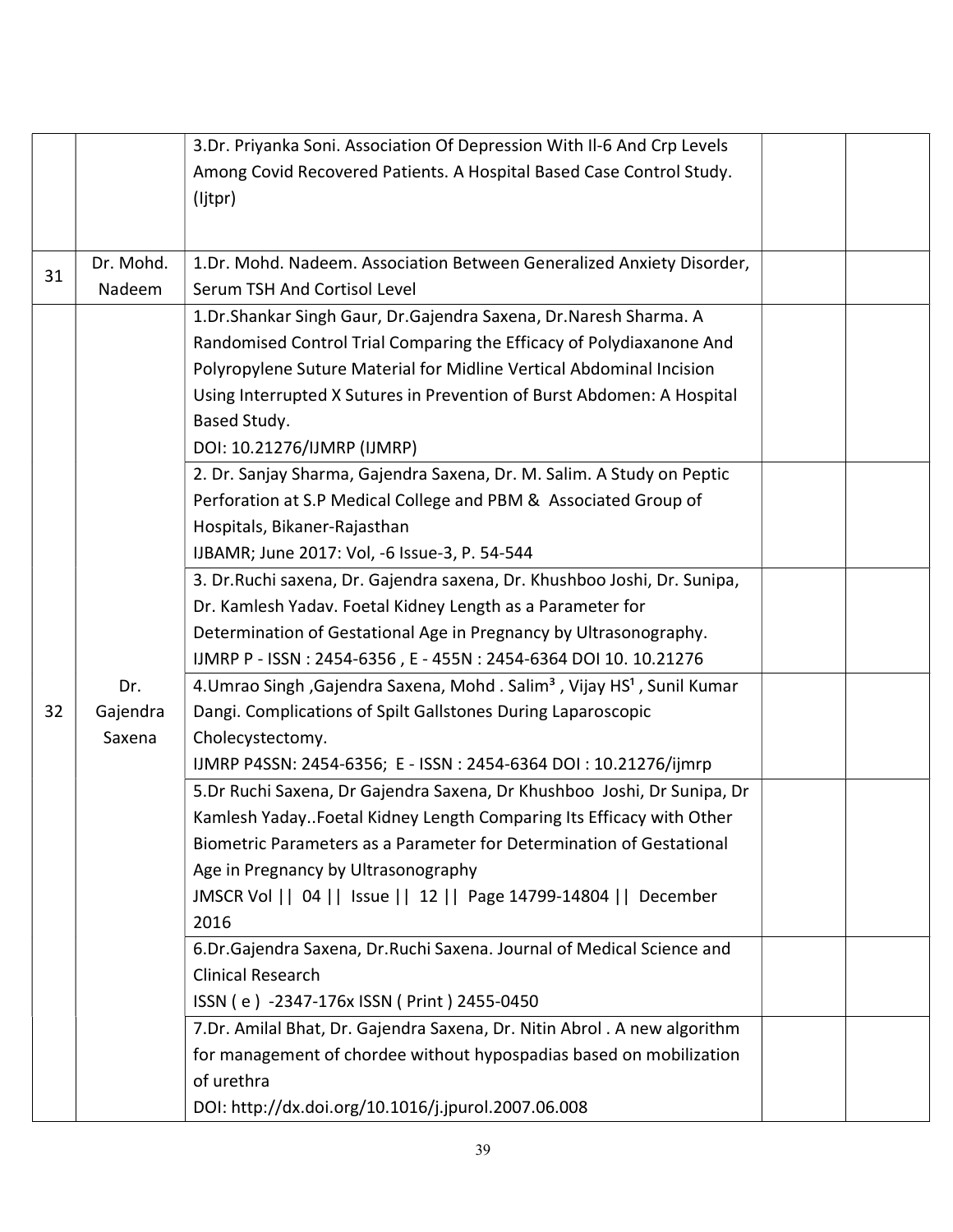|    |           | 8.Dr. Gajendra Saxena, Ashish Rai. A Study of Abdominal Wound            |  |
|----|-----------|--------------------------------------------------------------------------|--|
|    |           | Dehiscence in Adults-Etiology and Its Management.                        |  |
|    |           | Doi: 10.21276/ aimdr. 2017.3.6.SG6                                       |  |
|    |           | 9.Dr. Shankar Singh Gaur, Dr. Gajendra Saxena, Dr. Naresh Sharma. A      |  |
|    |           | Comparative Study of Different Modalities of Treatment of Anal Fissure:  |  |
|    |           | Glyceryl Trinitrate (Local Application) VIS Conventional Methods in the  |  |
|    |           | Management of Anal Fissure.                                              |  |
|    |           | DOI: 10.21276/aimdr.2018.4.2.5G6                                         |  |
|    |           | 10.Dr. Asmita Nayak, Dr. Ruchi Saxena, Dr. Gajendra Saxena. A STUDY TO   |  |
|    |           | ASSESS PREDICTIVE ROLE OF C-REACTIVE PROTEIN IN EARLY PREGNANCY          |  |
|    |           | AMONG Women.                                                             |  |
|    |           | IJMBS : Volume 4, issue 10; October: 2020; Page No. 25-27                |  |
|    |           | 11. Dr. Asmita Nayak, Dr. Ruchi Saxena, Dr. Gajendra Saxena. Thyroid     |  |
|    |           | Disorders and Polycystic Ovary Syndrome                                  |  |
|    |           | IJMSIR: Volume - 5, Issue - 5, October - 2020 Page No.: 44-46            |  |
|    |           | 12. Dr. Ruchi Saxena, Dr. Gajendra Saxena. Knowledge, Attitude and       |  |
|    |           | Practices About contraceptive among reproductive age group females       |  |
|    |           | IJMSIR : Volume - 4, Issue - 3, June - 2019 Page No. : 70-73             |  |
|    |           | 13.Dr. Ruchi Saxena, Dr. Gajendra Saxena Knowledge, Attitude and         |  |
|    |           | practices related to cervical cancer                                     |  |
|    |           | IJMBS: Volume - 3, Issue -6, June - 2019 Page No.: 65-69                 |  |
|    |           | 1.Dr. Ikram Hussain. Assessment Of Efficacy Of Various Treatment         |  |
|    |           | Regimes In Patients With Typhoid Fever: A Prospective Study.             |  |
|    |           | International Archives Of Biomedical And Clinical Research (IABCR). An   |  |
|    |           | Official Publication Of Ibnsina Academy Of Medieval Medicine & Sciences. |  |
|    |           | 2. Dr. Ikram Hussain. Assessment Of Post-Operative Hearing Loss After    |  |
|    |           | Middle Ear Surgery: A Hospital Based Study. International Journal Of     |  |
|    |           | Medical Research Professionals (IJMRP) (An Indexed, Multidisciplinary,   |  |
| 33 | Dr. Ikram | Peer-Reviewed, Open-Access, International Medical Research Journal.      |  |
|    | Hussain   | IJMRP Is An Official Publication Of Ibnsina Academy Of Medieval          |  |
|    |           | Medicine & Sciences).                                                    |  |
|    |           | 3.Dr. Ikram Hussain. Assessment Of Vitamin D Status In Children Of Churu |  |
|    |           | Region: An Observation Study. Journal Of Medical Science And Clinical    |  |
|    |           | Research An Official Publication Of IGM Publication.                     |  |
|    |           | 4. Dr. Ikram Hussain. Assessment Of Vitamin Deficiencies Among           |  |
|    |           | Malnourished Children: A Hospital Based Study. Indian Journal Of Basic   |  |
|    |           | And Applied Medical Research.                                            |  |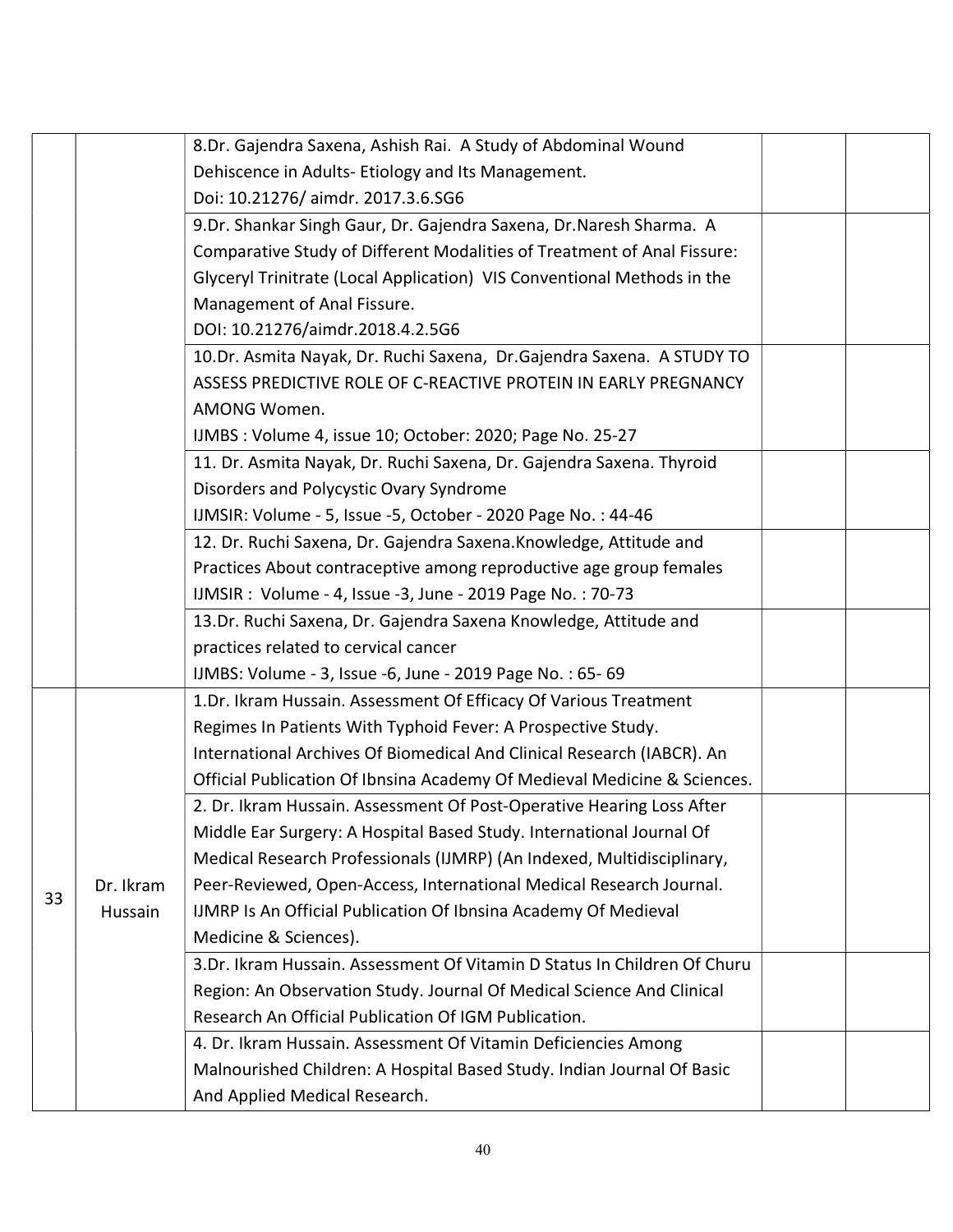|    |             | 1.Dr. Khurshida Bano. A Hospital Based Prospective Study To Evaluate         |     |  |
|----|-------------|------------------------------------------------------------------------------|-----|--|
|    |             | Incidence Of Neonatal Sepsis In Tertiary Care NICU                           |     |  |
|    |             | 2.Dr. Khurshida Bano. A Hospital Based Prospective Study To Evaluate         |     |  |
|    |             | The Antibiotic Susceptibility Of The Isolates Of Neonatal Sepsis In Tertiary |     |  |
|    |             | Care NICU.                                                                   |     |  |
|    |             | 3.Dr. Khurshida Bano. A Hospital Based Prospective Study To Find Out         |     |  |
|    |             | The Etiology Of Respiratory Distress In Early Term Neonates Admitted In      |     |  |
|    |             | NICU.                                                                        |     |  |
|    |             | 4. Dr. Khurshida Bano. A Randomized Controlled Trial Comparing Efficacy      |     |  |
|    |             | Of Enteral Supplementation Of Probiotics Versus Symbiotic In Attaining       |     |  |
|    |             | Full Enteral Feeds In Preterm Neonates < 32 Weeks Of Gestation And           |     |  |
|    |             | Birth Weight Less Than 1500 Grams.                                           |     |  |
|    |             | 5.Dr. Khurshida Bano.A Hospital Based Study To Determine Nosocomial          |     |  |
|    | Dr.         | Infection With TICAL In NICU In Order To Establish Preventive Beneficial     |     |  |
| 34 | Khurshida   | <b>Practices To Curtail These Infections</b>                                 | Yes |  |
|    | Bano        | 6.Dr. Khurshida Bano. Study Of Short Stature In Children With Special        |     |  |
|    |             | Reference To Etiology And Management-An Hospital Based Study.                |     |  |
|    |             | 7.Dr. Khurshida Bano. Study Of Trends Of HCAT In NICU Over 5 Years And       |     |  |
|    |             | Its Association With Risk Factors.                                           |     |  |
|    |             | 8. Dr. Khurshida Bano. Reliability And Validity Of Palmar. Mucosal, Nail     |     |  |
|    |             | Bed And Conjunctiva Pail Or In Anemia Detection In School Children Aged      |     |  |
|    |             | 6-14 Years                                                                   |     |  |
|    |             | 9.Dr. Khurshida Bano. Study Of Clinical Presentations, Risk Factors And      |     |  |
|    |             | Short Term Outcome Of Hemorrhage Disease Of Newborn.                         |     |  |
|    |             | 10. Dr. Khurshida Bano. A Comparative Study Of 25 Hydroxyl Vitamin D         |     |  |
|    |             | Level In Patients Of Thalassemia And Healthy Children.                       |     |  |
|    |             | 11.Dr. Khurshida Bano. Comparison Of Risk Factors And Early Morbidity        |     |  |
|    |             | In Late Preterm And Term Neonates.                                           |     |  |
|    |             | 1. SONI, AJITABH; SINGH, PARAMJEET; SHAH, RAGHAV; KUMAR, SUNIL;              |     |  |
|    |             | BATRA, LALI. Role Of Age At Onset In The Clinical Presentation Of Bipolar    |     |  |
|    |             | Disorder.                                                                    |     |  |
|    |             | Journal Of Clinical & Diagnostic Research . Apr2021, Vol. 15 Issue 4, P1-4.  |     |  |
| 35 | Dr. Ajitabh | 4p.                                                                          |     |  |
|    | Soni        | 2.Dr. Priyanka Soni1,Dr. Ajitabh Soni 2, Dr. Paramjeet Singh 3, Dr.          |     |  |
|    |             | Manojverma4. Ssociation Of Depression With IL-6 And CRP Levels Among         |     |  |
|    |             | COVID Recovered Patients: A Hospital Based Case Control Study,               |     |  |
|    |             | International Journal Of Toxicological And Pharmacological Research          |     |  |
|    |             | 2021; 11(2); 23-27 ISSN: 0975-5160                                           |     |  |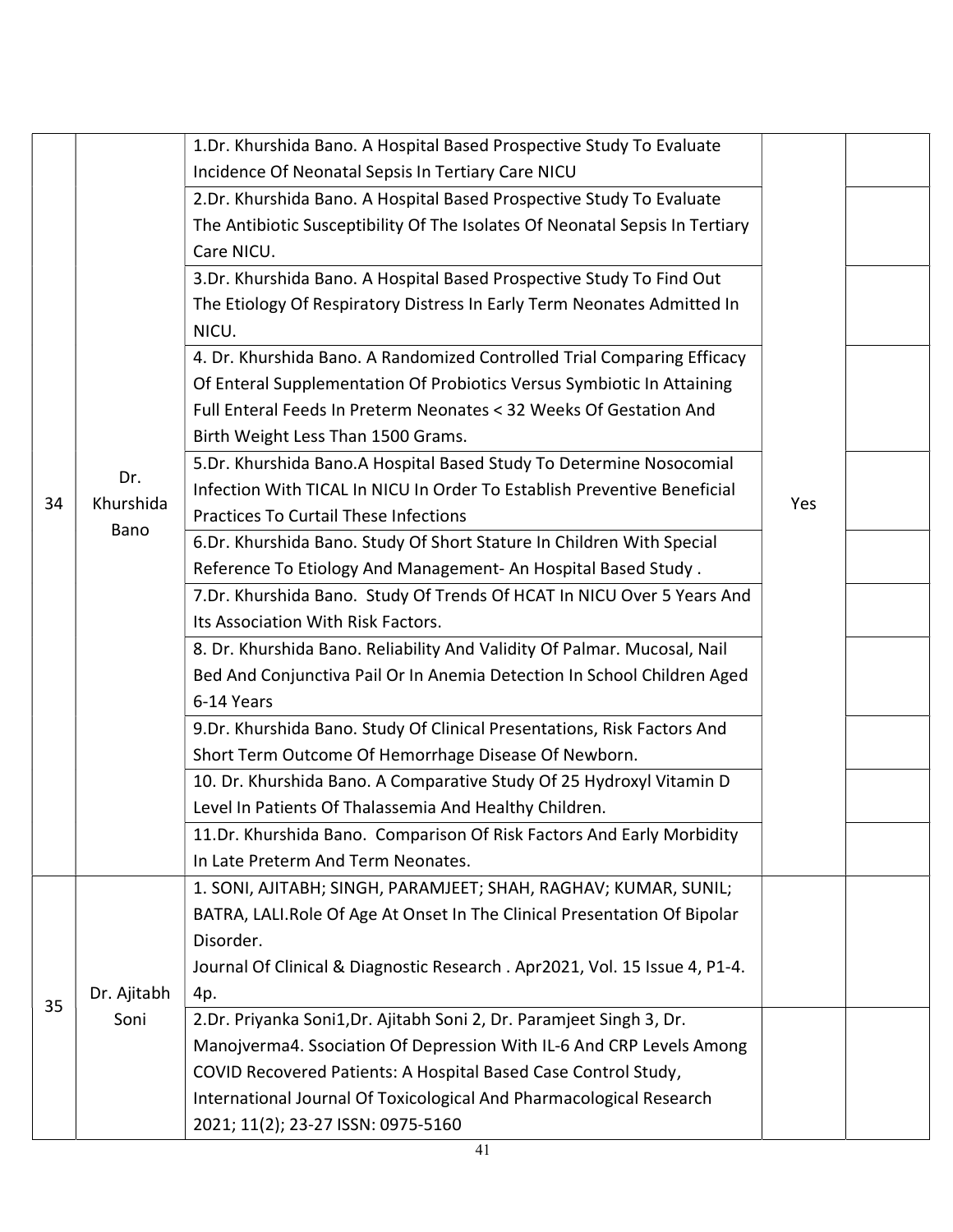|    |           | 3.Dr Priyanka Soni1, Dr Ajitabh Soni2§, Dr Manoj Verma3, Dr. Kusum         |    |            |
|----|-----------|----------------------------------------------------------------------------|----|------------|
|    |           | Gaur4. Association Of Serum Cortisol And Dehydroepiandrosterone            |    |            |
|    |           | Sulfate Level With Schizophrenia: A Case Control Study.                    |    |            |
|    |           | International Multispecialty Journal Of Health (IMJH) ISSN: [2395-6291]    |    |            |
|    |           | [Vol-4, Issue-7, July-2018]                                                |    |            |
|    |           | 4. Richa Tripathi, Ajitabh Soni, Alok Tyagi, Shubham Mehta, Suresh Gupta.  |    |            |
|    |           | Comparative Study Of Neurological Soft Signs In Patients With              |    |            |
|    |           | Schizophrenia Or Obsessive-Compulsive Disorder, And Healthy Controls       |    |            |
|    |           | June 2015 , Journal: East Asian Archives Of Psychiatry ISSN: 2078-9947     |    |            |
|    |           | Volume:25 Issue:2.                                                         |    |            |
|    |           | 5. Ajitabh Soni, Paramjeet Singh, Raghav Shah, Sunil Bagotia. Impact Of    |    |            |
|    |           | Cognition And Clinical Factors On Functional Outcome In Patients With      |    |            |
|    |           | <b>Bipolar Disorder</b>                                                    |    |            |
|    |           | March 2017 Journal: East Asian Archives Of Psychiatry ISSN: 2078-9947      |    |            |
|    |           | Volume:27 Issue:1                                                          |    |            |
|    | Mrs. Ritu | 1. Sharma B, Gothwal R, Saxena D. Role Of Mandibular Canines In Sex        | NO |            |
| 36 | Gothwal   | Determination.Jdms. Nov 2014;13(11):67-74.                                 |    |            |
|    |           | 1. Yadav J P, Sharma S. Hand And Its Relationship To Stature Of Adult      | No | <b>YES</b> |
|    |           | Population: An Anthropological Study.IJAR.2018;4(6):175-77.                |    |            |
|    |           | 2. Yadav J P, Sharma S. Hand Foot And Its Relationship To Adult            | No | <b>YES</b> |
|    |           | Population An Anthropological Study.IJAR .2018;4(6): 178-81.               |    |            |
|    |           | 3. Yadav J P, Sharma S. Study Of Variations Of Right Coronary Artery:      |    |            |
|    |           | Cadaveric Study. IJAR .2018;4(6): 182-84.                                  |    |            |
|    |           | Yadav J P, Sharma S. Nasal Parameters Difference Between Male And          | No | <b>YES</b> |
|    |           | Female In Indian Population: A Radiographic And Clinical Study             |    |            |
|    |           | IJAR.2018;4(6):185-88.                                                     |    |            |
|    | Dr. Jay   | 4. Yadav J P, Sharma S. Sex Determination From The Palatine Index Using    | No | Yes        |
| 37 | Prakash   | Radiographic Methods And Clinical Study Models. IJAR .2018;4(6):189-92     |    |            |
|    | Yadav     | 5. Yadav J P, Mantri E.Cognizance And Attitude Towards Voluntary Body      |    |            |
|    |           | Donation Among People In Jodhpur Rajasthan After A Scientific              | No | Yes        |
|    |           | Exhibition. IJAR .2018;4(6):193-97                                         |    |            |
|    |           | 6. Yadav J P, Yadav S . Comparison Between Efficacy Of Four Different Type | No | Yes        |
|    |           | Of Orthodontic Separator.IJAR .2018;4(6):31-34                             |    |            |
|    |           | 7. Yadav J P, Yadav S . Factors Which Influencing People Satisfaction In   |    |            |
|    |           | Relation With Smile, Teeth Appearance And Changes They Desire To           | No | Yes        |
|    |           | Improve Aesthetics .IJAR .2018;4(6):07-09                                  |    |            |
|    |           | 8. Yadav J P, Yadav S. Intensity Of Pain Due To Separation Of Teeth In     | No | Yes        |
|    |           | Orthodontic Patients.IJAR .2018;4(6):156-62.                               |    |            |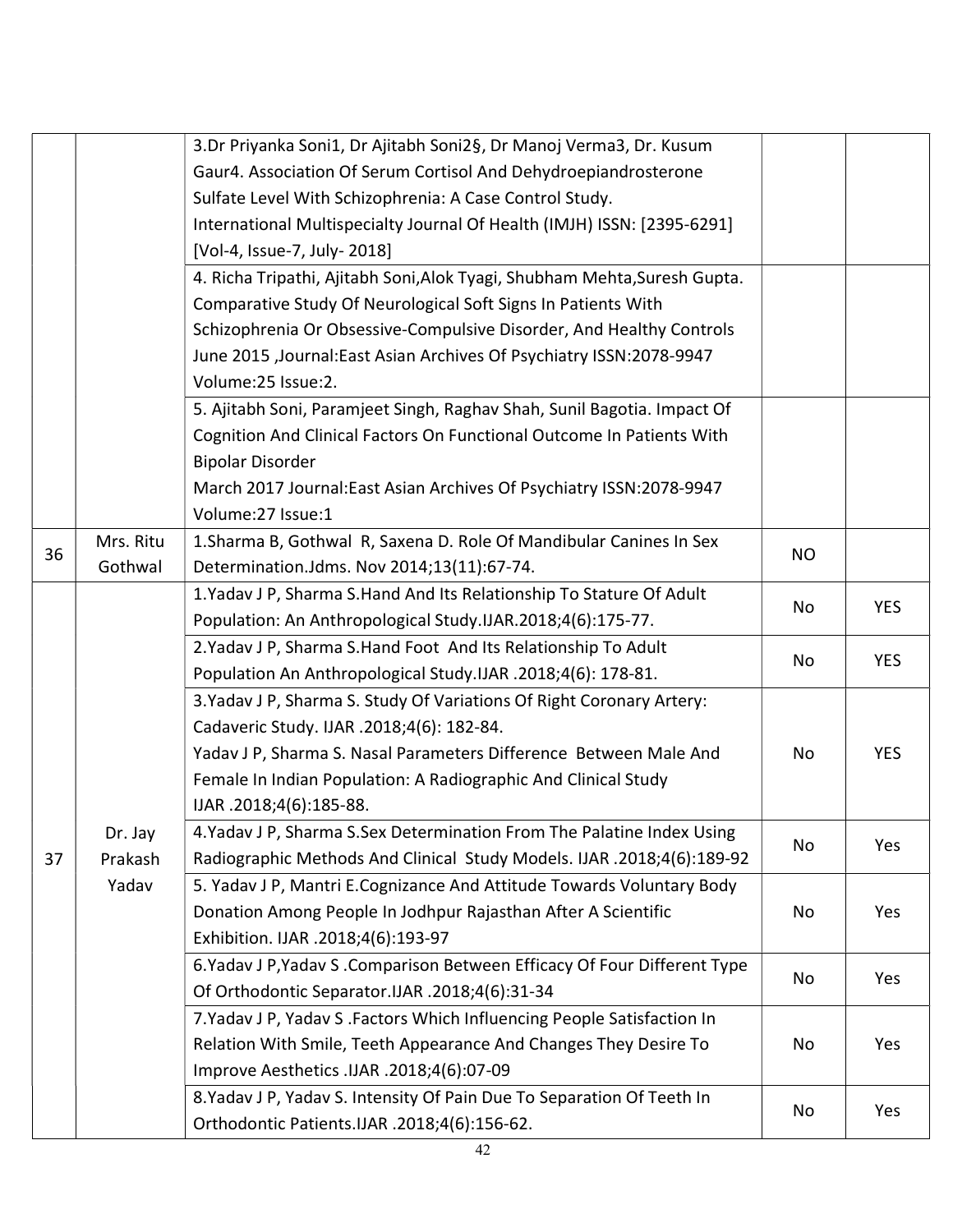|    |                       | 9. Yadav J P, Yadav S. Relationship Of Arch Parameters With Arch Length     | No  | Yes |
|----|-----------------------|-----------------------------------------------------------------------------|-----|-----|
|    |                       | Tooth Material Discrepancy.IJAR .2018;4(6):179-85                           |     |     |
|    |                       | 1. Gauba A, Bal IS, Jain A, Mittal HC. School based oral health promotional |     |     |
|    |                       | intervention: Effect on knowledge, practices and clinical oral health       |     |     |
|    |                       | related parameters. Contemp Clin Dent 2013;4(4):493-9.                      | Yes |     |
|    |                       | Article type- Original research ; Publication date-2013/10                  |     |     |
|    |                       | ISSN (printed): 0976-237X. PUBMED; PMID: 24403795                           |     |     |
|    |                       | 2. Yadav S, Mittal HC, Sachdeva A, Verma A, Dhupar V, Dhupar A. A           |     |     |
|    |                       | retrospective study of 72 cases diagnosed with idiopathic trigeminal        |     |     |
|    |                       | neuralgia in indian populace. J Clin Exp Dent. 2015;7(1):e40-4. Article     | Yes |     |
|    |                       | type-Original research; Publication date-2015/2                             |     |     |
|    |                       | ISSN: 1989-5488; PUBMED; PMID:25810840                                      |     |     |
|    |                       | 3. Yadav S, Mittal HC, Dhupar V, Akkara F, Sachdeva A. Transoral approach   |     |     |
|    |                       | alone in single miniplate osteosynthesis of angle fracture- our experience. |     |     |
|    |                       | Natl J Maxillofac Surg. 2016 Jan-Jun; 7(1): 71-75. Article type-Original    | Yes |     |
|    |                       | Research; Publication date-2016/1                                           |     |     |
|    |                       | ISSN: 0975-5950 (Print) PUBMED; PMID: 28163483                              |     |     |
|    | Dr. Hitesh<br>Chander | 4. Mittal HC, Goyal A, Gauba K, Kapur A Clinical performance of indirect    |     |     |
|    |                       | composite onlays as esthetic alternative to stainless steel crowns for      |     |     |
|    |                       | rehabilitation a large carious primary molar. J Clin Pediatr Dent.          | Yes |     |
| 38 |                       | 2016;40(5):345-52. Article type-Original Research RCT; Publication date-    |     |     |
|    |                       | 2016/10/1 ISSN: 1053-4628 PUBMED; PMID: 27617373                            |     |     |
|    |                       | 6. Malik S, Singh G, Yadav S, Mittal HC, Kaur G. Orofacial trauma in rural  |     |     |
|    |                       | India: a clinical study. Chin J Traumatol. 2017 Aug;20(4):216-221.          |     |     |
|    |                       | Article type-Original Research; Publication date-2017/8/1 ISSN: 1008-       | Yes |     |
|    |                       | 1275 PUBMED; PMID: 28330802                                                 |     |     |
|    |                       | 7. Mittal HC, Yadav S, Shekhawat H. Conservative management of              |     |     |
|    |                       | pediatric mandibular distal fractures-A retrospective study. Dent           | Yes |     |
|    |                       | Traumatol. 2020 Nov 20. doi: 10.1111/edt.12628. PMID: 33217220.             |     |     |
|    |                       | 8. Prevalence and incidence of dental fluorosis in India: protocol for a    |     |     |
|    |                       | systematic review and Meta-analysis- [26 March 2021, PREPRINT               | No  |     |
|    |                       | doi.org/10.21203/rs.3.rs-332595/v1] Systematic reviews journal              |     |     |
|    |                       | 9. Impact of COVID-19 on dental healthcare services: An experience from     |     |     |
|    |                       | tertiary care centre in Rajasthan, India- Under Publication process         | No  |     |
|    |                       | 10. Performance of different full coronal coverage restoration for anterior |     |     |
|    |                       | primary teeth: a systematic review and Meta-analysis- ongoing work          | No  |     |
|    |                       | (registered on prospero)                                                    |     |     |
|    |                       | <b>Case Reports</b>                                                         |     |     |
|    |                       |                                                                             |     |     |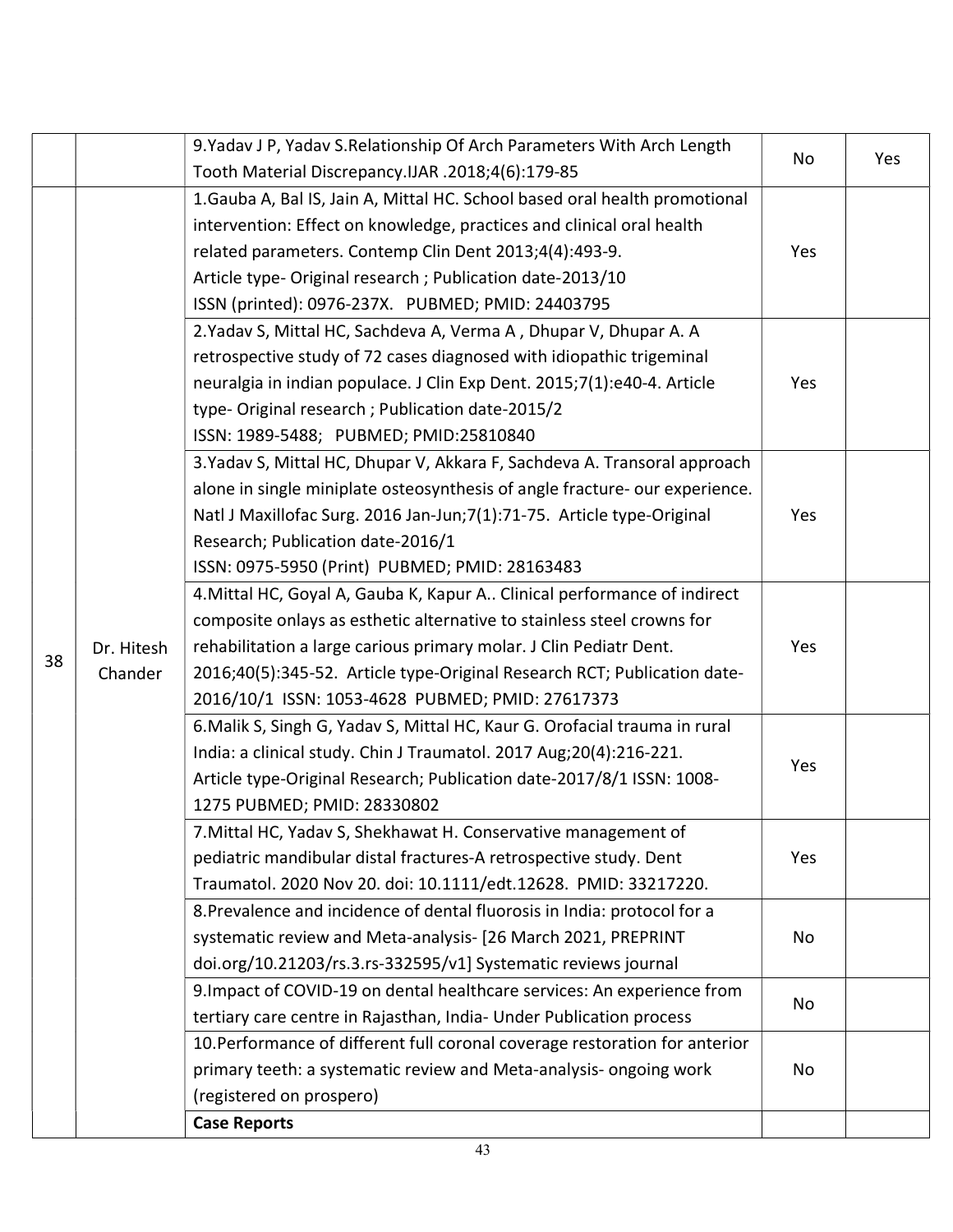|  | 1. Yadav S, Malik S, Mittal HC, Puri P. Odontogenic cutaneous draining          |     |  |
|--|---------------------------------------------------------------------------------|-----|--|
|  | sinus. J Craniofac Surg 2014 Jan; 25(1): e86-8.                                 | Yes |  |
|  | Article type- Case Report ; Publication date-2014/1/1 ISSN: 1049-2275           |     |  |
|  | PUBMED; PMID: 24406613                                                          |     |  |
|  | 2. Goyal A, Sarabjot KB, Gauba K, Mittal HC. Zirconia Crowns for                |     |  |
|  | Rehabilitation of Decayed Primary Incisors: An Esthetic Alternative. J Clin     | Yes |  |
|  | Pediatr Dent. 2014 Fall;39(1):18-22. Article type- Case Report;                 |     |  |
|  | Publication date-2014/9/1 ISSN: 1053-4628 PUBMED; PMID: 25631720                |     |  |
|  | 3. Goyal A, Sarabjot KB, Gauba K, Mittal HC. Zirconia Crowns for                |     |  |
|  | Rehabilitation of Decayed Primary Incisors: An Esthetic Alternative. J Clin     | Yes |  |
|  | Pediatr Dent. 2014 Fall;39(1):18-22. Article type- Case Report;                 |     |  |
|  | Publication date-2014/9/1 ISSN: 1053-4628 PUBMED; PMID: 25631720                |     |  |
|  | 4. Yadav S, Malik S, Mittal HC, Puri P, Dhuan A. Gigantic osteoma of the        |     |  |
|  | mandible- an unusual sequelae to dental caries. Journal of Oral and             |     |  |
|  | Maxillofacial Surgery, Medicine, and Pathology. 2015:27(4);592-94.              | No  |  |
|  | Article type- Case Report; Publication date-2015/1/17                           |     |  |
|  | ISSN:2212-5558 PUBMED- NO                                                       |     |  |
|  | 5. Yadav S, Malik S, Mittal HC, Puri P, Garg MK, Garg U. Radiolucent            |     |  |
|  | Foreign Body: A Diagnostic Dilemma. West Indian Med J. 2015;                    | Yes |  |
|  | 64(4):456. Article type- EDITORIAL ; Publication date-2015/9ISSN: 0043-         |     |  |
|  | 3144 PUBMED; PMID: 26624607                                                     |     |  |
|  | 6. Mittal HC, Pathak C, Yadav S. Management of mandibular body fracture         |     |  |
|  | in a young child- a case report. J Pediatr Dent 2016;4:29-32 (International     | No  |  |
|  | index) Article type- Case Report ; Publication date-2016/1/1ISSN: 2321-         |     |  |
|  | 6646 PUBMED- NO                                                                 |     |  |
|  | 7. Mittal HC, Yadav S, Malik S, Singh G. Lipoid Proteinosis. Int J Clin Pediatr |     |  |
|  | Dent 2016;9(2):149-51. Article type- Case Report ; Publication date-            | Yes |  |
|  | 2016/4 ISSN: 0974-7052 PUBMED; PMID: 27365938                                   |     |  |
|  | 8. Yadav S, Malik S, Mittal HC, Singh G, Kamra H Bi-maxillary oral focal        |     |  |
|  | mucinosis. J Craniofac Surg. 2016 Oct;27(7):e665-e667 Article type- Case        | Yes |  |
|  | Report ; Publication date-2016/10/1 ISSN: 1049-2275 PUBMED; PMID:               |     |  |
|  | 27536919                                                                        |     |  |
|  | 9. Dhupar A, Yadav S, Dhupar V, Mittal HC, Malik S, Rana P. Bi-maxillary        |     |  |
|  | dentigerous cyst in a non-syndromic child - review of literature with a         |     |  |
|  | case presentation. J Stomatol Oral Maxillofac Surg. 2017 Feb;118(1):45-         | Yes |  |
|  | 48. Article type-Case report; Publication date-2017/2/1                         |     |  |
|  | ISSN: 24687855 (Print) PUBMED; PMID:28330574                                    |     |  |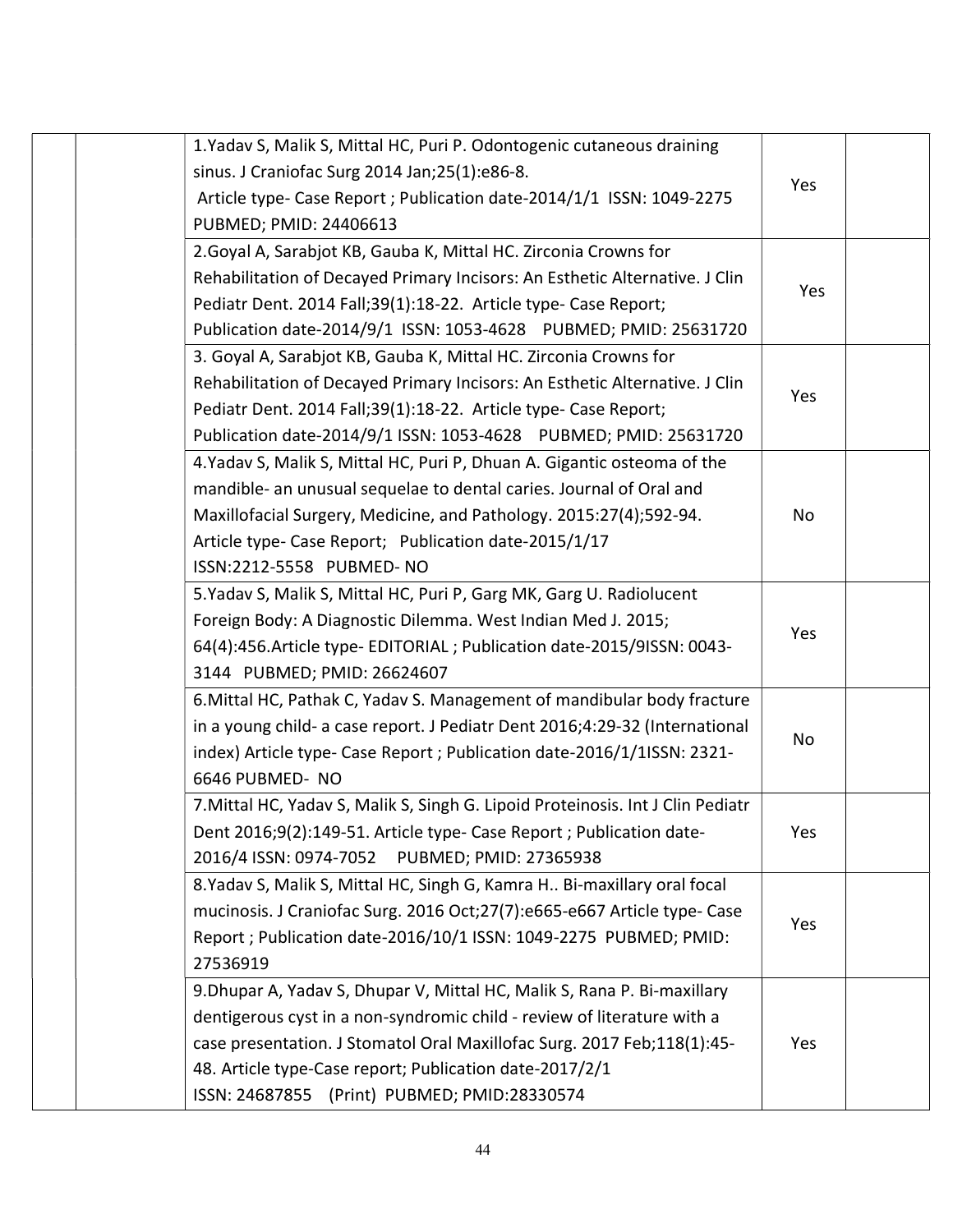|    |                      | 10. Mittal HC, Yadav S, Malik S, Breta M. Bilateral congenital mucous        |           |  |
|----|----------------------|------------------------------------------------------------------------------|-----------|--|
|    |                      | extravasation phenomenon: A rare case with literature review. J Indian       |           |  |
|    |                      | Soc Pedod Prev Dent. 2018;36(1):93-96. Article type- Review                  | Yes       |  |
|    |                      | Publication date- 1/1/2018 ISSN:0970-4388 PUBMED; PMID: 29607847             |           |  |
|    |                      | 11. Mittal H et al. A multidisciplinary approach for prosthodontic           |           |  |
|    |                      | rehabilitation of a child with severe early childhood caries. J Pediatr Dent | <b>No</b> |  |
|    |                      | 1. Dr. Sushila Nehra. Study of Risk Factors and It's Management in Cases     |           |  |
|    |                      | of Ruptured Uterus. International Journal of Medical Research                |           |  |
|    |                      | Professionals P-ISSN: 2454-6356; E-ISSN: 2454-6364 DOI:                      |           |  |
|    |                      | 10.21276/ijmrp.                                                              |           |  |
|    |                      | 2. Dr. Sushila Nehra. Study of Outcome of Pregnancy in Patients with         |           |  |
|    |                      | First-Trimester Bleeding Per Vaginum.Annals of International Medical and     |           |  |
| 39 | Dr. Sushila<br>Nehra | Dental Research, Vol (4), Issue(1) DOI: 10.21276/amdr. 2018.4. LOG5          |           |  |
|    |                      | 3. Dr. Sushila Nehra. Prevalence of Anaemia in Pregnancy and It's            |           |  |
|    |                      | Outcome: A Population Based Study in Rajasthan. International Journal of     |           |  |
|    |                      | Medical Research Professionals P-ISSN: 2454-6356; E-ISSN: 2454-6364          |           |  |
|    |                      | DOI: 10.21276/ijmrp                                                          |           |  |
|    |                      | 4.Dr. Sushila Nehra . Analysis of effectiveness of an intravenous infusion   |           |  |
|    |                      | of acetaminophen during the active phase of labour. Journal of Advanced      |           |  |
|    |                      | Medical and Dental Sciences Research Vol.9 Issue 8 August 2021.              |           |  |
|    |                      | 1. Bajarang Soni. A Clinico- Epidemiological Study Of Hypopigmented          |           |  |
|    |                      | And Depigmented Lesions In Children And Adolescent Age Group In              |           |  |
|    |                      | Hadoti Region (South East Rajasthan)                                         |           |  |
| 40 | Dr. Bajrang<br>Soni  | December 30. 2016, IP, 117-220, IJPD                                         |           |  |
|    |                      | 2. Bajrang Soni, Priyanka Soni, . A Clinical Study Of Pattern Of Geratric    |           |  |
|    |                      | Dermatosis In Tertiary Care Hospital Of Rajasthan,                           |           |  |
|    |                      | IP Indian J Clin Exp Dermatol 2021; 7(2):1-5.                                |           |  |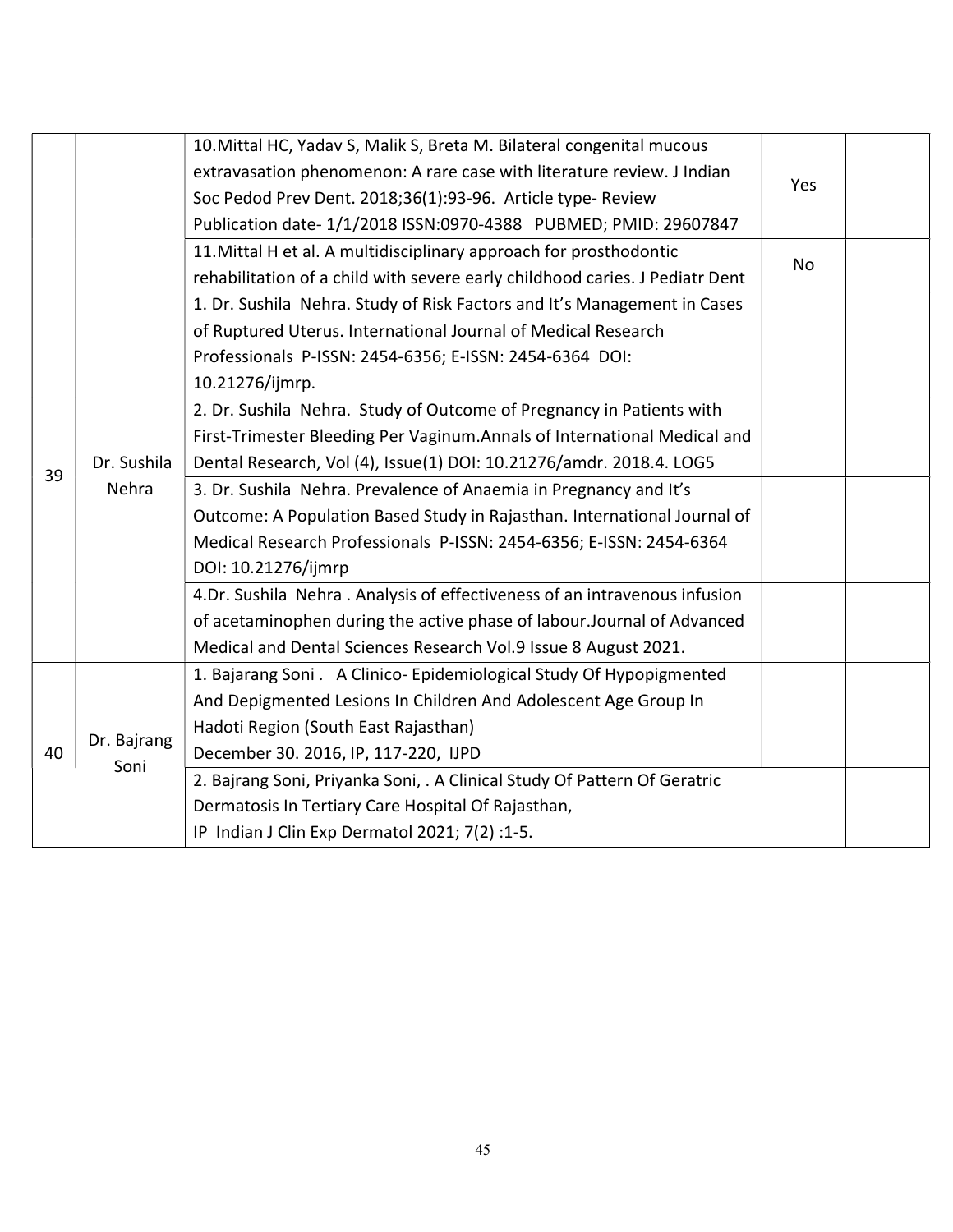|                  | Details of Medical Education Training & Research Methodology |                                                             |  |  |
|------------------|--------------------------------------------------------------|-------------------------------------------------------------|--|--|
| Sr.<br><b>No</b> | <b>Faculty Name</b>                                          | Medical Education Training & Research Methodology with Date |  |  |
|                  |                                                              | BCBR (8th-10th August 2016)                                 |  |  |
| $\mathbf{1}$     | Dr. Sharad Jain                                              | <b>AETCOM (11 Aug 2016)</b>                                 |  |  |
|                  |                                                              | Basic course in Bio Medical research March-Jun 2021)        |  |  |
|                  |                                                              | RBCW (25-27th Aug 2015) AETCOM (24 Aug 2015)                |  |  |
| $\overline{2}$   | Dr. Rajesh Kumar Singh                                       | CISP (16-18th April 2019)                                   |  |  |
|                  |                                                              | BCBR (Aug-Dec 2020)                                         |  |  |
|                  |                                                              | Basic course in Bio Medical research (March-Jun 2021)       |  |  |
|                  |                                                              | Revised Basic course Workshop (April 2018(25to 27)          |  |  |
| 3                | Dr. Suchitra Deolalikar                                      | ACME, CMCL (Certificate Awaited - 2018)                     |  |  |
|                  |                                                              | CISP (25-1-2019 &28/1/2019)                                 |  |  |
|                  |                                                              | AETCOM (30-07-2015)                                         |  |  |
|                  |                                                              | FAIMER FELLOW (2009)                                        |  |  |
|                  |                                                              | RBCW (2-4th July 2019)                                      |  |  |
| $\overline{4}$   | Dr. Uttam Kumar                                              | CISP (25-27th July 2019)                                    |  |  |
|                  |                                                              | BCBR- (March-June 2021)                                     |  |  |
|                  |                                                              | RBCW (2-4th July 2019)                                      |  |  |
| 5                | Dr. Kavita Choudhary                                         | CISP (25-27th July 2019)                                    |  |  |
|                  |                                                              | BCBR- (March-June 2021)                                     |  |  |
| 6                | Dr. Poornima Sharma                                          | CISP (9-11th Dec 2020)                                      |  |  |
|                  |                                                              | BCBR- (March-June 2021)                                     |  |  |
| $\overline{7}$   | Mr. Ashish                                                   | BCBR- (March-June 2021)                                     |  |  |
| 8                | Dr.Mahendra Saini                                            | Basic course in Bio Medical research (March-Jun 2021)       |  |  |
| 9                | Dr.Raju Ram Dudi                                             | CISP (10 -11 Dec. 2020)                                     |  |  |
| 10               | Dr. Kuldeep Bijaraniya                                       | CISP (10 -11 Dec. 2020)                                     |  |  |